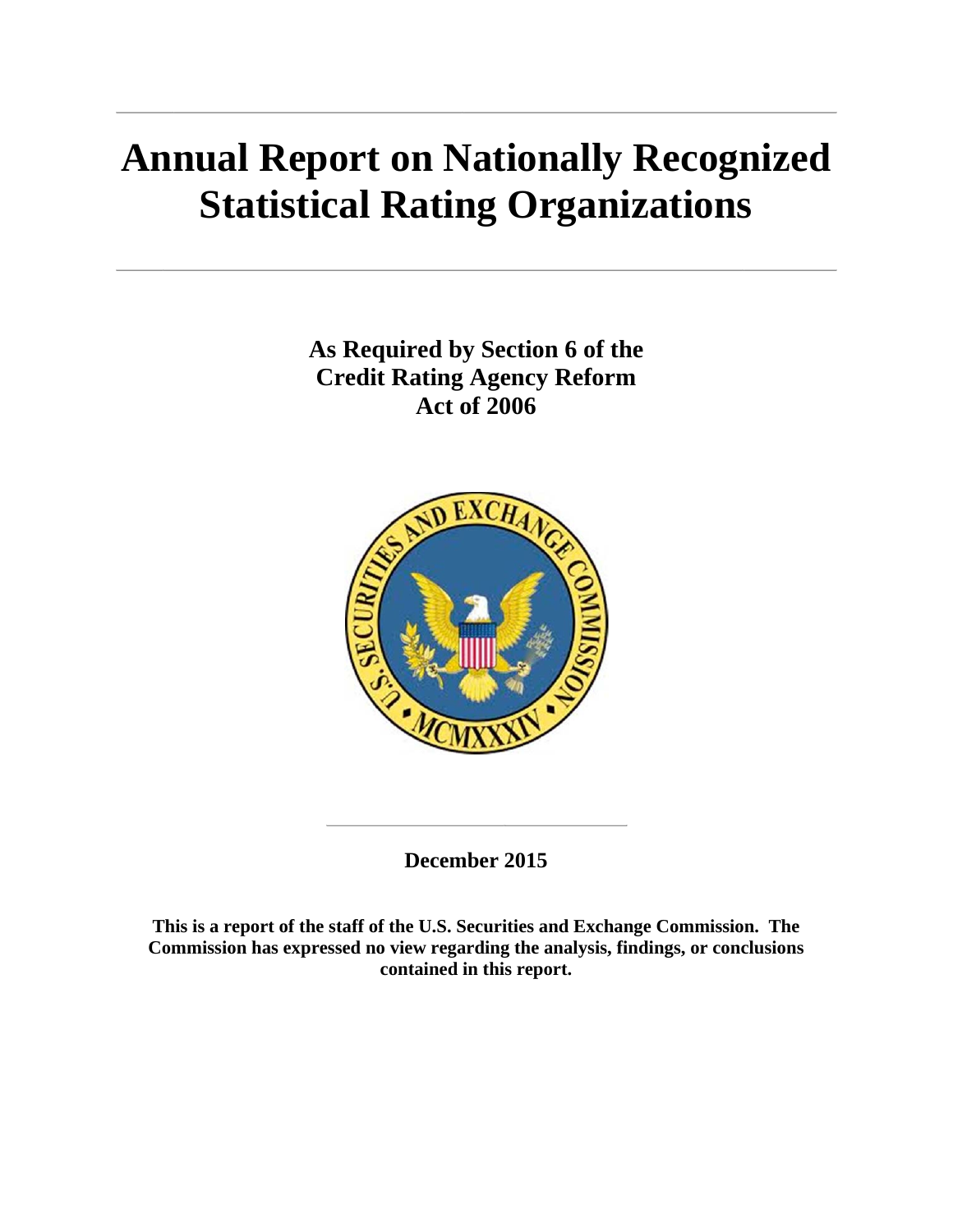# **TABLE OF CONTENTS**

| I.   |                                                                    |
|------|--------------------------------------------------------------------|
| II.  |                                                                    |
| Ш.   |                                                                    |
|      |                                                                    |
|      | B. Commission Releases and Orders and Other Staff Publications 4   |
| IV.  |                                                                    |
|      |                                                                    |
|      |                                                                    |
|      | (a) Number of Outstanding Ratings in Statutory Rating Categories 9 |
|      |                                                                    |
|      |                                                                    |
|      |                                                                    |
|      | B. Recent Developments in the State of Competition among NRSROs 18 |
|      | 1. Market Share Developments in the Asset-Backed Securities Rating |
|      |                                                                    |
|      |                                                                    |
|      |                                                                    |
|      |                                                                    |
| V.   |                                                                    |
|      |                                                                    |
|      |                                                                    |
| VI.  |                                                                    |
| VII. |                                                                    |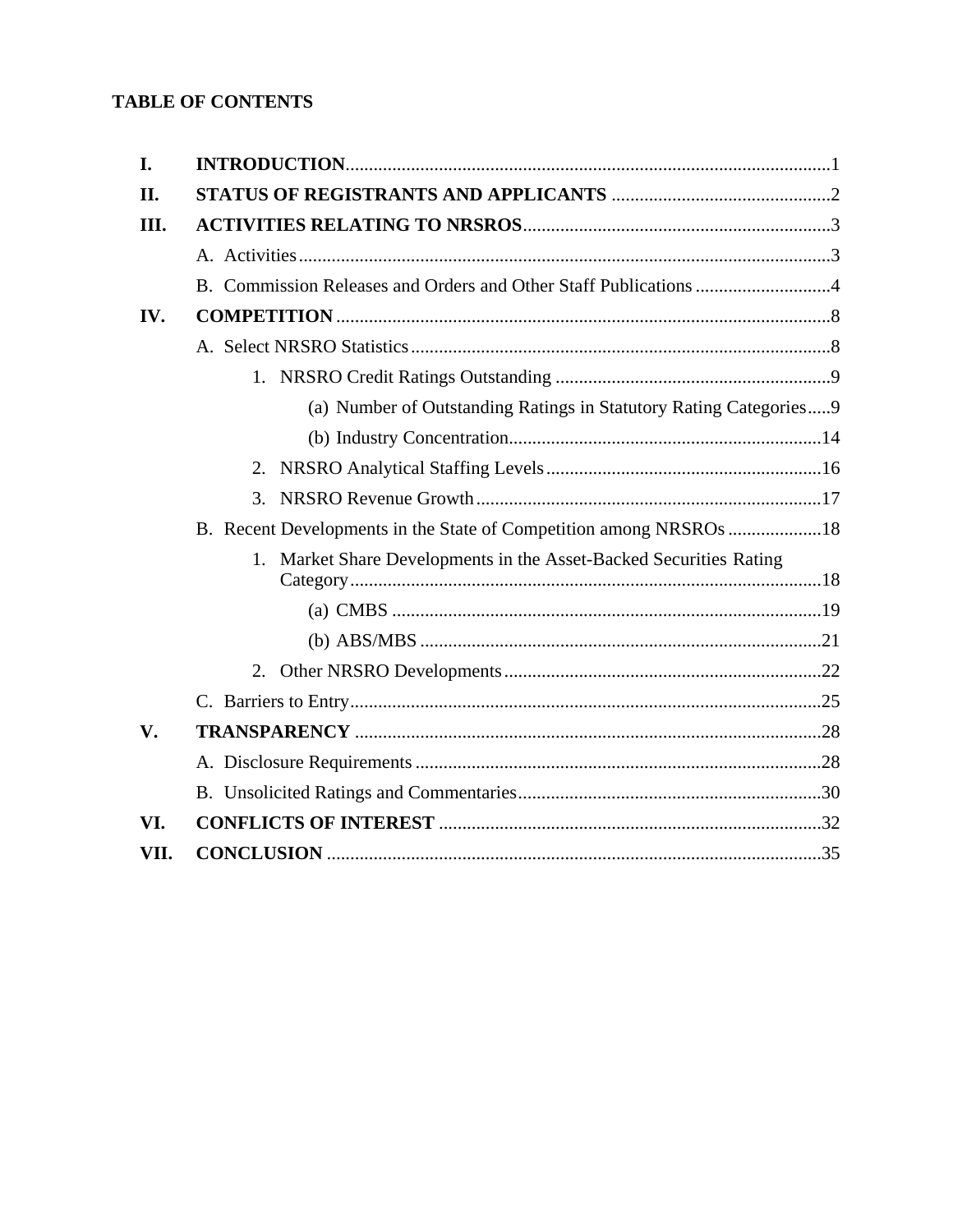#### **ANNUAL REPORT ON NATIONALLY RECOGNIZED STATISTICAL RATING ORGANIZATIONS**

#### **As Required by Section 6 of the Credit Rating Agency Reform Act of 2006**

### **I. INTRODUCTION**

 The staff (the "Staff") of the U.S. Securities and Exchange Commission (the "Commission" or "SEC") is providing this report ("Report") regarding nationally recognized statistical rating organizations ("NRSROs") pursuant to Section 6 of the Credit Rating Agency Reform Act of 2006 ("Rating Agency Act").<sup>1</sup> This Report reflects solely the Staff's views. Section 6 of the Rating Agency Act requires the Commission to submit an annual report ("Annual Report") to the Committee on Banking, Housing, and Urban Affairs of the U.S. Senate and the Committee on Financial Services of the U.S. House of Representatives that, with respect to the year to which the Annual Report relates:

- identifies applicants for registration as NRSROs under Section 15E of the Securities Exchange Act of 1934 ("Exchange Act");  $2^2$
- $\blacksquare$  specifies the number of, and actions taken on, such applications; and
- specifies the views of the Commission on the state of competition, transparency, and conflicts of interest among NRSROs.

 This Report relates generally to the period from June 26, 2014 to June 25, 2015 (the "Report Period"). In addition to addressing the items specified in Section 6 of the Rating Agency Act, this Report provides an overview of certain Commission and Staff activities relating to NRSROs.

 Information regarding the topics covered in this Report with respect to prior periods can be found on the Office of Credit Ratings ("OCR" or the "Office") page of the Commission's website. $3$ 

 $\frac{1}{1}$  Pub. L. No. 109-291, 120 Stat. 1327 (Sept. 29, 2006). The Rating Agency Act, among other things, added Section 15E to the Securities Exchange Act of 1934 (15 U.S.C. §78o-7) to establish self-executing requirements on NRSROs and provide the Commission with the authority to implement a registration and oversight program for NRSROs. In June 2007, the Commission approved rules implementing such a program. See Oversight of Credit Rating Agencies Registered as Nationally Recognized Statistical Rating Organizations, Release No. 34-55857, 72 FR 33564 (Jun. 18, 2007), available at https://www.sec.gov/rules/final/2007/34-55857.pdf.

<sup>2</sup> Unless otherwise noted, all references to specific statutory sections and rules in this Report are to sections in the Exchange Act and related rules.

<sup>3</sup> Prior Annual Reports can be found under "Annual Reports to Congress" in the "Public Reports" section of the OCR webpage at http://www.sec.gov/ocr.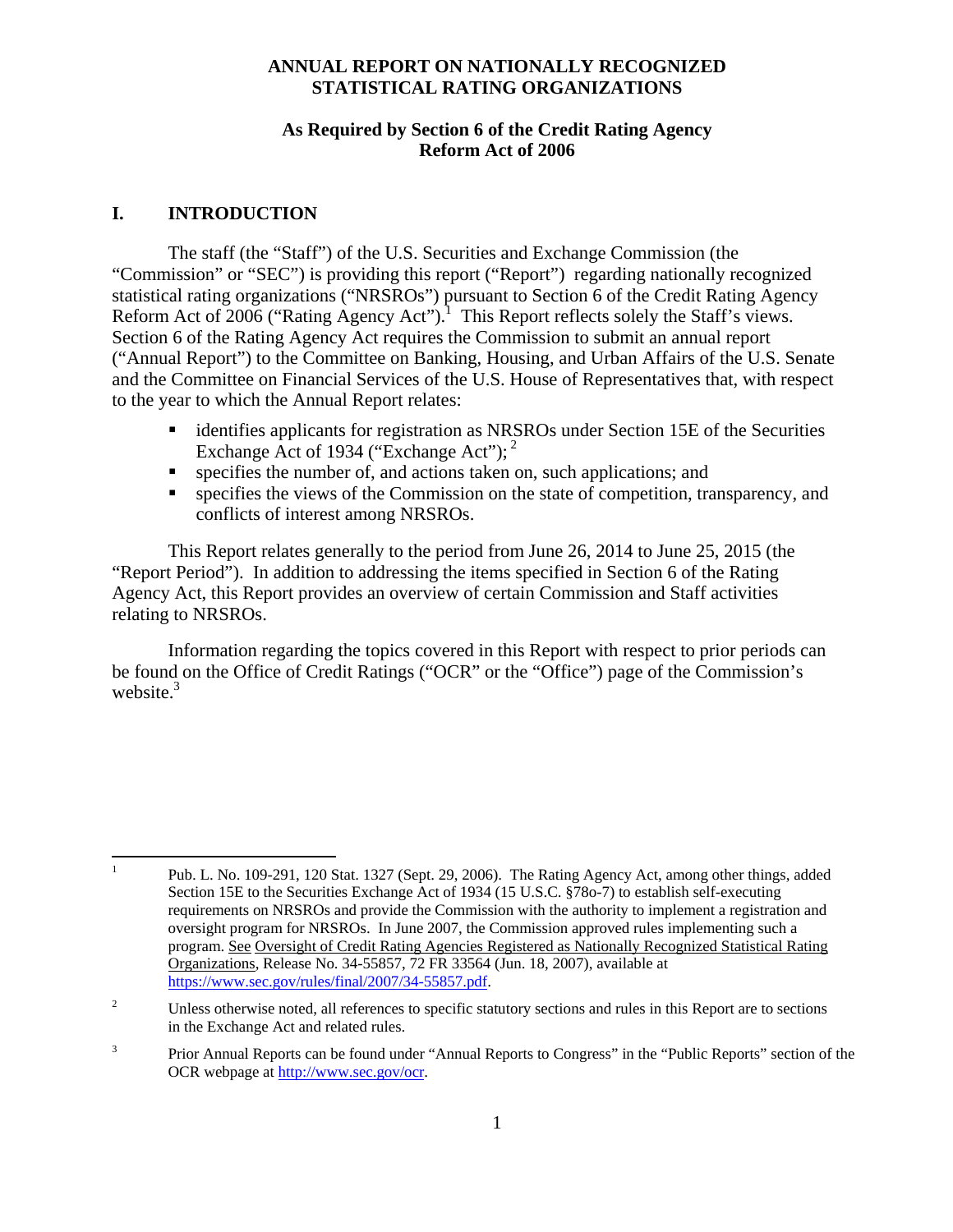#### **II. STATUS OF REGISTRANTS AND APPLICANTS**

Section  $3(a)(62)(A)$  defines a "nationally recognized statistical rating organization" as a credit rating agency that issues credit ratings certified by qualified institutional buyers, in accordance with Section  $15E(a)(1)(B)(ix)$ , with respect to:

- (i) financial institutions, brokers, or dealers;
- (ii) insurance companies;
- (iii) corporate issuers;
- (iv) issuers of asset-backed securities (as that term is defined in 17 CFR 229.1101 $(c)$ );
- (v) issuers of government securities, municipal securities, or securities issued by a foreign government; or
- (vi) a combination of one or more categories of obligors described in any of clauses (i) through (v) above, and that is registered under Section 15E.

As of the date of this Report, there are ten credit rating agencies registered as NRSROs. The NRSROs, dates of initial registration, categories of credit ratings described in clauses (i) through (v) of Section  $3(a)(62)(A)$  in which they are registered, and locations of their principal offices, as of the date of this Report, are listed below:<sup>4</sup>

| <b>NRSRO</b> / Categories of Credit Ratings                                                 | <b>Registration Date</b> | <b>Principal Office</b> |
|---------------------------------------------------------------------------------------------|--------------------------|-------------------------|
| A.M. Best Company, Inc. ("A.M. Best")<br>Categories (ii), (iii), and (iv)                   | September 24, 2007       | U.S.                    |
| DBRS, Inc. ("DBRS")<br>Categories (i) through $(v)$                                         | September 24, 2007       | U.S.                    |
| Egan-Jones Ratings Company ("EJR") <sup>5</sup><br>Categories (i) through (iii)             | December 21, 2007        | U.S.                    |
| Fitch Ratings, Inc. ("Fitch")<br>Categories (i) through $(v)$                               | September 24, 2007       | U.S.                    |
| HR Ratings de México, S.A. de C.V. ("HR Ratings") November 5, 2012<br>Category $(v)$        |                          | Mexico                  |
| Japan Credit Rating Agency, Ltd. ("JCR")<br>Categories $(i)$ , $(ii)$ , $(iii)$ , and $(v)$ | September 24, 2007       | Japan                   |
| Kroll Bond Rating Agency, Inc. ("KBRA")<br>Categories $(i)$ through $(v)$                   | February 11, 2008        | U.S.                    |
| Moody's Investors Service, Inc. ("Moody's")<br>Categories $(i)$ through $(v)$               | September 24, 2007       | U.S.                    |

 $\frac{1}{4}$ See the current Form NRSRO on each NRSRO's website for any updates to this information.

<sup>5</sup> On January 22, 2013, EJR and its founder Sean Egan consented to a Commission order under which, among other things, EJR agreed to be barred from rating asset-backed and government securities issuers as an NRSRO, with the right to re-apply for registration in these classes after 18 months from the date of the order. See In the Matter of Egan-Jones Ratings Company and Sean Egan, Release No. 34-68703 (Jan. 22, 2013), available at http://www.sec.gov/litigation/admin/2013/34-68703.pdf.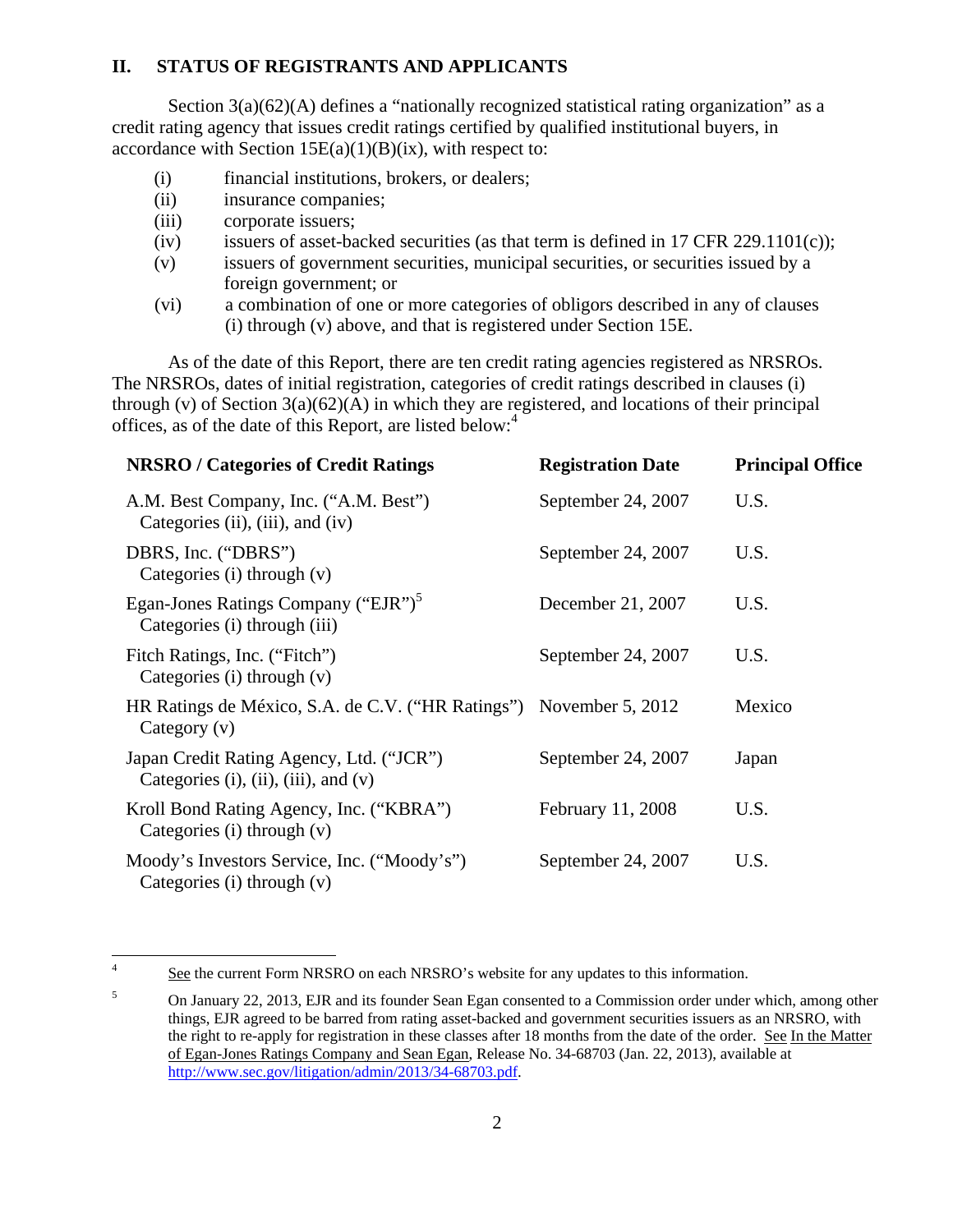| Morningstar Credit Ratings, LLC ("Morningstar")                          | June 23, 2008      | U.S. |
|--------------------------------------------------------------------------|--------------------|------|
| Category (iv)<br>Standard & Poor's Ratings Services ("S&P") <sup>6</sup> | September 24, 2007 | U.S. |
| Categories (i) through $(v)$                                             |                    |      |

During the Report Period, the Commission did not receive any complete applications for initial registration as an NRSRO or any complete applications from current NRSROs to register in additional ratings classes.

#### **III. ACTIVITIES RELATING TO NRSROs**

#### **A. Activities**

The creation of OCR was mandated by the Dodd-Frank Wall Street Reform and Consumer Protection Act ("Dodd-Frank Act")<sup>7</sup> and the Office was established in June 2012 with the appointment of its Director, Thomas Butler. OCR is responsible for the oversight of credit rating agencies registered with the Commission as NRSROs. OCR's Staff includes professionals with expertise in a variety of areas that relate to its regulatory mission, such as corporate, municipal, and structured debt finance.<sup>8</sup>

OCR's responsibilities – as mandated by the Dodd-Frank Act – include conducting an examination of each NRSRO at least annually in eight specified review areas.<sup>9</sup> Information regarding the examinations, including those that concluded during the Report Period, is included in OCR's annual examination reports.<sup>10</sup>

In connection with its regulatory mission, OCR also monitors trends and developments affecting the credit rating industry. For example, during the Report Period, OCR Staff met with each NRSRO to discuss rating and industry developments and met with the board of directors of certain NRSROs to discuss, among other things, compliance and oversight matters. OCR Staff also met with a variety of other market participants, including investors, issuers, and industry organizations, to discuss matters relevant to the credit rating industry. OCR Staff also attended various conferences, seminars, and other events addressing topics applicable to the industry. These monitoring activities are focused on informing Commission policy and rulemaking and NRSRO examinations.

During the Report Period, OCR Staff also continued to participate in meetings that involved rating agency regulators globally, including those of the International Organization of

 $\frac{1}{6}$  On January 21, 2015, S&P consented to a Commission order under which, among other things, S&P agreed to refrain from making preliminary or final ratings for any new issue U.S. conduit/fusion CMBS transaction for a period of twelve months from the date of the order, including engaging in any marketing activity related thereto. See In the Matter of Standard & Poor's Ratings Services, Release Nos. 33-9705 and 34-74104 (Jan. 21, 2015), available at http://www.sec.gov/litigation/admin/2015/33-9705.pdf.

<sup>7</sup> See Pub. L. No. 111-203, 124 Stat. 1376 (2010).

<sup>8</sup> See Section 15E(p)(2) for a description of OCR staffing requirements.

<sup>9</sup> See Section  $15E(p)(3)$  for a description of the scope of the required examinations.

<sup>&</sup>lt;sup>10</sup> The examination reports can be found on OCR's page of the Commission's website, which is located at http://www.sec.gov/ocr, in the "Public Reports" section under "Annual Examination Reports."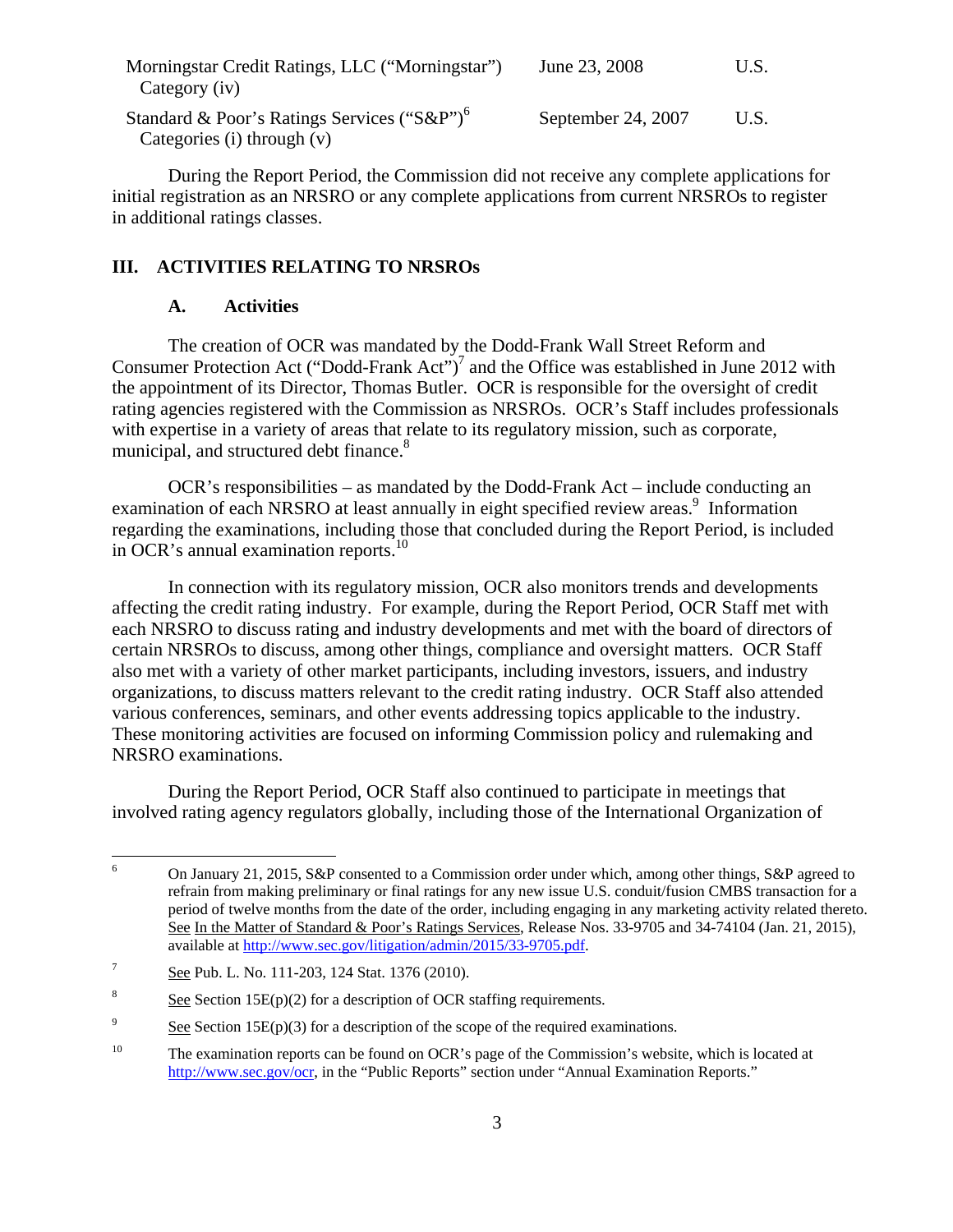Securities Commissions ("IOSCO") Committee 6 on Credit Rating Agencies<sup>11</sup> and the supervisory colleges that were formed at IOSCO's recommendation for the largest internationally active credit rating agencies.<sup>12</sup> During the Report Period, the colleges held an inperson meeting and conducted quarterly calls. OCR Staff also conducted additional discussions with international regulators as appropriate.

#### **B. Commission Releases and Orders and Other Staff Publications**

From the beginning of the Report Period to the date preceding the issuance of this Report, the below-listed final rule releases, proposing rule releases, Commission orders, and other Staff publications were issued relating to NRSROs or credit ratings in general.

 Final Rules: Nationally Recognized Statistical Rating Organizations, Release No. 34- 72936 (Aug. 27, 2014), 79 FR 55077 (Sept. 15, 2014) ("Adopting Release").<sup>13</sup> In accordance with the Dodd-Frank Act and to enhance its oversight responsibilities, the Commission adopted amendments to existing rules and new rules that apply to NRSROs. The adopted amendments and new rules (collectively, the "New NRSRO Rules") address the following areas, among others: filing annual reports on internal control structures; addressing conflicts of interest with respect to sales and marketing considerations; taking certain actions when a review conducted by an NRSRO determines that a conflict of interest relating to post-NRSRO employment influenced a credit rating; enhancing and standardizing disclosure of credit rating performance statistics; consolidating and expanding the scope of credit rating histories to be disclosed by NRSROs; requiring certain policies and procedures with respect to the procedures and methodologies used to determine credit ratings; publishing a form with certain rating actions disclosing information about the credit rating and any applicable certification by a provider of thirdparty due diligence services; requiring the establishment by NRSROs of standards of training, experience, and competence for credit rating analysts; and requiring policies and procedures that are designed to ensure the consistent application of rating symbols and definitions. In addition to NRSROs, the New NRSRO Rules also apply to providers of third-party due diligence services for asset-backed securities and issuers and underwriters of asset-backed securities. The New NRSRO Rules became effective on various dates during the Report Period (i.e., November 14, 2014, January 1, 2015 and June 15, 2015).

 $11$ 11 IOSCO Committee 6 was formed to evaluate and consider regulatory and policy initiatives relating to credit rating agencies' activities and oversight and facilitate regular dialogue between regulators and the credit rating industry. The SEC chairs Committee 6, and OCR Staff represents the SEC in this regard. In March 2015, IOSCO published the final report on Code of Conduct Fundamentals for Credit Rating Agencies, available at: https://www.iosco.org/news/pdf/IOSCONEWS375.pdf.

<sup>&</sup>lt;sup>12</sup> The supervisory colleges were formed to enhance communication among credit rating agency regulators globally with respect to examinations of the relevant credit rating agencies. See Supervisory Colleges for Credit Rating Agencies, Final Report (July 2013), available at http://www.iosco.org/library/pubdocs/pdf/IOSCOPD416.pdf. The SEC serves as chair of the colleges for S&P and Moody's, and OCR Staff represents the SEC in this regard. The European Securities and Markets Authority serves as chair of the college for Fitch.

<sup>13</sup> Available at: http://www.sec.gov/rules/final/2014/34-72936.pdf.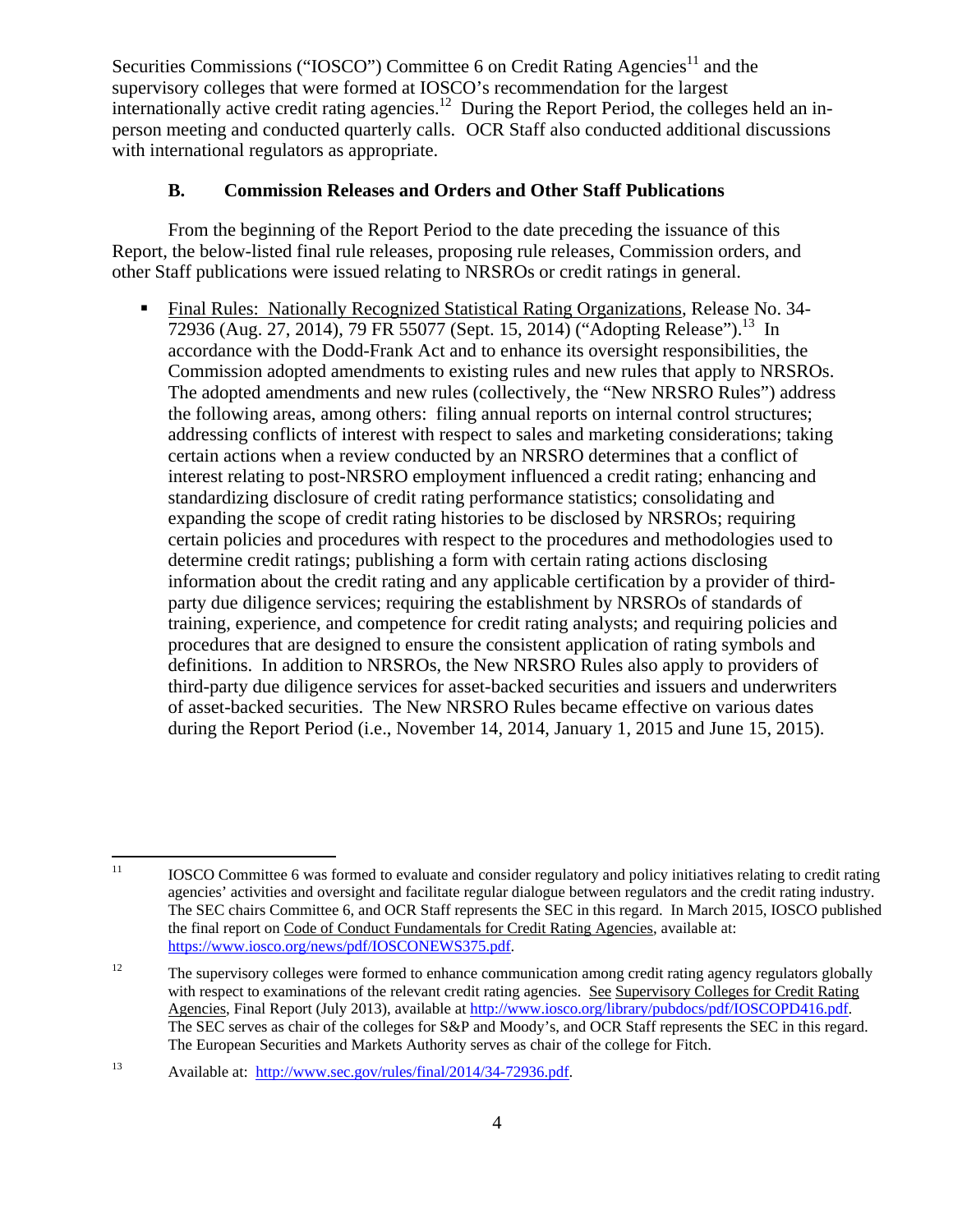- Final Rule: Asset-Backed Securities Disclosure and Registration, Release Nos. 33-9638 and 34-72982 (Sept. 4, 2014), 79 FR 57183 (Sept. 24, 2014).<sup>14</sup> The Commission adopted revisions to Regulation AB and other rules governing the offering process, disclosure, and reporting for asset-backed securities. The final rules require that, with some exceptions, prospectuses for public offerings under the Securities Act of 1933 and ongoing reports under the Exchange Act of asset-backed securities backed by real estate assets, auto-related assets, or debt securities, contain specified asset-level information about each asset in the pool. The asset-level information is required to be provided according to specified standards and in a tagged data format using eXtensible Markup Language. The Commission also adopted rules revising filing deadlines for asset-backed securities offerings and new registration forms tailored to asset-backed securities offerings. Credit ratings references in shelf eligibility criteria for asset-backed securities issuers were repealed and new criteria established, pursuant to Section 939A of the Dodd-Frank Act.
- Final Rule: Adoption of Updated EDGAR Filer Manual, Release Nos. 33-9874, 34-75586, 39- 2505, and IC-31735 (Aug. 3, 2015), 80 FR 51123 (Aug. 24, 2015).<sup>15</sup> The Commission adopted revisions to the Electronic Data Gathering, Analysis, and Retrieval (EDGAR) system and related rules to reflect updates, including those enabling NRSROs to deliver certain forms and reports to the Commission electronically, as required under the new rules adopted by the Commission with respect to NRSROs on August 27, 2014.
- Final Rule: Removal of Certain References to Credit Ratings and Amendment to the Issuer Diversification Requirement in the Money Market Fund Rule, Release No. IC-31828 (Sept. 16, 2015), 80 FR 58124 (Sept. 25, 2015).<sup>16</sup> The Commission adopted amendments to address provisions that reference credit ratings in Rule 2a-7 and Form N-MFP, under the Investment Company Act of 1940. Specifically, the amendments to Rule 2a-7 replace references to credit ratings in the rule with alternative standards designed to maintain a similar level of credit quality as under the rule prior to the amendments. The amendments to Form N-MFP require that a fund disclose any credit rating that the fund's board considered in determining the credit quality of a portfolio security. The amendments were adopted pursuant to Section 939A of the Dodd-Frank Act, and finalize the re-proposed rule described below.
- Re-Proposed Rule: Removal of Certain References to Credit Ratings and Amendment to the Issuer Diversification Requirement in the Money Market Fund Rule, Release No. IC- $31184$  (July 23, 2014), 79 FR 47985 (Aug. 14, 2014).<sup>17</sup> The Commission re-proposed amendments to address provisions that reference credit ratings in Rule 2a-7 and Form N-MFP, under the Investment Company Act of 1940. Specifically, the proposed amendments to Rule 2a-7 would replace references to credit ratings in the rule with alternative standards designed to maintain a similar level of credit quality as under the rule prior to the amendments. The proposed amendments to Form N-MFP would require that a fund disclose any credit rating that the fund's board considered in determining the

 $14$ Available at: http://www.sec.gov/rules/final/2014/33-9638.pdf.

<sup>15</sup> Available at: http://www.sec.gov/rules/final/2015/33-9874.pdf.

<sup>16</sup> Available at: http://www.sec.gov/rules/final/2015/ic-31828.pdf.

<sup>17</sup> Available at: http://www.sec.gov/rules/proposed/2014/ic-31184.pdf.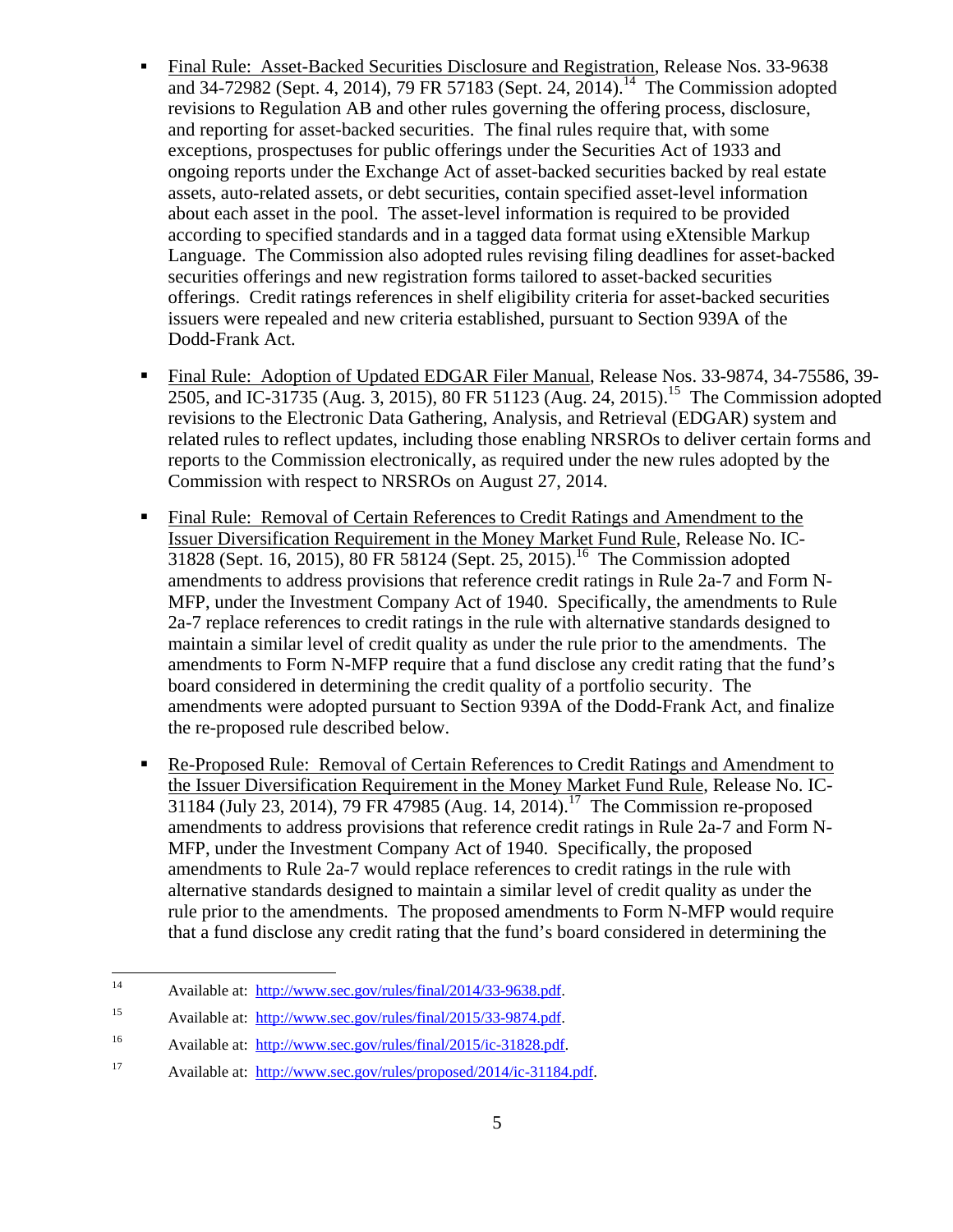credit quality of a portfolio security. The amendments were proposed pursuant to Section 939A of the Dodd-Frank Act.

- Order Extending Temporary Conditional Exemption for Nationally Recognized Statistical Rating Organizations from Requirements of Rule 17g-5 under the Securities Exchange Act of 1934 and Request for Comment, Release No. 34-73649 (Nov. 19,  $2014$ ), 79 FR 70261 (Nov. 25, 2014).<sup>18</sup> The Commission extended, until December 2, 2015, the order exempting NRSROs from complying with Rule 17g-5(a)(3) with respect to credit ratings for certain structured finance products where the issuer is a non-U.S. person and the NRSRO reasonably believes that the products will be offered and sold only in transactions outside the United States.
- Orders Instituting Administrative and Cease-and-Desist Proceedings. On January 21, 2015, the Commission issued the following orders pertaining to proceedings regarding certain mortgage-backed securities rating practices at S&P:
	- o Order Instituting Administrative and Cease-and-Desist Proceedings, Pursuant to Section 8A of the Securities Act of 1933 and Sections 15E(d) and 21C of the Securities Exchange Act of 1934, Making Findings, and Imposing Remedial Sanctions and a Cease-and-Desist Order, Release Nos. 33-9704 and 34-74102 (Jan. 21, 2015).<sup>19</sup> The Commission instituted settled administrative proceedings against S&P relating to its conduit/fusion commercial mortgage-backed securities rating methodology.
	- o Order Instituting Administrative and Cease-and-Desist Proceedings, Pursuant to Sections 15E(d) and 21C of the Securities Exchange Act of 1934, Making Findings, and Imposing Remedial Sanctions and a Cease-and-Desist Order, Release No. 34-74103 (Jan. 21, 2015).<sup>20</sup> The Commission instituted settled administrative proceedings against S&P regarding S&P's surveillance practices with respect to certain residential mortgage-backed securities.
	- o Order Instituting Administrative and Cease-and-Desist Proceedings, Pursuant to Section 8A of the Securities Act of 1933 and Sections 15E(d) and 21C of the Securities Exchange Act of 1934, Making Findings, and Imposing Remedial Sanctions and a Cease-and-Desist Order, Release Nos. 33-9705 and 34-74104 (Jan. 21, 2015).<sup>21</sup> The Commission instituted settled administrative proceedings against S&P addressing S&P's practices in its conduit/fusion commercial mortgage-backed securities ratings methodology.

 $18\,$ Available at: http://www.sec.gov/rules/exorders/2014/34-73649.pdf.

<sup>19</sup> Available at: http://www.sec.gov/litigation/admin/2015/33-9704.pdf.

<sup>&</sup>lt;sup>20</sup> Available at: http://www.sec.gov/litigation/admin/2015/34-74103.pdf.

<sup>&</sup>lt;sup>21</sup> Available at: http://www.sec.gov/litigation/admin/2015/33-9705.pdf.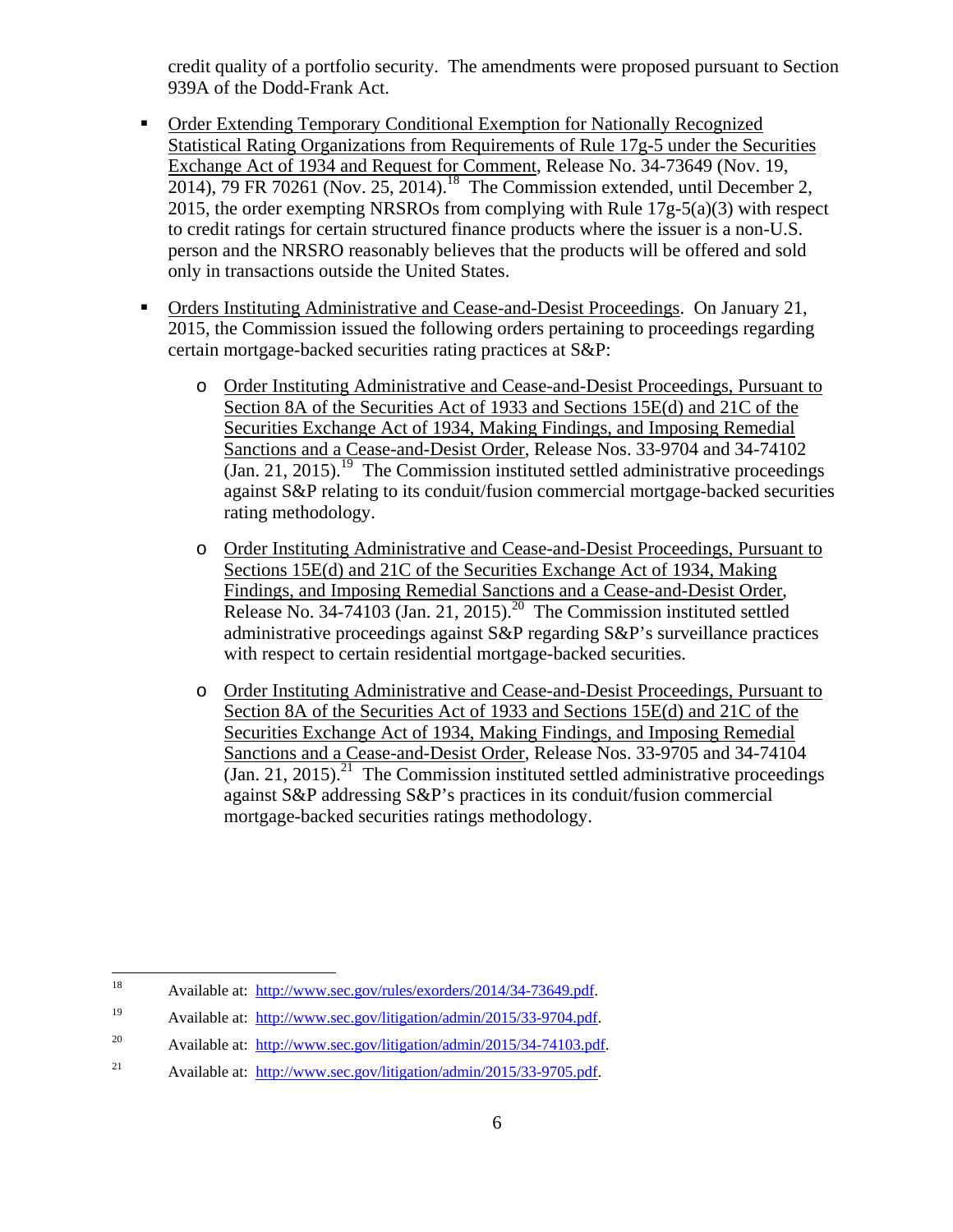- o Order Instituting Administrative and Cease-and-Desist Proceedings, Pursuant to Section 8A of the Securities Act of 1933 and Sections 15E(d) and 21C of the Securities Exchange Act of 1934, and Section 9(b) of the Investment Company Act of 1940, Release Nos. 33-9706, 34-74105, and IC-31425 (Jan. 21, 2015).<sup>22</sup> The Commission instituted administrative proceedings against the former head of S&P's commercial mortgage-backed securities group alleging false and misleading statements related to S&P's conduit/fusion commercial mortgagebacked securities ratings methodology.
- **Order Granting Temporary Conditional Exemption for Japan Credit Rating Agency, Ltd. from** Certain Requirements of Section 15E(t) of the Securities Exchange Act of 1934, Release No.  $34-75747$  (Aug. 20, 2015).<sup>23</sup> The Commission granted JCR a temporary, conditional exemption until August 20, 2018 from certain corporate governance requirements under Section 15E(t).
- Order Granting Temporary, Limited, and Conditional Exemption of Kroll Bond Rating Agency, Inc. from the Conflict of Interest Prohibition in Rule 17g-5(c)(1) of the Securities Exchange Act of 1934, Release No. 34-76129 (Oct. 13, 2015).<sup>24</sup> The Commission granted KBRA a temporary, conditional exemption, until January 1, 2017, from the conflict of interest prohibition in Rule  $17g-5(c)(1)$ , which prohibits an NRSRO from issuing or maintaining credit ratings solicited by a person that provided 10% or more of an NRSRO's total net revenue in the NRSRO's most recently ended fiscal year.
- Order Extending Temporary Conditional Exemption for Nationally Recognized Statistical Rating Organizations from Requirements of Rule 17g-5(a)(3) under the Securities Exchange Act of 1934 and Request for Comment, Release No. 34-76183 (Oct. 16, 2015) 80 FR 64031 (Oct. 22, 2015).<sup>25</sup> The Commission extended, until December 2, 2017, the order exempting NRSROs from complying with Rule 17g-5(a)(3) with respect to credit ratings for certain structured finance products where the issuer is a non-U.S. person and the NRSRO has a reasonable basis to conclude that the products will be offered and sold only in transactions outside the United States.
- Order Instituting Administrative and Cease-and-Desist Proceedings, Pursuant to Sections 15E(d) and 21C of the Securities Exchange Act of 1934, Making Findings, and Imposing Remedial Sanctions and a Cease-and-Desist Order, Release No. 34-76261 (Oct. 26, 2015).<sup>26</sup> The Commission instituted settled administrative proceedings against DBRS regarding DBRS's surveillance methodology and practices with respect to residential mortgage-backed securities and re-securitized real estate mortgage investment conduits.

 $22$ 22 Available at: http://www.sec.gov/litigation/admin/2015/33-9706.pdf.

<sup>23</sup> Available at: http://www.sec.gov/rules/exorders/2015/34-75747.pdf.

<sup>&</sup>lt;sup>24</sup> Available at: http://www.sec.gov/rules/exorders/2015/34-76129.pdf.

<sup>&</sup>lt;sup>25</sup> Available at: http://www.sec.gov/rules/exorders/2015/34-76183.pdf.

<sup>26</sup> Available at: http://www.sec.gov/litigation/admin/2015/34-76261.pdf.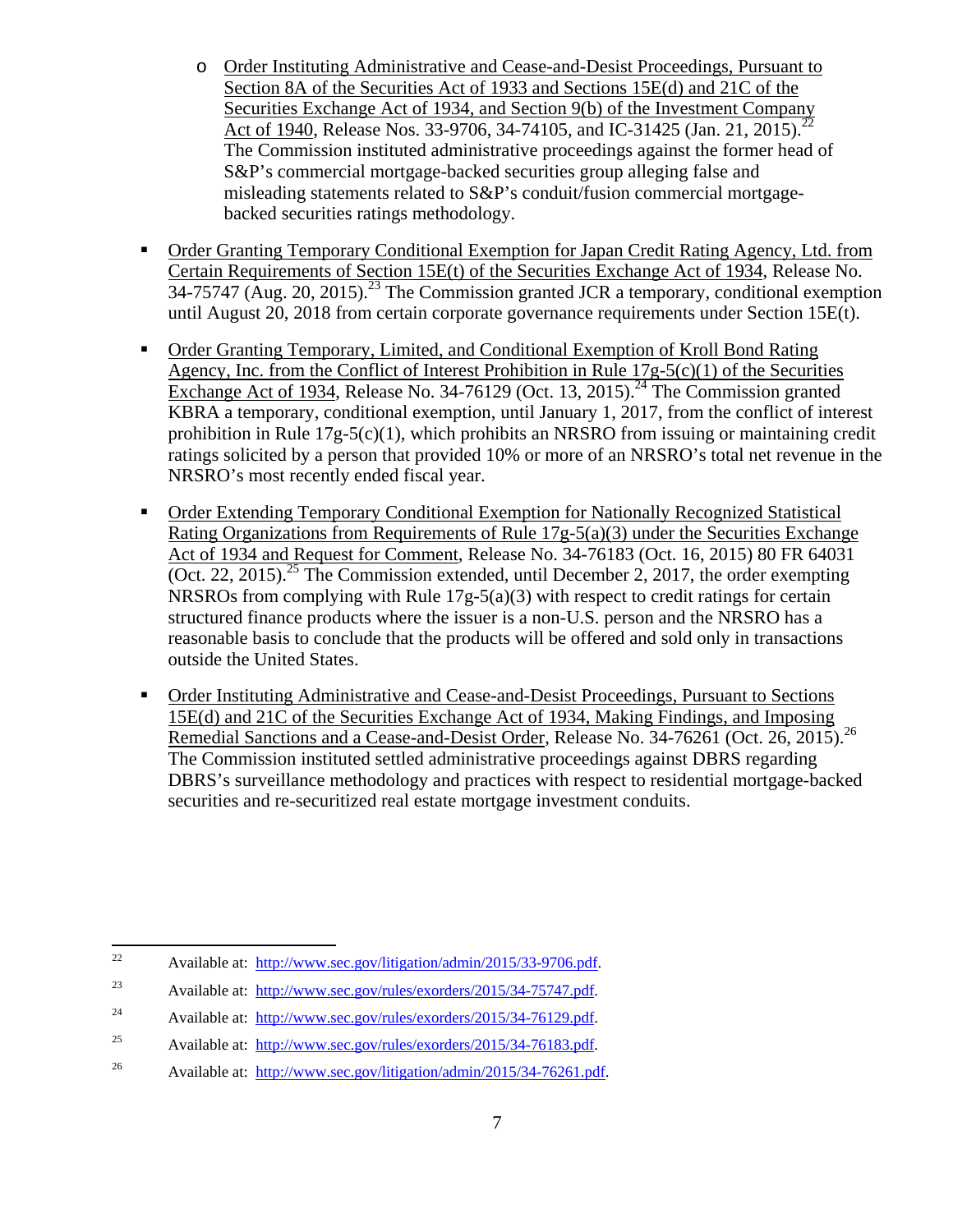- 2014 Summary Report of Commission Staff's Examinations of Each Nationally Recognized Statistical Rating Organization, dated December 2014, as required under Section  $15E(p)(3)(C)$ <sup>27</sup> The report summarizes essential findings of the examinations conducted by Staff under Section 15 $E(p)(3)(C)$ , generally focusing on the period from January 1, 2013 through December 31, 2013.
- Annual Report to Congress on Nationally Recognized Statistical Rating Organizations, dated December 2014, as required by Section 6 of the Rating Agency Act.<sup>28</sup> The Annual Report addresses the matters described in the first paragraph under Section I hereof, generally covering the period from June 26, 2013 to June 25, 2014.
- Record of Credit Ratings Taxonomy, 2015 and Rating History Files Publication Guide.<sup>29</sup> The XBRL taxonomy applicable to disclosures of credit rating histories pursuant to Rule 17g-7(b), together with a guide for preparing XBRL files in accordance with the requirements of such rule and taxonomy, was posted on April 29, 2015.

#### **IV. COMPETITION**

#### **A. Select NRSRO Statistics**

 Sections 1 through 3 below summarize and discuss certain information reported by NRSROs on Form NRSRO<sup>30</sup> or pursuant to Rule 17g-3 that provides insight into the state of competition among NRSROs. While this information indicates the high percentage of outstanding ratings that continue to be issued by Moody's, S&P, and Fitch, other information demonstrates that smaller NRSROs have been able to make competitive inroads in certain rating categories.<sup>31</sup>

- an initial application to be registered as an NRSRO;
- an application to register for an additional class of credit ratings;<br>• an application supplement:
- an application supplement;
- an update of registration pursuant to Section 15 $E(b)(1)$ ;
- an annual certification pursuant to Section 15E(b)(2); and
- a withdrawal of registration pursuant to Section 15E(e).

<sup>27</sup> 27 Available at: http://www.sec.gov/ocr/reportspubs/special-studies/nrsro-summary-report-2014.pdf.

<sup>&</sup>lt;sup>28</sup> Available at: http://www.sec.gov/ocr/reportspubs/annual-reports/nrsroannrep1214.pdf.

<sup>&</sup>lt;sup>29</sup> Available at: http://www.sec.gov/info/edgar/edgartaxonomies.shtml#RATINGS2015.

<sup>&</sup>lt;sup>30</sup> Form NRSRO is the application for registration as an NRSRO under Section 15E and Rule 17g-1. Rule 17g-1 requires an applicant/NRSRO to use Form NRSRO for the following, as applicable:

See http://www.sec.gov/about/forms/formnrsro.pdf for additional information.

<sup>&</sup>lt;sup>31</sup> For example, information regarding current market share among NRSROs in the asset-backed securities category is published on the websites of Commercial Mortgage Alert (https://www.cmalert.com/) and Asset-Backed Alert (https://www.abalert.com/) and is discussed in Section IV(B)(1) of this Report. In addition, Section IV(B)(2) of this Report provides examples of certain asset classes in which smaller NRSROs have been able to gain market share and discusses other developments relevant to competition among NRSROs.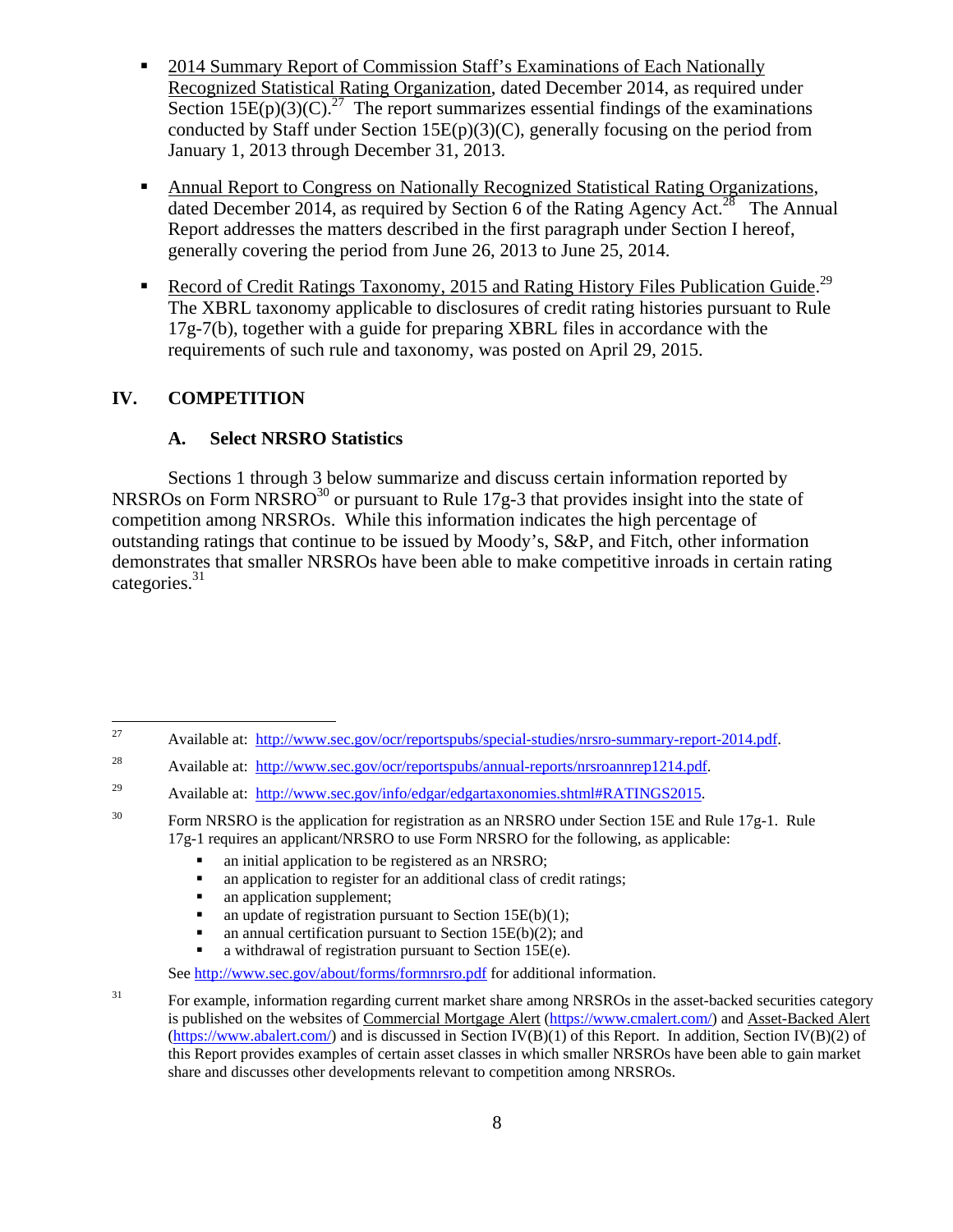#### **1. NRSRO Credit Ratings Outstanding**

(a) Number of Outstanding Ratings in Statutory Rating Categories

 Each NRSRO annually reports the number of credit ratings outstanding in each rating category for which it is registered.<sup>32</sup> This information, which is summarized in Charts 1 through 9 below, can be useful in determining the breadth of an NRSRO's coverage with respect to issuers and obligors within a particular rating class.

Comparing the number of ratings outstanding for established NRSROs and newer NRSROs may not provide a comprehensive picture of the state of competition. Certain NRSROs (particularly S&P, Moody's, and Fitch) have a longer history of issuing ratings and their ratings include those for debt obligations and obligors that were rated well before the establishment of the newer entrants.<sup>33</sup> Consequently, the information described in Section IV(B)(1) of this Report (relating to recent market share developments in the asset-backed securities rating category) may provide a better gauge of how well newer entrants are competing with more established rating agencies, specifically in the asset-backed securities rating category.

Chart 1 provides the number of outstanding credit ratings reported by each NRSRO in its annual certification for the calendar year ending December 31, 2014, in each of the five categories identified in Section 3(a)(62) for which the NRSRO is registered, as applicable.

<sup>32</sup> Annual certifications on Form NRSRO must be filed with the Commission pursuant to Rule  $17g-1(f)$  and made publicly and freely available on each NRSRO's website pursuant to Rule  $17g-1(i)$ . The number of outstanding credit ratings for each class of credit ratings for which an NRSRO is registered is reported on Item 7A of Form NRSRO.

<sup>&</sup>lt;sup>33</sup> The ratings counts disclosed on Item 7A of Form NRSRO include all credit ratings currently outstanding, regardless of when they were issued. As a result, the ratings counts of the more established NRSROs may include credit ratings that were issued before the newer entrants began issuing credit ratings. These earlier ratings will continue to be included in the disclosed ratings counts until the rated securities are repaid or the credit ratings are otherwise withdrawn. Because all outstanding ratings are included in the ratings counts, historical results factor significantly into the disclosed number of ratings, making it more difficult to discern current-year trends and identify gains achieved by the newer entrants.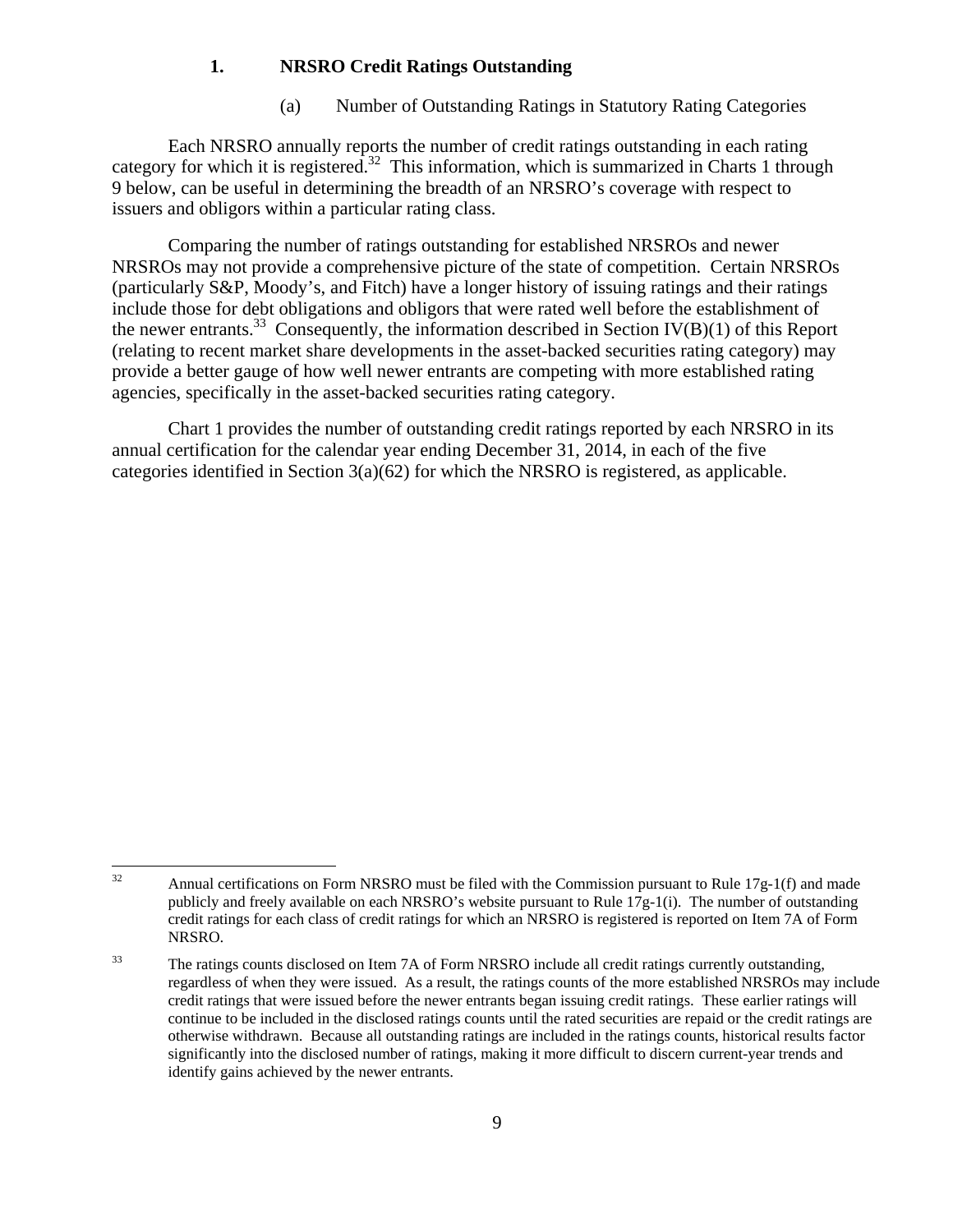| Chart 1: Number of Outstanding Credit Ratings as of December 31, 2014 by Rating Category* |                                         |                                      |                             |                                          |                                 |                                |  |  |  |  |  |
|-------------------------------------------------------------------------------------------|-----------------------------------------|--------------------------------------|-----------------------------|------------------------------------------|---------------------------------|--------------------------------|--|--|--|--|--|
| <b>NRSRO</b>                                                                              | <b>Financial</b><br><b>Institutions</b> | <b>Insurance</b><br><b>Companies</b> | Corporate<br><b>Issuers</b> | <b>Asset-Backed</b><br><b>Securities</b> | Government<br><b>Securities</b> | <b>Total</b><br><b>Ratings</b> |  |  |  |  |  |
| A.M. Best                                                                                 | N/R                                     | 7,910                                | 1,526                       | 26                                       | N/R                             | 9,462                          |  |  |  |  |  |
| <b>DBRS</b>                                                                               | 10,176                                  | 147                                  | 3,732                       | 11,497                                   | 16,650                          | 42,202                         |  |  |  |  |  |
| <b>EJR</b>                                                                                | 11,956                                  | 1,025                                | 7,013                       | N/R                                      | N/R                             | 19,994                         |  |  |  |  |  |
| Fitch                                                                                     | 46,260                                  | 3,011                                | 15,558                      | 42,237                                   | 194,086                         | 301,152                        |  |  |  |  |  |
| <b>HR</b> Ratings                                                                         | N/R                                     | N/R                                  | N/R                         | N/R                                      | 277                             | 277                            |  |  |  |  |  |
| <b>JCR</b>                                                                                | 807                                     | 57                                   | 2,206                       | N/R                                      | 399                             | 3,469                          |  |  |  |  |  |
| <b>KBRA</b>                                                                               | 14,809                                  | 49                                   | 2,856                       | 2,626                                    | 37                              | 20,377                         |  |  |  |  |  |
| Moody's                                                                                   | 52,049                                  | 3,336                                | 41,364                      | 71,504                                   | 673,166                         | 841,419                        |  |  |  |  |  |
| Morningstar                                                                               | N/R                                     | N/R                                  | N/R                         | 5,542                                    | N/R                             | 5,542                          |  |  |  |  |  |
| S&P                                                                                       | 61,000                                  | 6,800                                | 53,000                      | 85,200                                   | 970,200                         | 1,176,200                      |  |  |  |  |  |
| <b>Total</b>                                                                              | 197,057                                 | 22,335                               | 127,255                     | 218,632                                  | 1,854,815                       | 2,420,094                      |  |  |  |  |  |

\*N/R indicates that the NRSRO is not registered for the rating category indicated. Source: NRSRO annual certifications for the 2014 calendar year, Item 7A on Form NRSRO<sup>34</sup>

Chart 2 displays the percentage of total credit ratings that were issued by each NRSRO, and charts 3 through 7 depict the percentages of credit ratings in each rating category that were attributable to each NRSRO that is registered in such category, in each case, based on information reported by the NRSROs as of December 31, 2014.<sup>35, 36</sup>

 $34$ Effective January 1, 2015, Item 7A of Form NRSRO and the corresponding instructions were amended to clarify the manner in which the number of outstanding credit ratings should be calculated and presented. The clarifying amendments are designed to better ensure that disclosures on Item 7A of Form NRSRO are consistent across NRSROs. Although NRSROs were not required to adhere to the updated instructions for the annual certifications pertaining to the year ended December 31, 2014, the change in instructions may have caused some NRSROs to modify the way they count ratings for purposes of Item 7A of Form NRSRO, which may affect comparisons to disclosures made in prior years. See Adopting Release, 79 FR at 55220-22 (discussing the clarifying amendments to Item 7A of Form NRSRO).

<sup>&</sup>lt;sup>35</sup> For example, according to Chart 1, A.M. Best reported that it had 7,910 insurance company credit ratings, and the total of the credit ratings in that category reported by all NRSROs was 22,335. Dividing 7,910 by 22,335 equals (approximately) 0.354 or 35.4% (which is the percentage of NRSRO insurance company ratings attributable to A.M. Best, as shown on Chart 4).

<sup>&</sup>lt;sup>36</sup> The percentages used in Charts 2 through 9 have been rounded to the nearest one-tenth of one percent.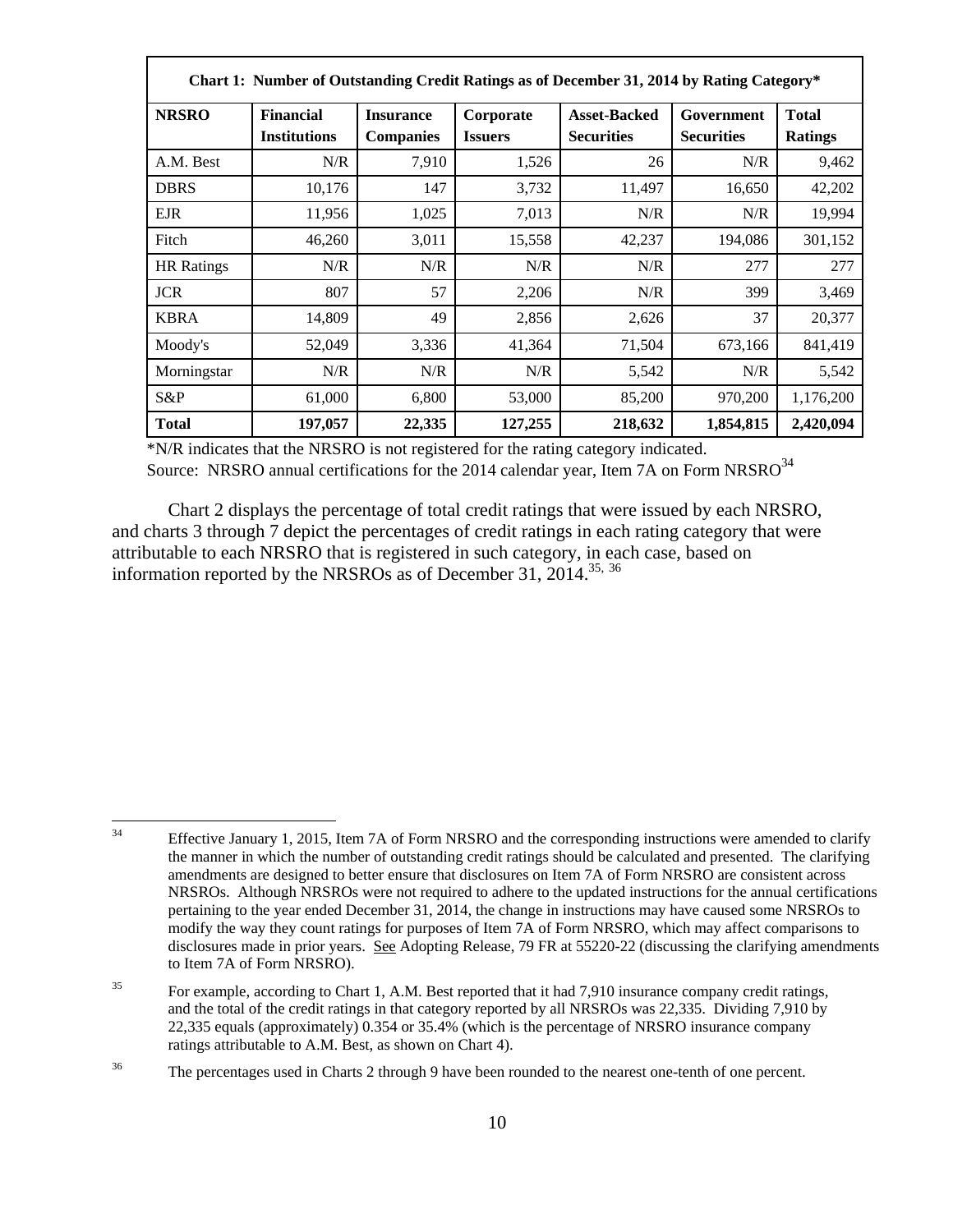

# **Chart 4: Insurance Companies**









**Chart 5: Corporate Issuers**







Source: NRSRO annual certifications for the 2014 calendar year, Item 7A on Form NRSRO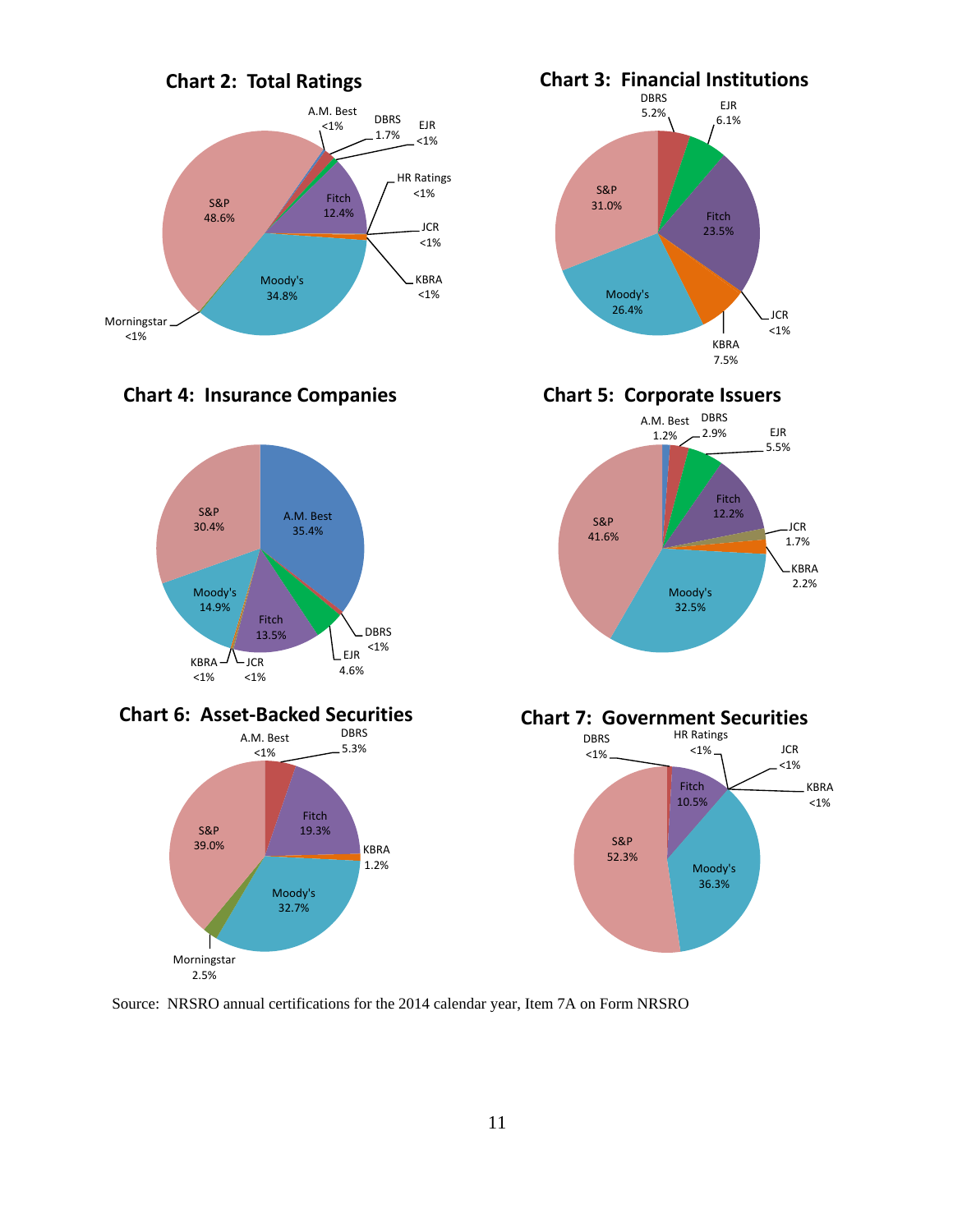S&P, Moody's, and Fitch continue to be the three NRSROs with the highest number of ratings reported to be outstanding as of December 31, 2014. As illustrated in Chart 2, in total, these NRSROs issued 95.8% of all the ratings that were reported to be outstanding as of December 31, 2014, slightly lower than 96.6% as of December 31, 2013. In 2007, the year when NRSROs began reporting outstanding ratings on Form NRSRO, these NRSROs accounted for 98.8% of all outstanding ratings.

Charts 3 through 7 show that, as of December 31, 2014, Moody's, S&P, and Fitch were also the top three issuers of ratings in every rating category except for insurance ratings, in which A.M. Best specializes. In that category, A.M. Best issued about 35.4% of the ratings outstanding, which was the highest percentage among the NRSROs. S&P issued about 30.4% of the outstanding insurance ratings, which was the second highest percentage. Moody's and Fitch issued about 14.9% and 13.5%, respectively, of such ratings. A.M. Best has consistently reported being one of the top three issuers of insurance ratings since this information began to be reported in 2007. In each other rating category, S&P reported the highest percentage of outstanding ratings, Moody's reported the second highest percentage, and Fitch reported the third highest percentage.

Chart 8 depicts the percentages of outstanding credit ratings attributable to each rating category, based on information reported by the NRSROs as of December 31, 2014.



# **Chart 8: Breakdown of Outstanding Ratings By Rating**

Source: NRSRO annual certifications for the 2014 calendar year, Item 7A on Form NRSRO

As illustrated by Chart 8, as of December 31, 2014, a disproportionate number of the aggregate credit ratings reported to be outstanding were in the government securities category, which may be attributable to the large number of government bond issuers and their multiple debt offerings. The government securities category accounted for 76.6% of the total number of credit ratings reported across all categories and, as shown on Chart 7, is also the most concentrated rating category, with 88.6% of all outstanding government ratings reported having been issued by Moody's and S&P.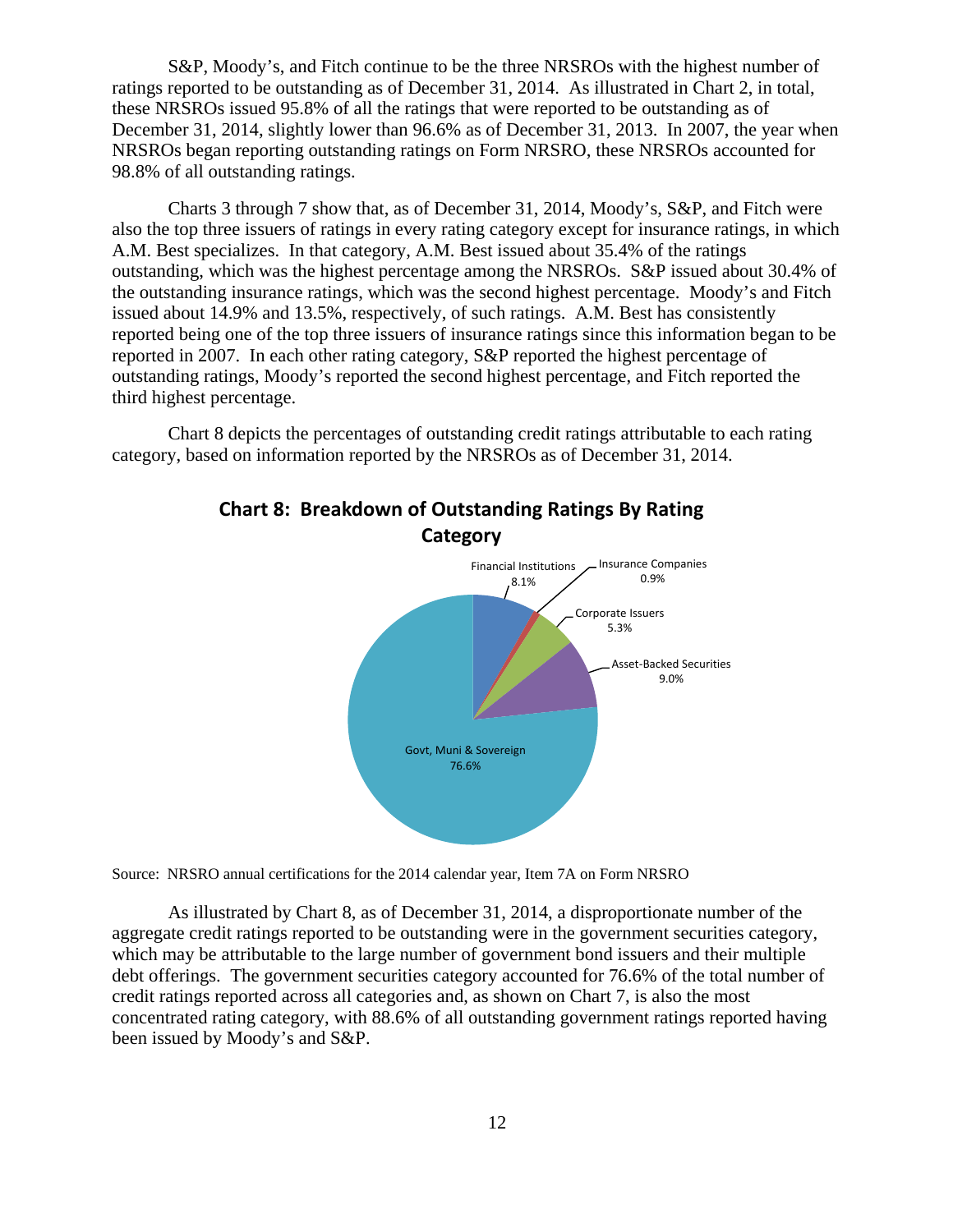Given the disproportionate size of the government securities rating category relative to the other rating categories and the high concentration of NRSROs rating government securities, the inclusion of the government securities category in the calculation of total market share for each NRSRO may make it difficult to assess the relative market shares of the smaller NRSROs.

Chart 9 depicts the percentages of the credit ratings attributable to each NRSRO over all rating categories other than the government securities category, based on information reported by the NRSROs as of December 31, 2014. This chart includes all NRSROs which issue ratings in rating categories other than government securities.



**Chart 9: Breakdown of Outstanding Ratings by NRSRO Exclusive of Government Securities**

Source: NRSRO annual certifications for the 2014 calendar year, Item 7A on Form NRSRO

A comparison of Chart 9 to Chart 2 (which shows each NRSRO's total market share over all rating categories, including government securities) illustrates that there is more competition in the non-government rating categories. Moody's and S&P's percentage share of the overall market declines by 5.0% and 12.2%, respectively, when government securities are excluded. Fitch's percentage share of outstanding ratings, on the other hand, increases by 6.5% when government securities are excluded. The percentage market share for all the remaining NRSROs other than HR Ratings (which is only registered in the government securities category) also increases when government securities are excluded. Further, when government securities are included in the total calculation, all but one of these smaller NRSROs have less than 1.0% of the market share, making it difficult to assess their relative market shares. When government securities are excluded, a clearer picture of the relative market shares of the smaller NRSROs can be observed, as illustrated in Chart 9.

As discussed above, the number of outstanding ratings reported by the NRSROs provides insights into the state of competition in each rating class and in the aggregate, but assessing the state of competition based on this data has some limitations. For instance, some NRSROs have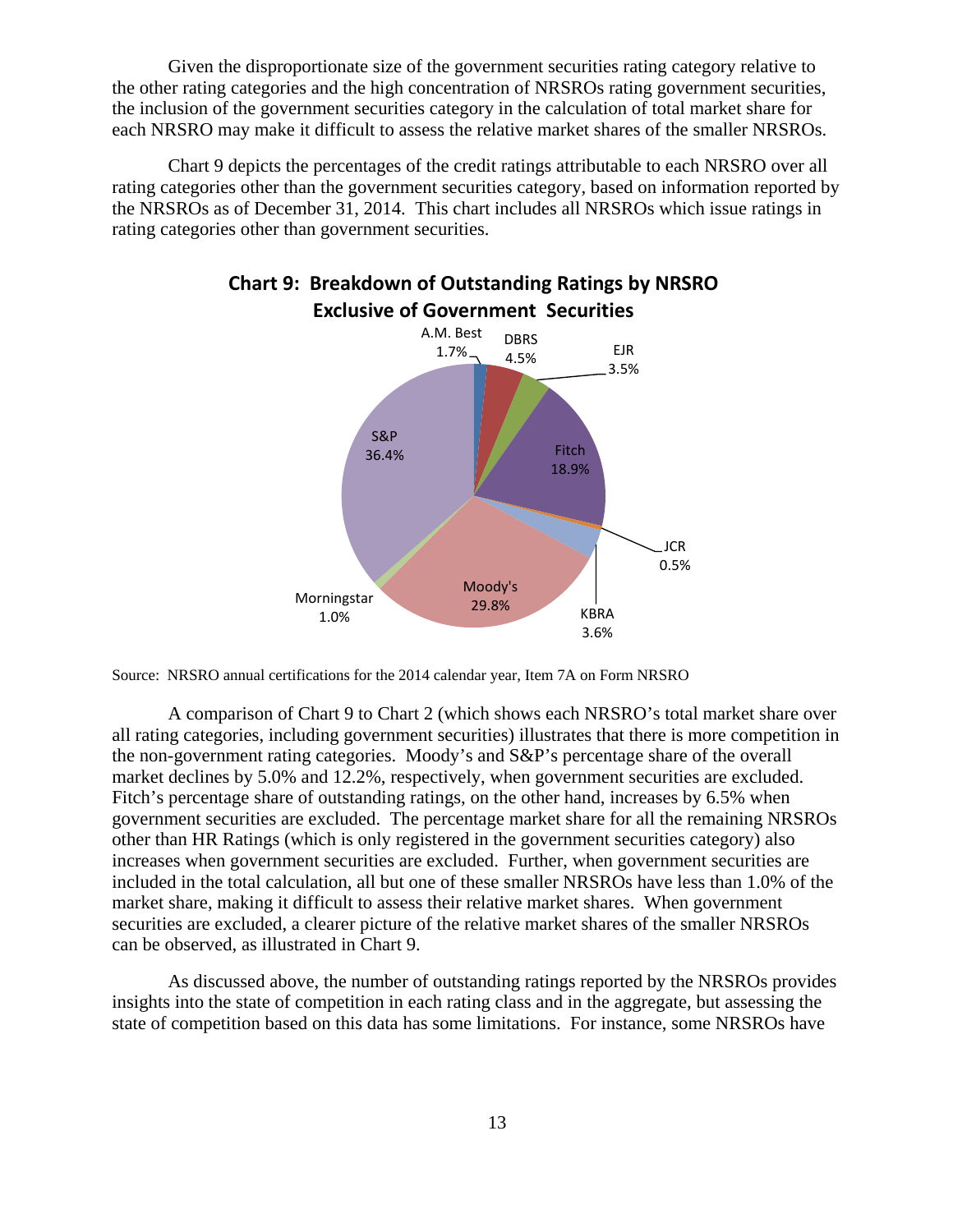pursued business strategies to specialize in particular rating categories or sub-categories<sup>37</sup> and may not plan to issue ratings in certain of the other rating categories. Also, the reported information does not reflect any classes of ratings being issued by NRSROs in which they are not registered with the Commission, nor does it reflect ratings issued by an affiliate of an NRSRO unless the affiliate is identified as a credit rating affiliate on Item 3 of Form NRSRO.

Further, the outstanding ratings reported by the NRSROs are based on their own determinations of the applicable categories and number of ratings, which are not necessarily consistent among all the NRSROs. As NRSROs adjust their ratings count disclosures in accordance with the new instructions to Form NRSRO (which are designed to enhance comparability across NRSROs), comparisons to ratings counts disclosed in prior years may also be affected.<sup>38</sup>

#### (b) Industry Concentration

Economists generally measure industry concentration, which indicates the competitiveness of an industry, by using the Herfindahl-Hirschman Index ("HHI").<sup>39</sup> The inverse of the HHI ("HHI Inverse") can be used to represent the number of firms with equal market share necessary to replicate the degree of concentration in a particular industry.<sup>40</sup> In other words, an industry with an HHI Inverse of 3.0 has a concentration that is equal to an industry where the entire market is evenly divided among three firms. A highly concentrated market will have a low HHI Inverse, whereas an unconcentrated market will have a high HHI Inverse. $41$ 

Calculations of the HHI and HHI Inverse for the NRSRO industry are consistent with the results included in Section  $IV(A)(1)(a)$  of this Report and further illustrate competitive inroads made by smaller NRSROs in certain rating categories. Based on the number of outstanding ratings included in such section, $42$  the HHI Inverse indicates that the NRSRO industry constitutes a "highly concentrated" market, and has the equivalent concentration of an industry with approximately 2.68 firms with equal market share. This is consistent with the high proportion of

 $37\,$ 37 For example, A.M. Best with respect to insurance companies and their affiliates; JCR with respect to Japanese issuers and securities; and HR Ratings with respect to Mexican securities.

<sup>&</sup>lt;sup>38</sup> See supra note 34.

<sup>&</sup>lt;sup>39</sup> See, e.g., U.S. Department of Justice and the Federal Trade Commission, Horizontal Merger Guidelines §5.3 (2010) (discussing how the Department of Justice and the Federal Trade Commission use HHI to measure the impact of a merger on market concentration); however, since the HHI calculation does not take into account that multiple NRSROs may rate a single issue, different considerations may be applicable to the use of the HHI calculation for NRSROs.

<sup>&</sup>lt;sup>40</sup> The HHI Inverse is calculated by dividing 10,000 (i.e., the highest possible HHI) by the HHI. For additional discussion of the HHI Inverse, see Vera Pawlowsky-Glahn and Antonella Buccianti, Compositional Data Analysis: Theory and Applications (2011); Toby Roberts, When Bigger is Better: A Critique of the Herfindahl-Hirschman Index's Use to Evaluate Mergers in Network Industries, 34 PACE L. REV. 894, 908 (2014).

<sup>&</sup>lt;sup>41</sup> A market with an HHI Inverse of less than 4.0 is considered to be highly concentrated; a market with an HHI Inverse between 4.0 and 6.67 is considered to be moderately concentrated; and a market with an HHI Inverse above 6.67 is considered to be unconcentrated. See generally U.S. Department of Justice and the Federal Trade Commission, Horizontal Merger Guidelines §5.3 (2010).

<sup>&</sup>lt;sup>42</sup> See Section IV(A)(1)(a) of this Report for a discussion of certain limitations involved in determining the number of outstanding ratings reported.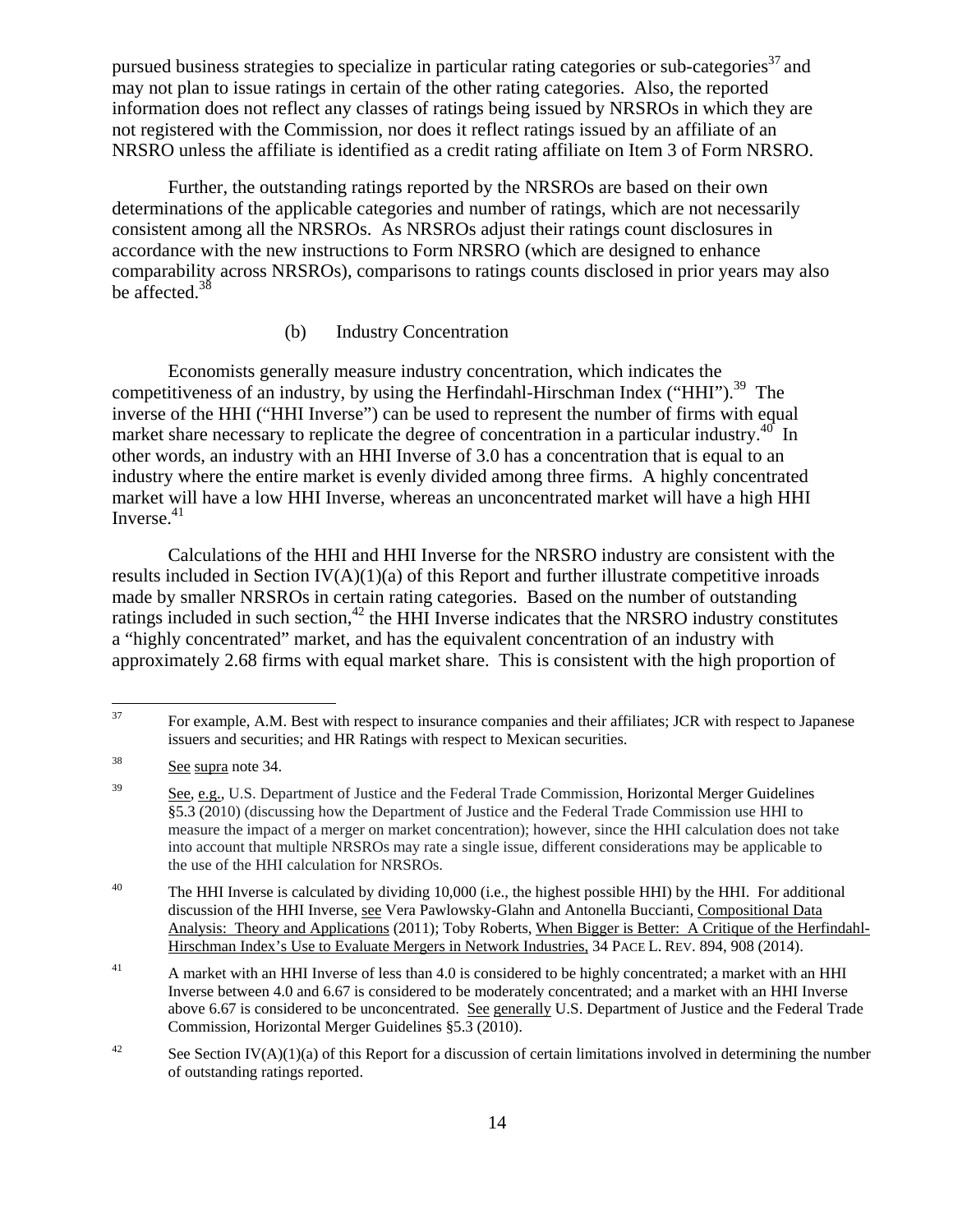outstanding ratings that have been issued by the three largest NRSROs. Although the industry remains highly concentrated, a comparison of the HHI Inverse calculations since 2010 shows that each rating category other than the government securities category has become less concentrated.

 Chart 10 reports the HHI Inverses calculated from 2008 to 2014 for the ratings outstanding (as reported by the NRSROs) in each rating category, in total for all rating categories, and in total for all rating categories excluding government securities.

|             | <b>Financial</b>    | <b>Insurance</b> |           | Asset-<br><b>Backed</b> | $\sim$ $\sim$ | <b>Total</b> (all | <b>Total</b><br><b>Excluding</b> |
|-------------|---------------------|------------------|-----------|-------------------------|---------------|-------------------|----------------------------------|
|             | <b>Institutions</b> | <b>Companies</b> | Corporate | <b>Securities</b>       | Government    | rating            | Government                       |
| Year        | ∗                   | $***$            | Issuers** | $\ast$                  | Securities*   | categories)       | <b>Securities</b>                |
| 2008        | 3.72                | 4.05             | 3.79      | 2.82                    | 2.83          | 2.99              | 3.56                             |
| 2009        | 3.85                | 3.84             | 3.18      | 3.18                    | 2.65          | 2.86              | 3.58                             |
| <b>2010</b> | 3.99                | 3.37             | 3.17      | 3.20                    | 2.69          | 2.88              | 3.55                             |
| 2011        | 4.16                | 3.76             | 3.02      | 3.38                    | 2.47          | 2.74              | 3.70                             |
| 2012        | 4.04                | 3.72             | 3.00      | 3.44                    | 2.50          | 2.75              | 3.68                             |
| 2013        | 3.99                | 3.68             | 3.03      | 3.48                    | 2.46          | 2.72              | 3.65                             |
| 2014        | 4.30                | 3.83             | 3.35      | 3.34                    | 2.40          | 2.68              | 3.81                             |

**Chart 10: HHI Inverses for Each Rating Category** 

Seven credit rating agencies are registered in this rating category. Therefore, the highest possible HHI Inverse (in a perfectly competitive market where all firms have an equal share of business) would be 7.0.

\*\* Eight credit rating agencies are registered in this rating category. Therefore, the highest possible HHI Inverse (in a perfectly competitive market where all firms have an equal share of business) would be 8.0.

Source: NRSRO annual certifications for the 2008-14 calendar years, Item 7A on Form NRSRO

As mentioned in Section IV(A)(1)(a) of this Report, as of December 31, 2014, the government securities rating category (which includes sovereigns, U.S. public finance, and international public finance) is the largest class of ratings (comprising approximately 76.6% of all ratings outstanding) and is dominated by S&P and Moody's (which together issued 88.6% of all outstanding government ratings). Given the disproportionate size of the government securities rating category relative to the other rating categories and the high concentration of NRSROs rating government securities, the inclusion of the government securities category in the calculation of the aggregate HHI Inverse may make it difficult to assess the level of market concentration in the other four rating categories.

Chart 10 illustrates that the financial institutions, insurance companies, corporate issuers, and asset-backed securities categories of credit ratings are significantly less concentrated than the government securities rating category. The aggregate HHI Inverse for these four rating categories is 3.81, which is 1.13 higher than the aggregate HHI Inverse when government securities are included. Chart 10 also shows that, when government securities are excluded, the aggregate HHI Inverse for all other rating categories has increased by 0.25 since 2008, showing that industry concentration has declined somewhat for these rating categories.<sup>43</sup>

 $43$ Unlike the financial institutions and asset-backed securities rating categories, the HHI Inverse for the insurance companies and corporate issuers categories decreased (indicating higher concentration) when compared to 2008. However, the HHI Inverse increased (indicating lesser concentration) for these two latter rating categories when compared to 2010.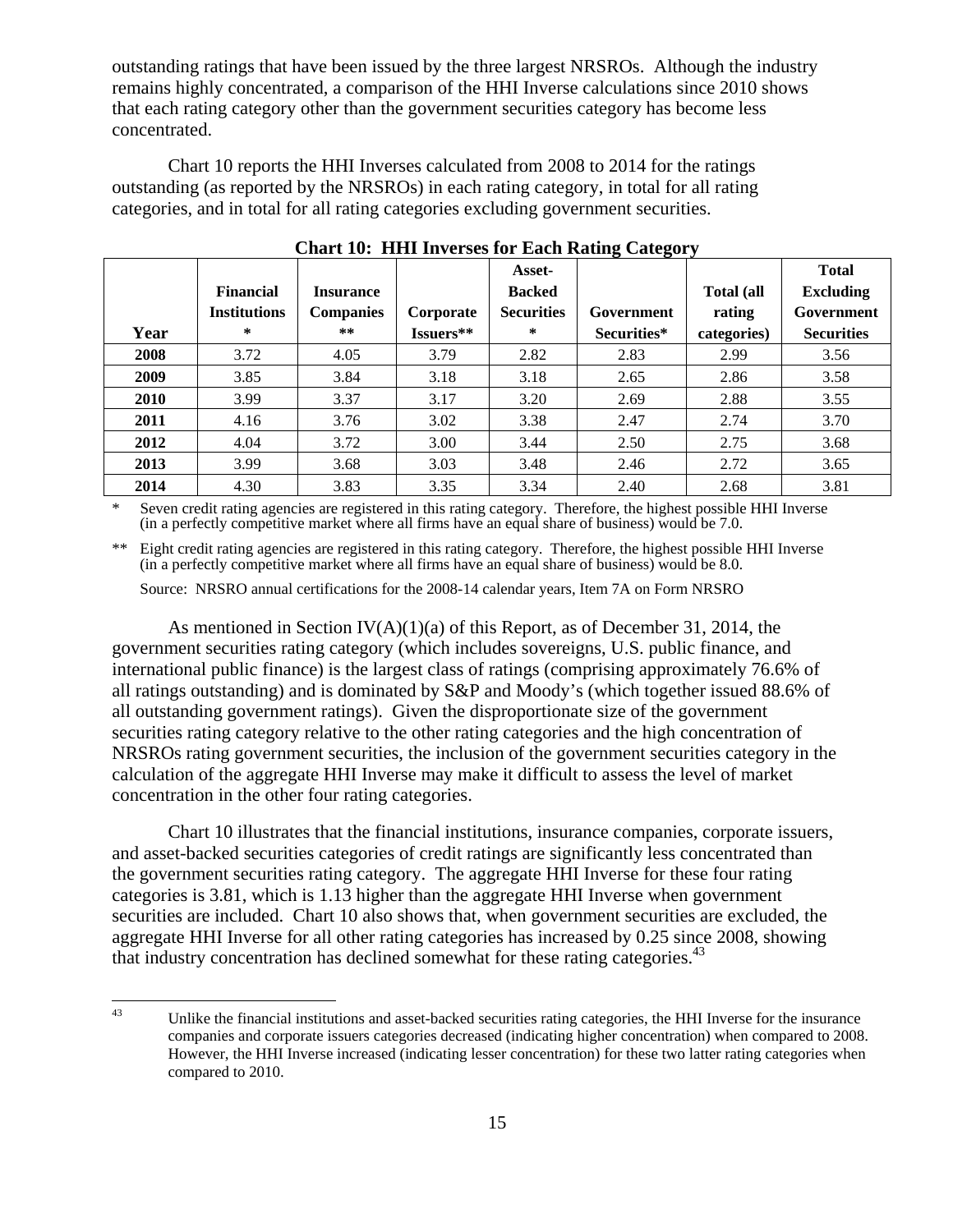#### **2. NRSRO Analytical Staffing Levels**

Chart 11 reports the number of credit analysts (including supervisors) and the number of credit analyst supervisors employed by each of the NRSROs, as reported on Exhibit 8 of Form  $NRSRO<sup>44</sup>$ 

|                   | <b>Credit Analysts</b><br>(Including | <b>Credit Analyst</b> | Ratio of<br><b>Supervisors to</b> |
|-------------------|--------------------------------------|-----------------------|-----------------------------------|
| <b>NRSRO</b>      | Supervisors)                         | <b>Supervisors</b>    | <b>Credit Analysts</b>            |
| A.M. Best         | 128                                  | 46                    | 1:1.78                            |
| <b>DBRS</b>       | 150                                  | 41                    | 1:2.66                            |
| <b>EJR</b>        | 8                                    | 4                     | 1:1.00                            |
| Fitch             | 1,155                                | 326                   | 1:2.54                            |
| <b>HR</b> Ratings | 36                                   | 7                     | 1:4.14                            |
| <b>JCR</b>        | 58                                   | 32                    | 1:0.81                            |
| <b>KBRA</b>       | 96                                   | 14                    | 1:5.86                            |
| Moody's           | 1,486                                | 189                   | 1:6.86                            |
| Morningstar       | 40                                   | 10                    | 1:3.00                            |
| S&P               | 1,371                                | 214                   | 1:5.41                            |
| Total             | 4,528                                | 883                   | 1:4.13                            |

**Chart 11: NRSRO Credit Analysts and Credit Analyst Supervisors** 

Source: NRSRO annual certifications for the 2014 calendar year, Exhibit 8 on Form NRSRO

The three largest NRSROs report employing 4,012 credit analysts (including supervisors), which is approximately 88.6% of the total number employed by all of the NRSROs. Although the smaller NRSROs in the aggregate employ only approximately 11.4% of all credit analysts employed by NRSROs, this percentage has increased steadily in recent years,45 and some of the smaller NRSROs have reported significant increases in their analytical staff.<sup>46</sup> The trend in the number of rating analysts employed by an NRSRO can indicate the state of the NRSRO's business or its business outlook–i.e., NRSROs that are increasing their staff may be experiencing or anticipating an increase in ratings volumes or planning to enter new markets.

 $44$ 44 Effective January 1, 2015, the instructions for Exhibit 8 of Form NRSRO were amended to clarify that NRSROs must include credit analyst supervisors in the total number of credit analysts disclosed on Exhibit 8. This amendment was designed to enhance consistency of the disclosures on Exhibit 8 of Form NRSRO. Prior to this amendment, some NRSROs may have excluded credit analyst supervisors from the total number of credit analysts disclosed.

<sup>&</sup>lt;sup>45</sup> Based on amounts reported by the currently registered NRSROs on their annual certifications for the applicable calendar year, the smaller NRSROs employed approximately 7.5% of all NRSRO analysts in 2010, 8.3% of all NRSRO analysts in 2011, 9.2% of all NRSRO analysts in 2012, and 9.6% of all NRSRO analysts in 2013. A portion of the increase since 2012 is attributable to the registration of HR Ratings as an NRSRO in 2012.

<sup>46</sup> For example, KBRA reported on its most recent annual certification that it employs 96 credit analysts and supervisors, as compared to 13 reported for 2010.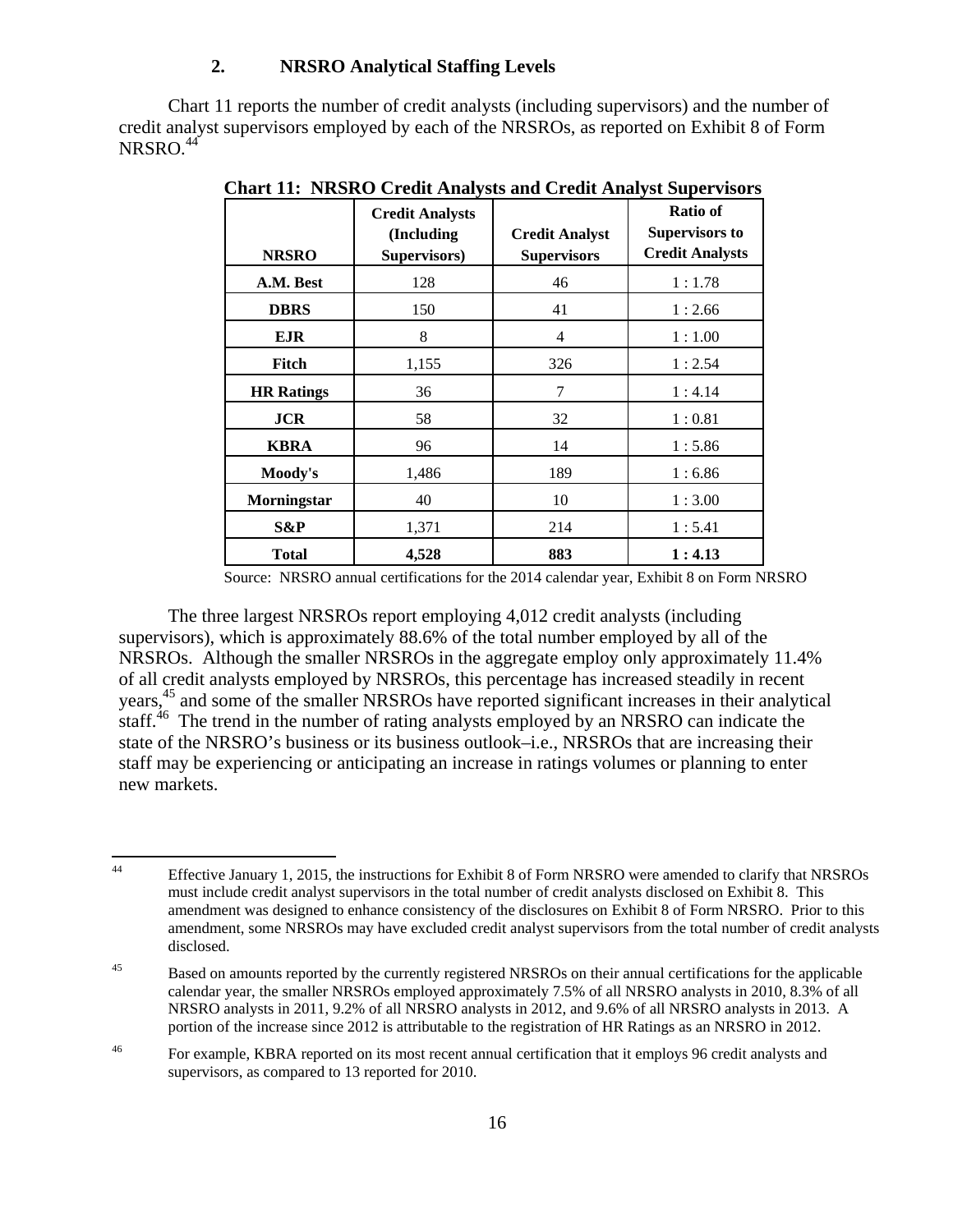## **3. NRSRO Revenue Growth**

The total revenue reported to the Commission<sup>47</sup> by all of the NRSROs for their 2014 fiscal year was approximately \$5.9 billion, which was an increase of 9.0% from the 2013 fiscal year. Revenue at Moody's, Fitch, and S&P was reported to have increased from 2013 to 2014 by 9.0%, 8.7%, and 8.0%, respectively.<sup>48</sup> Chart 12 shows the percentage of total NRSRO revenues accounted for by S&P, Fitch, and Moody's since 2011. As illustrated by Chart 12, the relative percentages of total NRSRO revenues between the three largest NRSROs and the other NRSROs have remained relatively constant over the past four years.

| <b>Chart 12: NRSRO Revenue Information Fiscal Year Percentage of Total Reported NRSRO</b> |
|-------------------------------------------------------------------------------------------|
| <b>Revenue</b>                                                                            |

|                  | 2011   | 2012   | 2013   | 2014   |
|------------------|--------|--------|--------|--------|
|                  |        |        |        |        |
| S&P, Fitch,      |        |        |        |        |
| and Moody's      | 94.0%  | 94.7%  | 94.5%  | 94.3%  |
|                  |        |        |        |        |
| <b>All Other</b> |        |        |        |        |
| <b>NRSROs</b>    | 6.0%   | 5.3%   | 5.5%   | 5.7%   |
|                  |        |        |        |        |
| <b>Total</b>     | 100.0% | 100.0% | 100.0% | 100.0% |

Source: Financial reports provided to the Commission under Rule 17g-3 for the fiscal years ended 2011-14

Further revenue information is available for NRSROs that are owned, in whole or in part, by public companies. The following information is from the annual reports of public companies with an ownership interest in an NRSRO:

 Moody's Corporation, the owner of Moody's, attributes the growth in revenues at Moody's to certain pricing increases, higher issuance volumes for investment-grade corporate debt and collateralized loan obligations, and higher monitoring fees, but noted that these increases were partially offset by declines in issuance volumes in the U.S. in high-yield corporate debt, as well as an unfavorable issuance mix in the banking sector.<sup>49</sup>

<sup>47</sup> 47 Annual unaudited reports with revenue information are required to be provided by NRSROs to the Commission under Rule 17g-3(a)(3). These reports are not required to be made publicly available.

<sup>&</sup>lt;sup>48</sup> See McGraw Hill Financial, Inc. 10-K Annual Report for the year ended December 31, 2014, available at http://investor.mhfi.com/phoenix.zhtml?c=96562&p=irol-sec&seccat01.3\_rs=11&seccat01.3\_rc=10; Fimalac's 2014 Annual Report for the year ended December 31, 2014, available at http://www.fimalac.com/annual-reports-b5397cc5c4d4f9999586462260ce2f42.html; and Moody's Corporation 10-K Annual Report for the year ended December 31, 2014, available at http://ir.moodys.com/Cache/22249805.pdf?IID=108462&FID=22249805&O=3&OSID=9.

<sup>&</sup>lt;sup>49</sup> See Moody's Corporation 10-K Annual Report for the year ended December 31, 2014, available at http://ir.moodys.com/Cache/22249805.pdf?IID=108462&FID=22249805&O=3&OSID=9.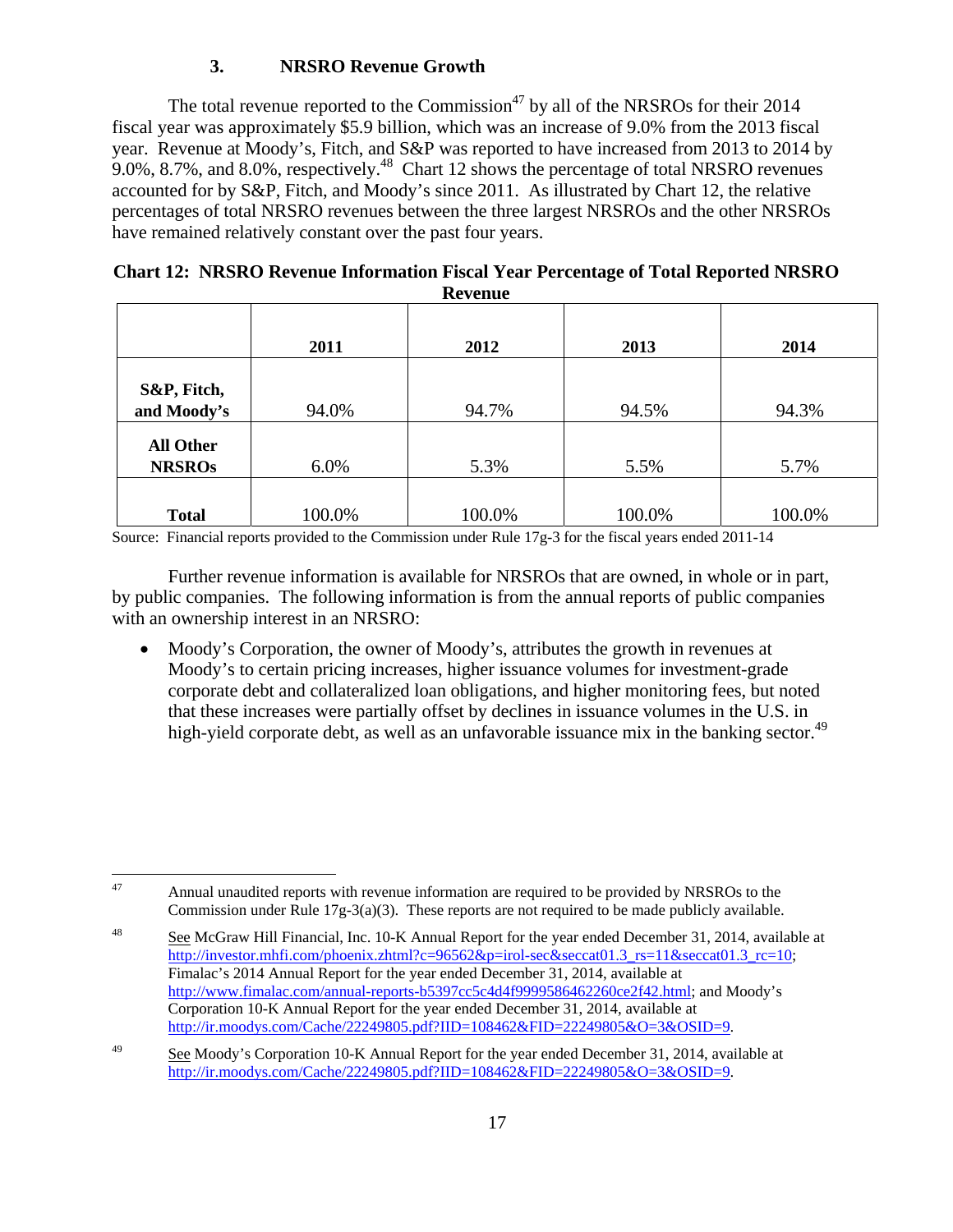- McGraw Hill Financial Inc. ("MHFI") attributes the increase in revenues at S&P, a business unit under the ownership of MHFI, to growth in both corporate and financial services bond ratings revenue, an increase in bank loan ratings, higher annual fees, and an increase in ratings evaluation services activity, but noted that these increases were partially offset by declines in structured finance revenues.<sup>50</sup>
- Fimalac, S.A. ("Fimalac"), a significant equity investor in Fitch's parent, Fitch Group, Inc. ("Fitch Group"), attributes the growth in revenues at Fitch to favorable issuance trends and business development efforts worldwide.<sup>51</sup>
- Morningstar's parent company, Morningstar, Inc., stated that the increased revenue at Morningstar reflects both higher industry-wide new issuance volume in structured credits and increased market share for commercial mortgage-backed securities new-issue ratings.52

#### **B. Recent Developments in the State of Competition among NRSROs**

#### **1. Market Share Developments in the Asset-Backed Securities Rating Category**

 Based on information from the websites of Commercial Mortgage Alert and Asset-Backed Alert,<sup>53</sup> some of the smaller NRSROs have built significant market shares in the assetbacked securities rating category. These websites, which allow NRSROs to self-report the transactions that they have rated, indicate that the growth trend the Staff has observed since the 2012 Annual Report continued during the Report Period. Sections (a) and (b) below include market share information reported on these websites as to commercial mortgage-backed securities ("CMBS"), asset-backed securities ("ABS"), and mortgage-backed securities ("MBS"), as further described in the following paragraph.<sup>54</sup>

 The following definitions from the Commercial Mortgage Alert and Asset-Backed Alert websites apply to the determination of reported market share numbers: (i) CMBS is comprised of transactions collateralized by mortgages or leases on commercial or multi-family incomeproducing properties;<sup>55</sup> (ii) the ABS category is comprised of securities that are collateralized by assets (excluding mortgages, commercial paper, and other continuously offered securities

 $50\,$ See McGraw Hill Financial, Inc. 10-K Annual Report for the year ended December 31, 2014, available at http://investor.mhfi.com/phoenix.zhtml?c=96562&p=irol-sec&seccat01.3\_rs=11&seccat01.3\_rc=10.

<sup>51</sup> See Fimalac's 2014 Annual Report for the year ended December 31, 2014, available at http://www.fimalac.com/annual-reports-b5397cc5c4d4f9999586462260ce2f42.html.

<sup>52</sup> See Morningstar, Inc. 2014 Annual Report, available at http://corporate.morningstar.com/US/documents/PR/MorningstarAnnualReport2014.pdf.

<sup>53</sup> See https://www.abalert.com/ and https://www.cmalert.com/.

<sup>&</sup>lt;sup>54</sup> References to U.S. ABS, MBS and CMBS issuance and market shares in Section IV(B)(1) of this Report reflect securities issued for sale primarily in the U.S., which includes securities issued publicly and those issued under Rule 144A. See https://www.abalert.com/market/about\_db.pl; https://www.cmalert.com/market/about\_db.pl.

<sup>55</sup> See https://www.cmalert.com/market/about\_db.pl.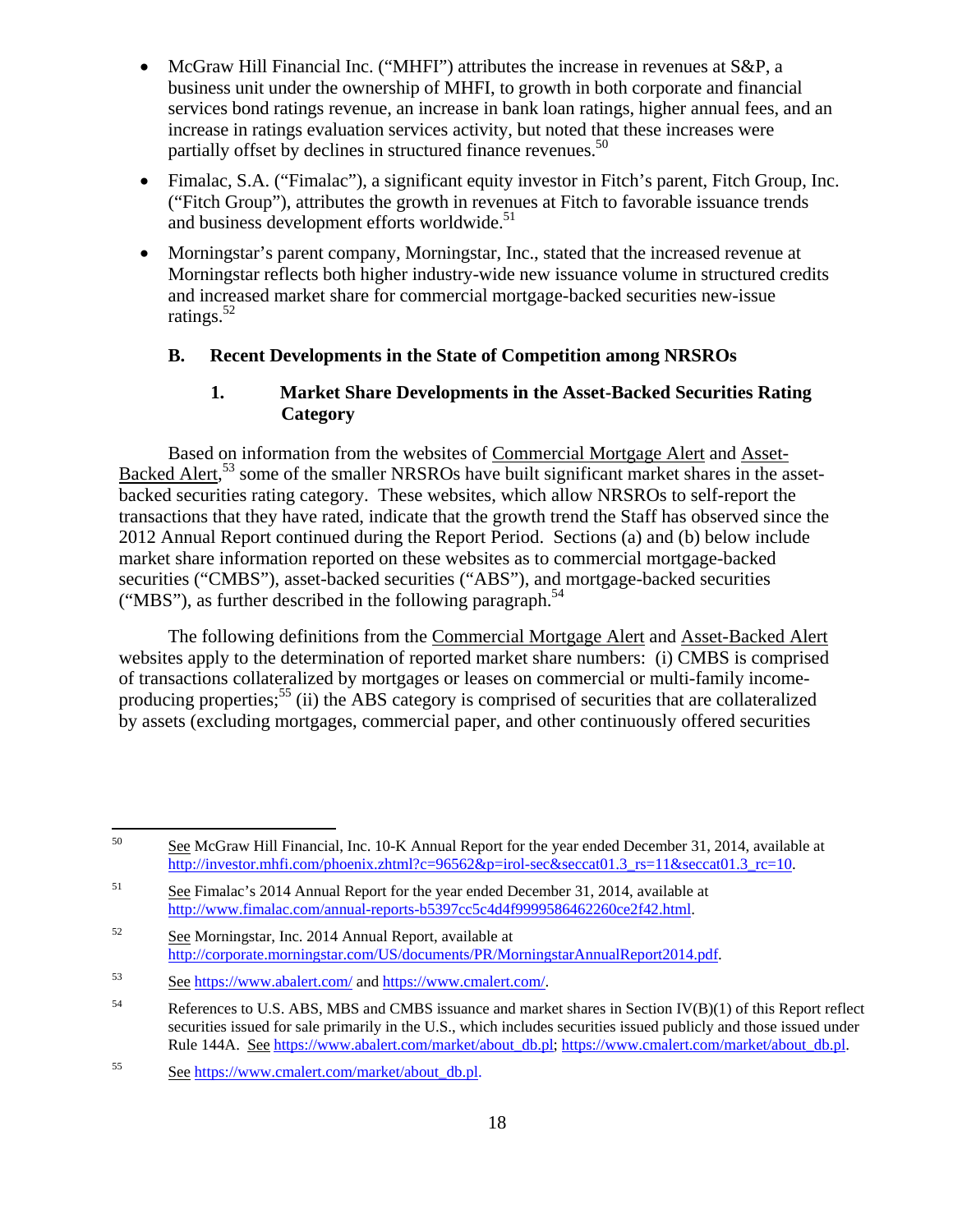such as medium-term notes);<sup>56</sup> and (iii) the MBS category is comprised of first lien mortgages on residential properties.57

#### (a) CMBS

Charts 13 through 15 provide information concerning U.S. CMBS ratings by NRSROs.<sup>58</sup> NRSRO market share varies between the conduit/fusion CMBS and single borrower CMBS segments,<sup>59</sup> the two segments that account for most of the U.S. CMBS transactions recently rated by NRSROs. The charts include market share information for total U.S. CMBS transactions,<sup>60</sup> U.S. conduit/fusion CMBS transactions and U.S. single borrower CMBS transactions for calendar year 2013, calendar year 2014, and the first half of calendar year 2015.

|                | Chart 13: Rating Agencies for CMBS Issued in 2013, 2014 and First Half of 2015 |                            |        |                               |                         |        |                               |                         |        |                               |  |
|----------------|--------------------------------------------------------------------------------|----------------------------|--------|-------------------------------|-------------------------|--------|-------------------------------|-------------------------|--------|-------------------------------|--|
|                | Total U.S. CMBS*                                                               |                            |        |                               |                         |        |                               |                         |        |                               |  |
| 1H<br>2015     |                                                                                | 1H-2015<br><b>Issuance</b> | No. of | <b>Market</b><br><b>Share</b> | 2014<br><b>Issuance</b> | No. of | <b>Market</b><br><b>Share</b> | 2013<br><b>Issuance</b> | No. of | <b>Market</b><br><b>Share</b> |  |
| Rank           | <b>NRSRO</b>                                                                   | (SMil.)                    | deals  | (%)                           | (SMil.)                 | deals  | (%)                           | $$Mil.$ )               | deals  | $(\%)$                        |  |
| 1              | Moody's                                                                        | \$35,492.4                 | 36     | 65.1                          | \$62,036.7              | 66     | 65.9                          | \$62,802.6              | 67     | 72.9                          |  |
| 2              | <b>KBRA</b>                                                                    | 30,847.7                   | 35     | 56.6                          | 53,790.1                | 65     | 57.2                          | 45,140.1                | 55     | 52.4                          |  |
| 3              | Morningstar                                                                    | 24, 203. 3                 | 29     | 44.4                          | 31,129.7                | 45     | 33.1                          | 17,089.0                | 27     | 19.8                          |  |
| $\overline{4}$ | Fitch                                                                          | 23,994.8                   | 26     | 44.0                          | 45,406.6                | 48     | 48.3                          | 50,447.7                | 56     | 58.6                          |  |
| 5              | <b>DBRS</b>                                                                    | 18.970.3                   | 22     | 34.8                          | 37,183.5                | 43     | 39.5                          | 18.574.9                | 26     | 21.6                          |  |
| 6              | $S\&P$                                                                         | 18,748.7                   | 28     | 34.4                          | 31.614.2                | 53     | 33.6                          | 34,255.2                | 49     | 39.8                          |  |
|                | <b>Total Rated</b>                                                             |                            |        |                               |                         |        |                               |                         |        |                               |  |
|                | <b>Market</b>                                                                  | \$54,492.8                 | 75     |                               | \$94,084.4              | 134    |                               | \$86,135.8              | 122    |                               |  |

Source: https://www.cmalert.com/rankings.pl

<sup>56</sup> 56 See https://www.abalert.com/market/about\_db.pl.

<sup>57</sup> See id.

<sup>58</sup> The charts reflect market share percentages based on dollar amounts of issuance. The market shares of individual NRSROs do not add up to 100% since more than one NRSRO may rate a particular transaction or obligor. CMBS market share data is from the Commercial Mortgage Alert. See https://www.cmalert.com/rankings.pl.

<sup>&</sup>lt;sup>59</sup> The term "conduit" refers to a financial intermediary that functions as a link, or conduit, between the lender(s) originating loans and the ultimate investor(s). The conduit makes loans to, or purchases loans from, third parties under standardized terms, underwriting, and documents and then, when sufficient volume has been accumulated, pools the loans for sale to investors in the CMBS market. The term "fusion" refers to the combination within one CMBS of conduit loans, small loans and large loans. See http://www.crefc.org/uploadedFiles/CMSA\_Site\_Home/Industry\_Resources/Research/Glossary.pdf. In contrast, a single borrower transaction includes commercial mortgage loans made to a single borrower.

<sup>60</sup> Total U.S. CMBS ratings include conduit/fusion CMBS, single-borrower CMBS, and other types of CMBS, such as distressed/non-performing CMBS transactions and resecuritizations of CMBS transactions.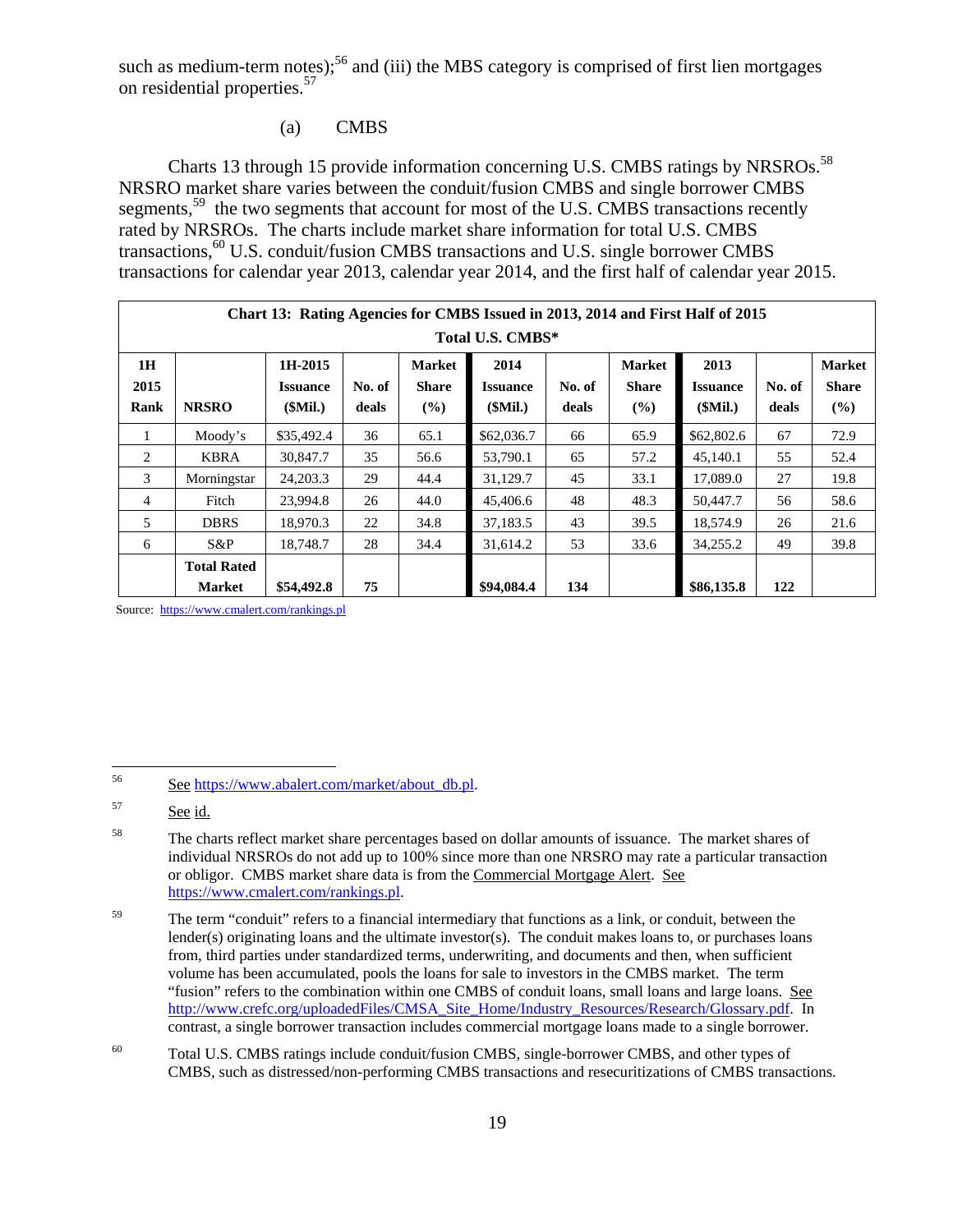|                    | Chart 14: Rathig Agencies for CMDS Issued in 2015, 2014 and First Hall of 2015<br>U.S. Conduit/Fusion* |                                       |                 |                                      |                                    |                 |                                      |                                    |                 |                                      |  |  |
|--------------------|--------------------------------------------------------------------------------------------------------|---------------------------------------|-----------------|--------------------------------------|------------------------------------|-----------------|--------------------------------------|------------------------------------|-----------------|--------------------------------------|--|--|
| 1H<br>2015<br>Rank | <b>NRSRO</b>                                                                                           | 1H-2015<br><b>Issuance</b><br>(SMil.) | No. of<br>deals | <b>Market</b><br><b>Share</b><br>(%) | 2014<br><b>Issuance</b><br>(SMil.) | No. of<br>deals | <b>Market</b><br><b>Share</b><br>(%) | 2013<br><b>Issuance</b><br>(SMil.) | No. of<br>deals | <b>Market</b><br><b>Share</b><br>(%) |  |  |
|                    | Moody's                                                                                                | \$30,126.5                            | 27              | 100.0                                | \$54,027.6                         | 47              | 94.0                                 | \$44,659.4                         | 38              | 83.2                                 |  |  |
| 2                  | <b>KBRA</b>                                                                                            | 22,812.2                              | 20              | 75.7                                 | 39,096.4                           | 33              | 68.0                                 | 37,529.3                           | 31              | 69.9                                 |  |  |
| 3                  | <b>DBRS</b>                                                                                            | 15,487.4                              | 14              | 51.4                                 | 32,523.3                           | 29              | 56.6                                 | 14,644.9                           | 13              | 27.3                                 |  |  |
| 4                  | Fitch                                                                                                  | 13,627.4                              | 12              | 45.2                                 | 39,008.6                           | 33              | 67.8                                 | 36,922.4                           | 32              | 68.8                                 |  |  |
| 5                  | Morningstar                                                                                            | 13.579.7                              | 12              | 45.1                                 | 14.464.3                           | 13              | 25.2                                 | 2.928.5                            | 3               | 5.5                                  |  |  |
| 6                  | $S\&P$                                                                                                 | 0.0                                   | $\Omega$        | 0.0                                  | 5.070.3                            | $\overline{4}$  | 8.8                                  | 15.918.7                           | 14              | 29.7                                 |  |  |
|                    | <b>Total Rated</b><br><b>Market</b>                                                                    | \$30,126.5                            | 27              |                                      | \$57,497.4                         | 50              |                                      | \$53,663.1                         | 46              |                                      |  |  |

**Chart 14: Rating Agencies for CMBS Issued in 2013, 2014 and First Half of 2015** 

Source: https://www.cmalert.com/rankings.pl

|                | Chart 15: Rating Agencies for CMBS Issued in 2013, 2014 and First Half of 2015 |                 |                |               |                 |        |               |                 |        |               |  |  |
|----------------|--------------------------------------------------------------------------------|-----------------|----------------|---------------|-----------------|--------|---------------|-----------------|--------|---------------|--|--|
|                | <b>U.S. Single Borrower*</b>                                                   |                 |                |               |                 |        |               |                 |        |               |  |  |
| 1H             |                                                                                | 1H-2015         |                | <b>Market</b> | 2014            |        | <b>Market</b> | 2013            |        | <b>Market</b> |  |  |
| 2015           |                                                                                | <b>Issuance</b> | No. of         | <b>Share</b>  | <b>Issuance</b> | No. of | <b>Share</b>  | <b>Issuance</b> | No. of | <b>Share</b>  |  |  |
| Rank           | <b>NRSRO</b>                                                                   | (SMil.)         | deals          | (%)           | (SMil.)         | deals  | (%)           | (SMil.)         | deals  | (%)           |  |  |
| 1              | $S\&P$                                                                         | \$17,133.0      | 25             | 87.8          | \$20,510.9      | 35     | 81.7          | 15,491.5        | 25     | 65.0          |  |  |
| 2              | Fitch                                                                          | 8,958.0         | 9              | 45.9          | 4,701.1         | 8      | 18.7          | 10,789.4        | 14     | 45.2          |  |  |
| 3              | Morningstar                                                                    | 8,861.5         | 13             | 45.4          | 13,809.6        | 25     | 55.0          | 12,815.9        | 19     | 53.7          |  |  |
| $\overline{4}$ | <b>KBRA</b>                                                                    | 6,095.0         | 8              | 31.2          | 7,555.4         | 13     | 30.1          | 4,437.3         | 11     | 18.6          |  |  |
| .5             | Moody's                                                                        | 3,846.5         | $\overline{4}$ | 19.7          | 4,763.9         | 7      | 19.0          | 15,472.9        | 19     | 64.9          |  |  |
| 6              | <b>DBRS</b>                                                                    | 2,768.6         | 5              | 14.2          | 3,225.0         | 6      | 12.8          | 2,074.1         | 5      | 8.7           |  |  |
|                | <b>Total Rated</b>                                                             |                 |                |               |                 |        |               |                 |        |               |  |  |
|                | <b>Market</b>                                                                  | \$19,513.0      | 28             |               | \$25,099.8      | 43     |               | \$23,848.8      | 39     |               |  |  |

Source: https://www.cmalert.com/rankings.pl

\* Charts 13-15 reflect market share percentages based on dollar amounts of issuance. The market shares of individual NRSROs do not add up to 100% since more than one NRSRO may rate a particular transaction or obligor.

Moody's had the highest market share in the U.S. CMBS sector during the Report Period. Moody's rated 65.1% and 65.9% of all rated U.S. CMBS in the first half of 2015 and full year 2014, respectively. Moody's market share was particularly strong in the U.S. conduit/fusion CMBS sector, where it rated one or more tranches of all rated transactions issued in the first half of 2015 and 94.0% of the transactions rated in 2014.

During the Report Period, there was a trend of certain larger NRSROs rating only the more senior tranches of U.S. conduit/fusion CMBS transactions, while smaller NRSROs generally rated both the senior and subordinate tranches of the same transactions.<sup>61</sup> This trend reflects significant inroads being made by certain smaller NRSROs into the U.S. CMBS sector. KBRA and Morningstar had the second and third highest market shares in the U.S. CMBS sector, respectively, during the first half of 2015. KBRA rated 56.6% of rated U.S. CMBS

<sup>61</sup> See Sarah Mulholland, Wall Street Shopping for CMBS Ratings as Warnings Raised, Bloomberg Business, Aug. 21, 2014, available at http://www.bloomberg.com/news/articles/2014-08-21/wall-street-shopping-for-cmbsratings-as-warnings-raised.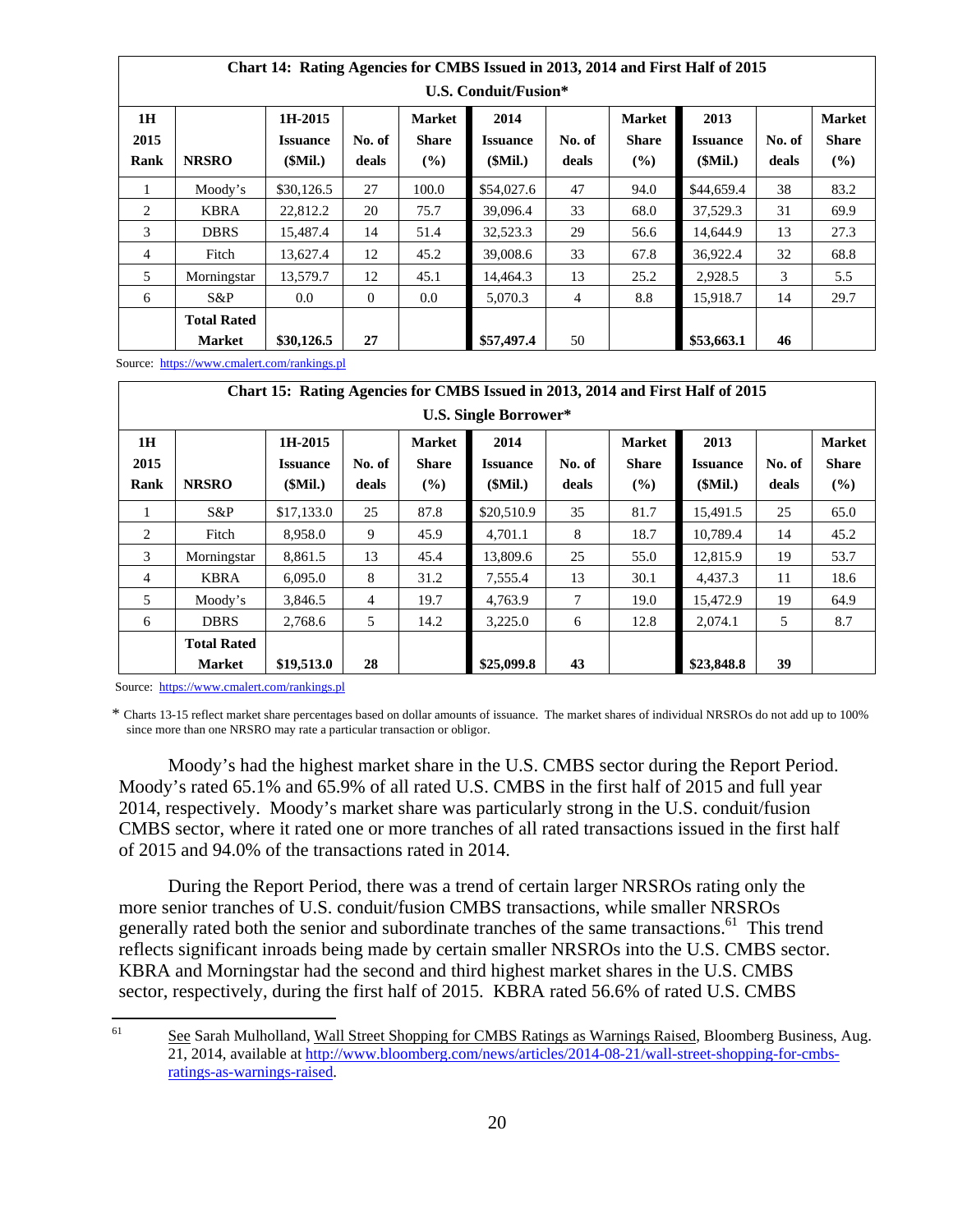during the first half of 2015, which is comparable to its market shares in 2013 and 2014. Morningstar rated 44.4% of rated U.S. CMBS during the first half of 2015, an increase from 33.1% in 2014. The increase in market share for each of KBRA and Morningstar is largely attributable to their growth in the U.S. conduit/fusion CMBS sector of CMBS ratings. KBRA's market share in this sector was 75.7% in the first half of 2015, which is an increase from 68.0% in 2014, and Morningstar's market share in this sector increased to 45.1% in the first half of 2015 from 25.2% in 2014. DBRS also achieved sizeable market share in the U.S. conduit/fusion CMBS sector, rating 51.4% of the transactions in the first half of 2015 and 56.6% of the transactions in 2014.

The market share results from the first half of 2015 for U.S. conduit/fusion CMBS may have also been affected by a settlement, dated January 21, 2015, between S&P and the Commission regarding charges relating to S&P's ratings on certain conduit/fusion CMBS.<sup>62</sup> The settlement terms include a one-year timeout from marketing or rating new issue conduit/fusion CMBS transactions. As shown in Chart 14, S&P did not rate any U.S. conduit/fusion CMBS transactions in the first half of 2015.

(b)  $ABS/MBS^{63}$ 

Charts 16 and 17 provide information concerning U.S. ABS and U.S. MBS ratings by NRSROs. The charts show rankings for the rated public and Rule 144A ABS and MBS markets in the U.S.

|                    | Chart 16: Rating Agency Market Shares for U.S. Public and Rule 144A ABS Issued in 2013, 2014 and First<br>Half of $2015*$ |                                       |                    |                                      |                                    |                 |                                      |                                    |                    |                                         |  |
|--------------------|---------------------------------------------------------------------------------------------------------------------------|---------------------------------------|--------------------|--------------------------------------|------------------------------------|-----------------|--------------------------------------|------------------------------------|--------------------|-----------------------------------------|--|
| 1H<br>2015<br>Rank | <b>NRSRO</b>                                                                                                              | 1H-2015<br><b>Issuance</b><br>(SMil.) | No.<br>of<br>deals | <b>Market</b><br><b>Share</b><br>(%) | 2014<br><b>Issuance</b><br>(SMil.) | No. of<br>deals | <b>Market</b><br><b>Share</b><br>(%) | 2013<br><b>Issuance</b><br>(SMil.) | No.<br>of<br>deals | <b>Market</b><br><b>Share</b><br>$(\%)$ |  |
|                    | Moody's                                                                                                                   | \$79,008.8                            | 107                | 62.8                                 | \$128,392.5                        | 174             | 58.4                                 | \$114,219.9                        | 155                | 58.2                                    |  |
| 2                  | $S\&P$                                                                                                                    | 75,462.3                              | 109                | 60.0                                 | 150,775.2                          | 241             | 68.6                                 | 137,539.6                          | 251                | 70.1                                    |  |
| 3                  | Fitch                                                                                                                     | 70,407.9                              | 96                 | 56.0                                 | 120,649.8                          | 169             | 54.9                                 | 114,180.3                          | 159                | 58.2                                    |  |
| $\overline{4}$     | <b>DBRS</b>                                                                                                               | 22,024.1                              | 49                 | 17.5                                 | 24,557.7                           | 65              | 11.2                                 | 16,530.6                           | 52                 | 8.4                                     |  |
| 5                  | <b>KBRA</b>                                                                                                               | 12.614.4                              | 26                 | 10.0                                 | 19.568.2                           | 46              | 8.9                                  | 3,983.1                            | 16                 | 2.0                                     |  |
| 6                  | Morningstar                                                                                                               | 5,607.1                               | 11                 | 4.5                                  | 0.0                                | $\mathbf{0}$    | 0.0                                  | $0.0\,$                            | $\overline{0}$     | 0.0                                     |  |
|                    | <b>Total Rated</b><br><b>Market</b>                                                                                       | \$125,834.8                           | 195                |                                      | 219,922.2                          | 361             |                                      | \$196,217.2                        | 348                |                                         |  |

Source: https://www.abalert.com/rankings.pl

<sup>62</sup> See In the Matter of Standard & Poor's Ratings Services, Release Nos. 33-9705 and 34-74104 (Jan. 21, 2015), available at http://www.sec.gov/litigation/admin/2015/33-9705.pdf; see also SEC Announces Charges Against Standard & Poor's for Fraudulent Ratings Misconduct, Release No. 2015-10 (Jan. 21, 2015), available at: http://www.sec.gov/news/pressrelease/2015-10.html.

<sup>63</sup> ABS/MBS market share data is from the Asset-Backed Alert. See https://www.abalert.com/rankings.pl. Charts 16 and 17 reflect market share percentages based on dollar amounts of issuance. The market shares of individual NRSROs do not add up to 100% since more than one NRSRO may rate a particular transaction or obligor.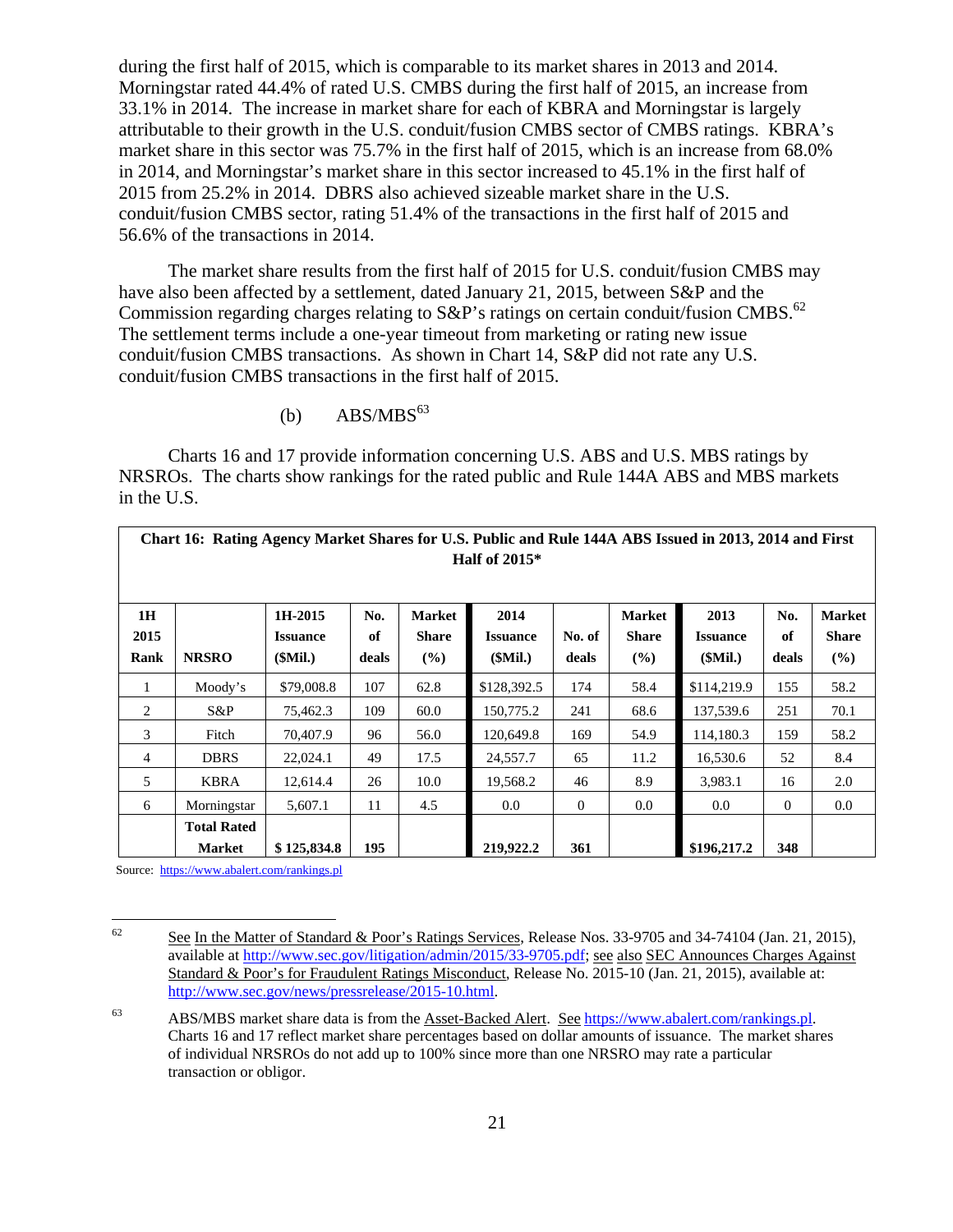| Chart 17: Rating Agency Market Shares for U.S. MBS Issued in 2013, 2014 and First Half of 2015* |                                     |                                       |                    |                               |                                    |                 |                                      |                                    |                    |                                         |
|-------------------------------------------------------------------------------------------------|-------------------------------------|---------------------------------------|--------------------|-------------------------------|------------------------------------|-----------------|--------------------------------------|------------------------------------|--------------------|-----------------------------------------|
| 1H<br>2015<br>Rank                                                                              | <b>NRSRO</b>                        | 1H-2015<br><b>Issuance</b><br>(SMil.) | No.<br>of<br>deals | <b>Market</b><br>Share<br>(%) | 2014<br><b>Issuance</b><br>(SMil.) | No. of<br>deals | <b>Market</b><br><b>Share</b><br>(%) | 2013<br><b>Issuance</b><br>(SMil.) | No.<br>of<br>deals | <b>Market</b><br><b>Share</b><br>$(\%)$ |
| 1                                                                                               | <b>DBRS</b>                         | \$13,552.2                            | 41                 | 76.2                          | \$16,445.2                         | 71              | 75.3                                 | \$12,501.9                         | 50                 | 61.8                                    |
| $\overline{2}$                                                                                  | Fitch                               | 5,518.2                               | 19                 | 31.0                          | 5,025.9                            | 16              | 23.0                                 | 9,834.6                            | 21                 | 48.6                                    |
| 3                                                                                               | Moody's                             | 4,265.3                               | 13                 | 24.0                          | 977.1                              | 3               | 4.5                                  | 3,796.0                            | 9                  | 18.8                                    |
| $\overline{4}$                                                                                  | <b>KBRA</b>                         | 4,238.1                               | 14                 | 23.8                          | 4,183.1                            | 13              | 19.2                                 | 7,908.7                            | 17                 | 39.1                                    |
| 5                                                                                               | $S\&P$                              | 2,381.2                               | 7                  | 13.4                          | 9,003.4                            | 27              | 41.3                                 | 9,597.5                            | 23                 | 47.4                                    |
| 6                                                                                               | Morningstar                         | 1,110.2                               | 2                  | 6.2                           | $0.0\,$                            | $\overline{0}$  | $0.0\,$                              | $0.0\,$                            | $\overline{0}$     | $0.0\,$                                 |
|                                                                                                 | <b>Total Rated</b><br><b>Market</b> | \$17,776.7                            | 54                 |                               | 21,826.2                           | 86              |                                      | \$20,237.0                         | 66                 |                                         |

Source: https://www.abalert.com/rankings.pl

\* Charts 16 and 17 reflect market share percentages based on dollar amounts of issuance. The market shares of individual NRSROs do not add up to 100% since more than one NRSRO may rate a particular transaction or obligor.

As Chart 16 shows, S&P, Moody's and Fitch continue to have the largest market shares in the U.S. ABS sector. However, the smaller NRSROs have increased their market shares in this sector during the first half of 2015. DBRS increased its market share from 8.4% in 2013 to 17.5% in the first half of 2015, while KBRA increased its market share from 2.0% to 10.0% over the same time period. As indicated by data on the Asset-Backed Alert website, Morningstar began rating U.S. ABS in 2015 and had a reported market share of 4.5% during the first half of 2015.

As Chart 17 shows, DBRS had a market share of 76.2% in the U.S. MBS sector during the first half of 2015, which was the largest market share of all NRSROs. DBRS also had the highest market shares in this sector in both 2014 and 2013. Fitch had the second highest market share reported during the first half of 2015, which increased from 2014.

Moody's had the largest increase in U.S. MBS market share from 2014 to the first half of 2015. Its market share increased to 24.0% from 4.5% in 2014. KBRA also increased its market share to 23.8% during this time, up from 19.2% in 2014. Compared to the other NRSROs, S&P had the largest decline in U.S. MBS market share during the first half of 2015. Its market share was 13.4% in the first half of 2015, which was the fifth highest market share reported. In 2014, it had a market share of 41.3%, which was the second highest.

#### **2. Other NRSRO Developments**

In 2015, two smaller NRSROs reported changes in their ownership structures that could impact opportunities for growth. In March 2015, DBRS was acquired by investors including The Carlyle Group LP and Warburg Pincus LLC.<sup>64</sup> The new owners of DBRS stated that DBRS would focus on growth opportunities in Europe and emerging markets and in rating complex

64

See The Carlyle Group and Warburg Pincus Complete Acquisition of DBRS, Mar. 4, 2015, available at: http://www.dbrs.com/research/277553/the-carlyle-group-and-warburg-pincus-complete-acquisition-of-dbrs.pdf.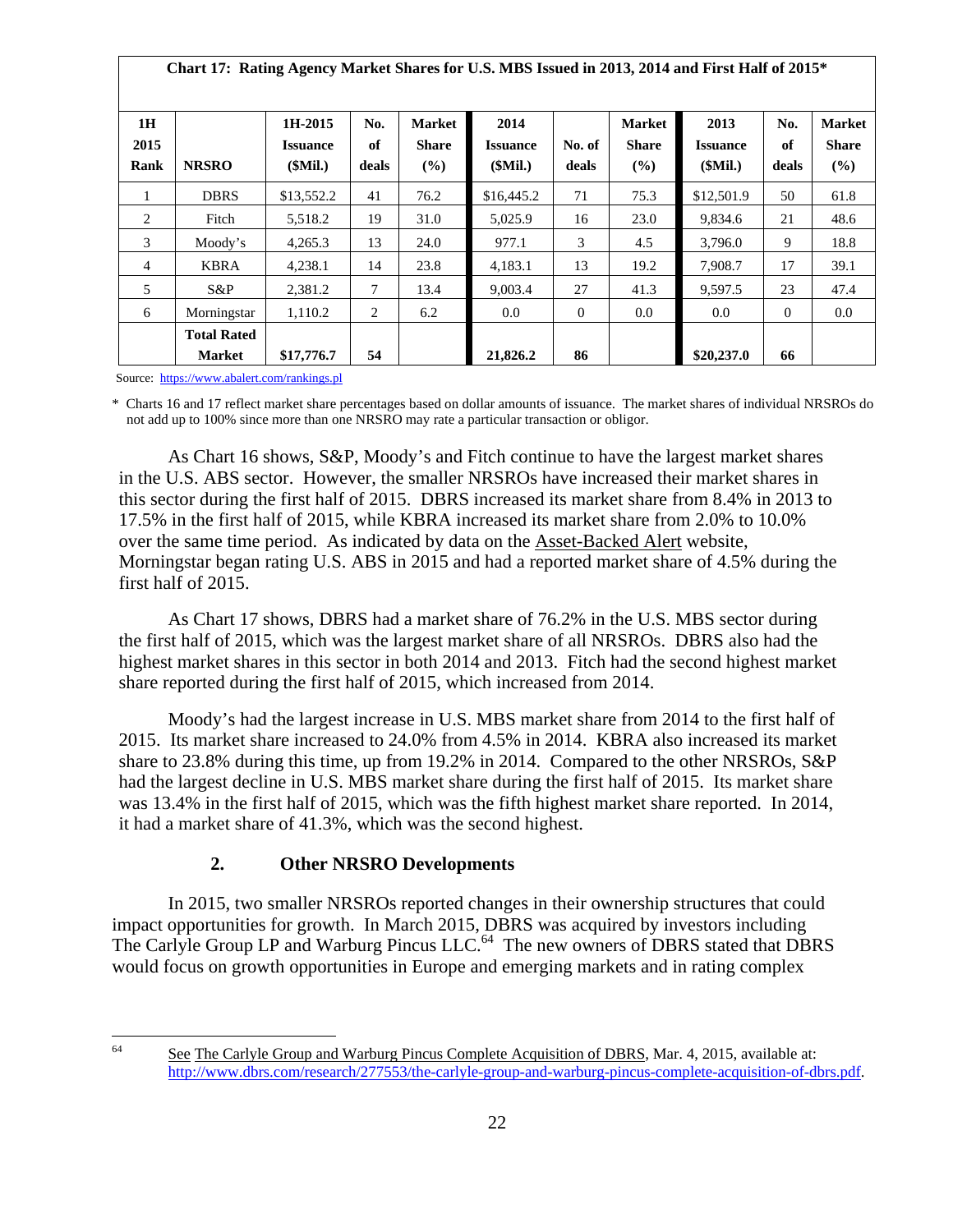bond deals like mortgage-backed securities.<sup>65</sup> Additionally, in November 2015, KBRA announced a recapitalization whereby an existing investor, Wharf Street, LLC, acquired a majority ownership stake in KBRA.<sup>66</sup> According to its announcement of the increased ownership stake, KBRA believes that the capital raised in the recapitalization will allow it to continue to grow its credit rating business, and has indicated its intention to expand within the corporate finance markets and internationally.<sup>67</sup>

Fitch also reported a change in its ownership structure during the Report Period. In December 2014, the Hearst Corporation increased its equity interest in Fitch Group (the sole shareholder of Fitch) from 50% to 80%, by acquiring a 30% equity stake from Fimalac. Fimalac continues to hold the remaining 20% equity stake in Fitch Group.<sup>6</sup>

As described in Section IV(B)(1) of this Report, some of the smaller NRSROs have been experiencing growth in the asset-backed securities rating category, such as in U.S. CMBS. Additionally, some of the smaller NRSROs are rating newer asset classes (such as single-family rental ("SFR") securitizations<sup>69</sup> and marketplace lending securitizations<sup>70</sup>).

KBRA and Morningstar have rated a very high percentage of the SFR securitizations issued.<sup>71</sup> During the Report Period, the first two multi-borrower SFR securitizations<sup>72</sup> were issued, both of which were rated by Morningstar<sup>73</sup> and one of which was rated by KBRA.<sup>74</sup> One

65 65 See Timothy W. Martin, DBRS Buyers Target Rating Firms – Carlyle, Warburg Hope to Challenge Big U.S. Debt Rating Firms with their Latest Purchase, Wall St. J., Mar. 3, 2015 at C3.

- $67$  Id. See also Philip Scipio, Kroll eyes expansion into corporate bonds, Nov. 6, 2015, available at: http://www.reuters.com/article/2015/11/06/usa-corpbonds-ratings-idUSL1N13026U20151106 (discussing potential areas for growth by KBRA).
- <sup>68</sup> See Hearst Corporation to Increase Equity Interest in Fitch Group to 80 Percent, Dec. 12, 2014, available at: http://www.hearst.com/newsroom/hearst-corporation-to-increase-equity-interest-in-fitch-group-to-80-percent.
- <sup>69</sup> SFR securitizations are collateralized by rental income from residential rental properties and proceeds from the sale of residential rental properties. Ratings of the first rated SFR securitization were issued in November 2013.
- $70$  The assets collateralizing marketplace lending securitizations are generally loans that were made through online platforms that connect borrowers with lenders. The first rated marketplace lending securitization was issued in December 2013.
- $71$  According to the Asset-Backed Alert's database, as of June 30, 2015, there have been 23 rated SFR securitizations issued. Of these deals, 22 were rated by Moody's, KBRA, and Morningstar, and one was rated by Fitch and KBRA.
- $72$  Previous SFR securitizations were collateralized by loans to a single borrower. Multi-borrower SFR securitizations are collateralized by multiple loans to multiple borrowers.

<sup>&</sup>lt;sup>66</sup> See Kroll Bond Rating Agency Announces Recapitalization and New Partnership, Nov. 3, 2015, available at: https://www.krollbondratings.com/announcements/1792.

<sup>&</sup>lt;sup>73</sup> See the following presale reports describing Morningstar's ratings of these securitizations: FirstKey Lending 2015-SFR1, Apr. 2, 2015, available at: https://ratingagency.morningstar.com/PublicDocDisplay.aspx?i=SIsNWzrZwyQ%3d&m=i0Pyc%2bx7qZZ4%2bs XnymazBA%3d%3d&s=LviRtUKXqs8kml5dHt7FTeE2SZmY0Fvqd4iX49Mk%2f9UapyiFTEO6TA%3d%3d&v  $=5c1X08qMtXIddNe6bfgPRg%3d%3d; B2R Mortgage Trust 2015-1, Apr. 1, 2015, available at:$ https://ratingagency.morningstar.com/PublicDocDisplay.aspx?i=EDYEuxxe%2f%2bk%3d&m=i0Pyc%2bx7qZZ4 %2bsXnymazBA%3d%3d&s=LviRtUKXqs8kml5dHt7FTeE2SZmY0Fvqd4iX49Mk%2f9UapyiFTEO6TA%3d% 3d&v=5c1X08qMtXIddNe6bfgPRg%3d%3d.

<sup>&</sup>lt;sup>74</sup> See the following presale report describing KBRA's rating of one of these securitizations: FirstKey Lending 2015-SFR1, Mar. 31, 2015, available at: https://www.krollbondratings.com/show\_report/2020.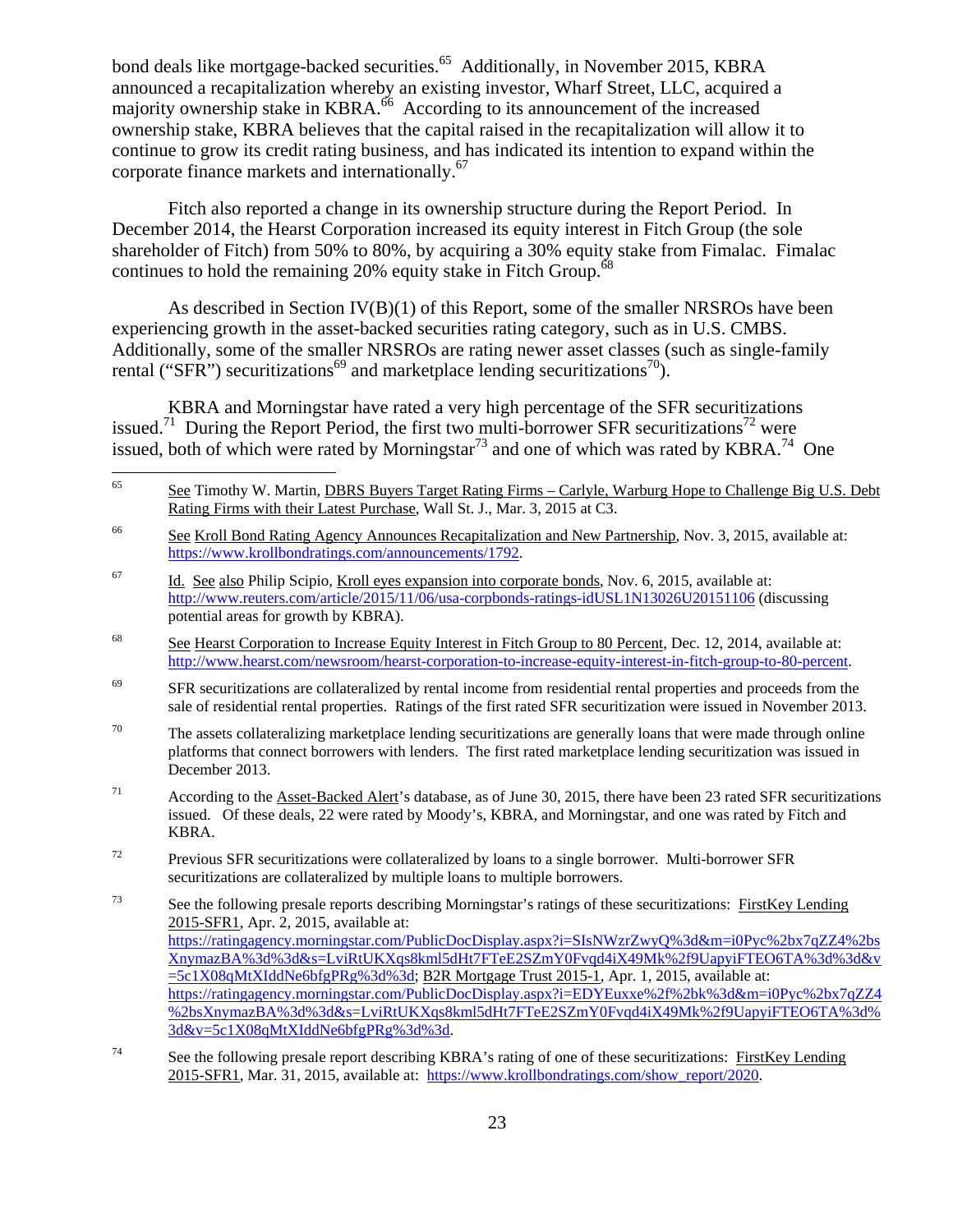of these multi-borrower SFR securitizations was also rated by Fitch,75 while the other was also rated by Moody's.<sup>76</sup>

Although there were only a few rated marketplace lending transactions during the Report Period, DBRS has been active in this asset class. DBRS was one of the first NRSROs to issue ratings on these types of transactions, rating debt issuances collateralized by loans made to individuals in order to refinance student loans.<sup>77</sup> Since that transaction, S&P and Moody's have also issued ratings on marketplace lending transactions backed by student loans.<sup>78</sup> During the Report Period, the first marketplace lending transaction collateralized by consumer loans was issued and rated solely by Moody's.<sup>79</sup>

Smaller NRSROs are also rating other new types of asset-backed securities and issuances commonly referred to as "esoteric" asset-backed securities. For example, during the Review Period, a smaller NRSRO rated airport revenue bonds,<sup>80</sup> property assessed clean energy securitizations,  $81$  and tax lien securitizations,  $82$  and two smaller NRSROs rated subprime auto transactions.83

Some smaller NRSROs continue to pursue expansion in more traditional types of asset-backed securities as well. For example, during the Report Period, Morningstar publicly announced its first assignment to rate a non-mortgage asset-backed securitization<sup>84</sup> and also rated its first MBS

 $75\,$ 75 See Fitch to Rate B2R Mortgage Trust 2015-1 Mortgage Pass-Through Certificates; Presale Issued, Apr. 1, 2015, available at: https://www.fitchratings.com/site/fitch-home/pressrelease?id=982315.

<sup>76</sup> See Moody's Assigns a Definitive Rating to First Key Lending 2015-SFR1, Apr. 23, 2015, available at: https://www.moodys.com/research/Moodys-assigns-a-definitive-rating-to-First-Key-Lending-2015--PR\_323702.

<sup>77</sup> See, e.g., SoFi Professional Loan Program 2013-A LLC, Dec. 3, 2013 available at: http://www.dbrs.com/research/263287/sofi-professional-loan-program-2013-a-llc-presale-report.pdf; SoFi Professional Loan Program 2015-A LLC, Jan. 21, 2015, available at: http://www.dbrs.com/research/276208/sofiprofessional-loan-program-2015-a-llc-presale-report.pdf.

<sup>78</sup> See SoFi Professional Loan Program 2015-A LLC's \$313.8 Million Notes Assigned Ratings, Jan. 29, 2015, available at: http://www.standardandpoors.com/en\_US/web/guest/article/-/view/type/HTML/id/1381439; Moody's Assigns Provisional Ratings to SoFi Professional Loan Program 2015-A LLC, Jan. 21, 2015, available at: https://www.moodys.com/research/Moodys-assigns-provisional-ratings-to-SoFi-Professional-Loan-Program-2015--PR\_316573.

<sup>&</sup>lt;sup>79</sup> See Moody's Assigns Provisional Ratings to CCOLT Securitization of Consumer Marketplace Loans, Jan. 28, 2015, available at: https://www.moodys.com/research/Moodys-assigns-provisional-ratings-to-CCOLTsecuritization-of-consumer-marketplace--PR\_316471.

<sup>&</sup>lt;sup>80</sup> See, e.g., Columbus Regional Airport Authority (Columbus, Ohio) Airport Revenue Bonds, Oct. 22, 2014, available at: https://www.krollbondratings.com/show\_report/1631.

<sup>&</sup>lt;sup>81</sup> See, e.g., HERO Funding Trust 2015-1 Class A Notes, May 1, 2015, available at: https://www.krollbondratings.com/show\_report/2143.

<sup>&</sup>lt;sup>82</sup> See, e.g., Alterna Funding I, LLC 2014-1, Jul. 31, 2014, available at: https://www.krollbondratings.com/show\_report/1348.

<sup>83</sup> See, e.g., Exeter Automobile Receivables Trust 2015-1, Mar. 4, 2015, available at: http://www.dbrs.com/research/277548/exeter-automobile-receivables-trust-2015-1-rating-report.pdf; Flagship Credit Auto Trust 2015-1, Jun. 8, 2015, available at: https://www.krollbondratings.com/show\_report/1971.

<sup>84</sup> See Morningstar, Inc. 2014 Annual Report, available at: http://corporate.morningstar.com/us/documents/PR/MorningstarAnnualReport2014.pdf.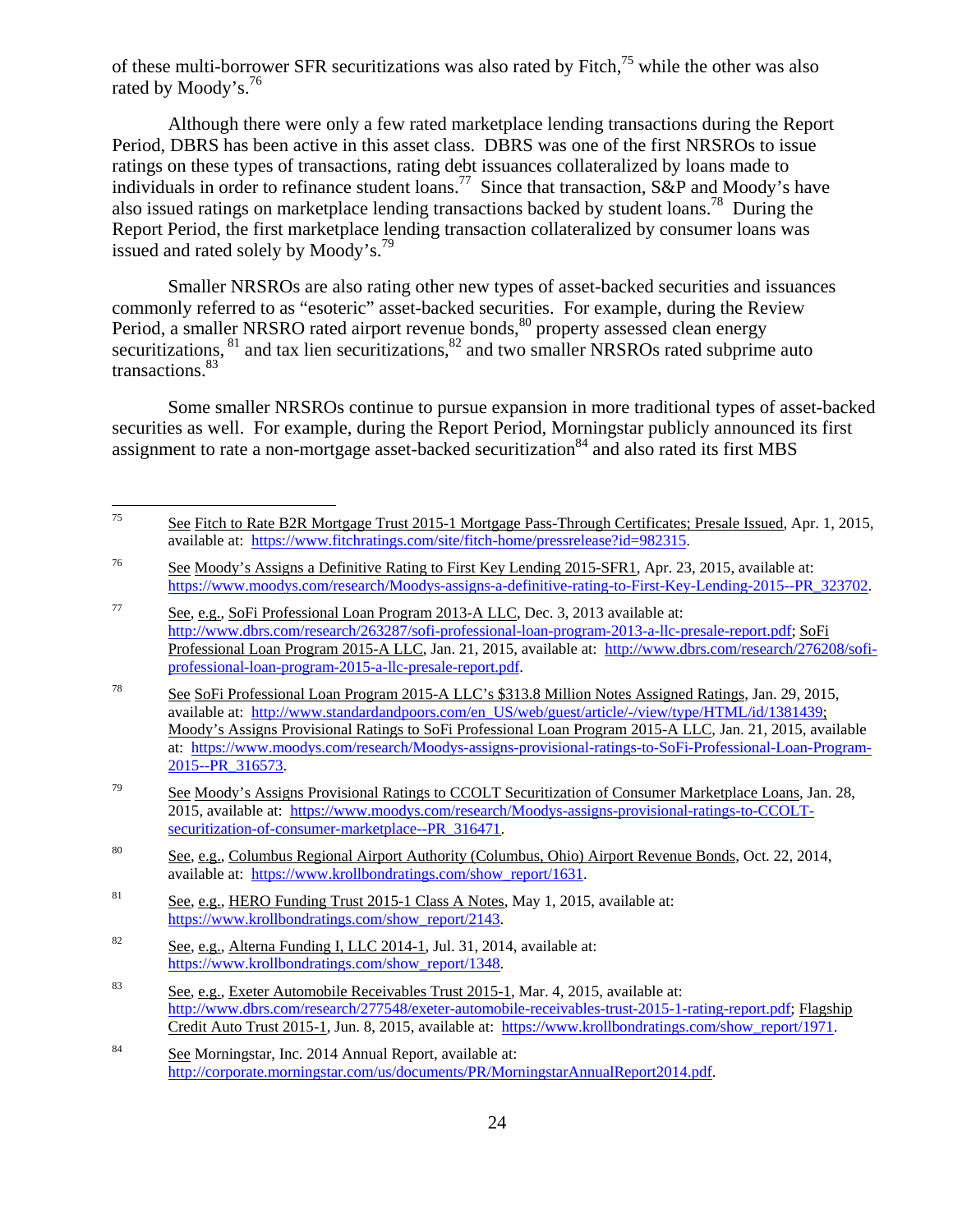transaction.<sup>85</sup> Additionally, in June 2014, the National Association of Insurance Commissioners ("NAIC") voted to extend Morningstar's designation on the NAIC Credit Rating Provider List ("Provider List") to additional structured finance asset classes.<sup>86</sup> The NAIC converts current ratings from an approved credit rating agency on its Provider List into the equivalent designation on an NAIC credit risk rating scale that is used to compute risk-based capital requirements of insurance companies.87

Smaller NRSROs also continue to pursue rating opportunities outside of the asset-backed securities rating category. For example, during the Report Period, a smaller NRSRO published criteria articles that describe its methodologies for rating certain public finance and financial institution issuances.<sup>88</sup>

#### **C. Barriers to Entry**

Despite the notable progress made by smaller NRSROs in gaining market share in some of the ratings classes (see Section IV(B) of this Report), economic and regulatory barriers to entry continue to exist in the credit ratings industry, making it difficult for the smaller NRSROs to compete with the larger NRSROs.

 One such potential barrier that is consistently referred to by certain smaller NRSROs is the minimum ratings requirements that specify use of the ratings of particular rating agencies in the investment management contracts of institutional fund managers and the investment guidelines of fixed income mutual fund managers, pension plan sponsors, and endowment fund managers.<sup>89</sup> The effect of these requirements can be to increase the demand and liquidity for

<sup>85</sup> See WinWater Mortgage Loan Trust 2015-4, Mortgage Pass-Through Certificates, Series 2015-4, Jun. 9, 2015, available at: https://ratingagency.morningstar.com/PublicDocDisplay.aspx?i=aZHxal4paYk%3d&m=i0Pyc%2bx7qZZ4%2bsX

nymazBA%3d%3d&s=LviRtUKXqs8kml5dHt7FTeE2SZmY0Fvqd4iX49Mk%2f9UapyiFTEO6TA%3d%3d&v= 5c1X08qMtXIddNe6bfgPRg%3d%3d.

<sup>86</sup> See National Association of Insurance Commissioners Extends Morningstar Credit Ratings, LLC Designation to All Structured Finance, Jun. 27, 2014, available at: https://ratingagency.morningstar.com/PublicDocDisplay.aspx?i=UPmpWRshA7w%3d&m=i0Pyc%2bx7qZ Z4%2bsXnymazBA%3d%3d&s=LviRtUKXqs8kml5dHt7FTeE2SZmY0Fvqd4iX49Mk%2f9UapyiFTEO6 TA%3d%3d. The other NRSROs on the NAIC Credit Rating Provider list for one or more types of ratings are A.M. Best, DBRS, EJR, Fitch, KBRA, Moody's, and S&P. See NAIC CRP Rating Equivalents to SVO Designations, available at: http://www.naic.org/documents/svo\_naic\_aro.pdf.

<sup>87</sup> See Rating Agencies, NAIC, May 13, 2015, available at: http://www.naic.org/cipr\_topics/topic\_rating\_agencies.htm.

<sup>88</sup> See https://www.krollbondratings.com/ratings/methodologies/.

<sup>&</sup>lt;sup>89</sup> See letter from KBRA to the Commission, dated Aug. 19, 2014, available at: http://www.sec.gov/comments/s7-18-11/s71811-88.pdf. This barrier to entry was also mentioned during the SEC's Credit Ratings Roundtable held on May 14, 2013. At the roundtable, a representative of Morningstar mentioned that, according to a study conducted by Morningstar, approximately 42% of the fixed income funds having investment guidelines referring to ratings specifically referred to S&P, Moody's or a "major NRSRO." See Credit Rating Roundable, May 14, 2013, available at: http://www.sec.gov/spotlight/credit-ratings-roundtable.shtml.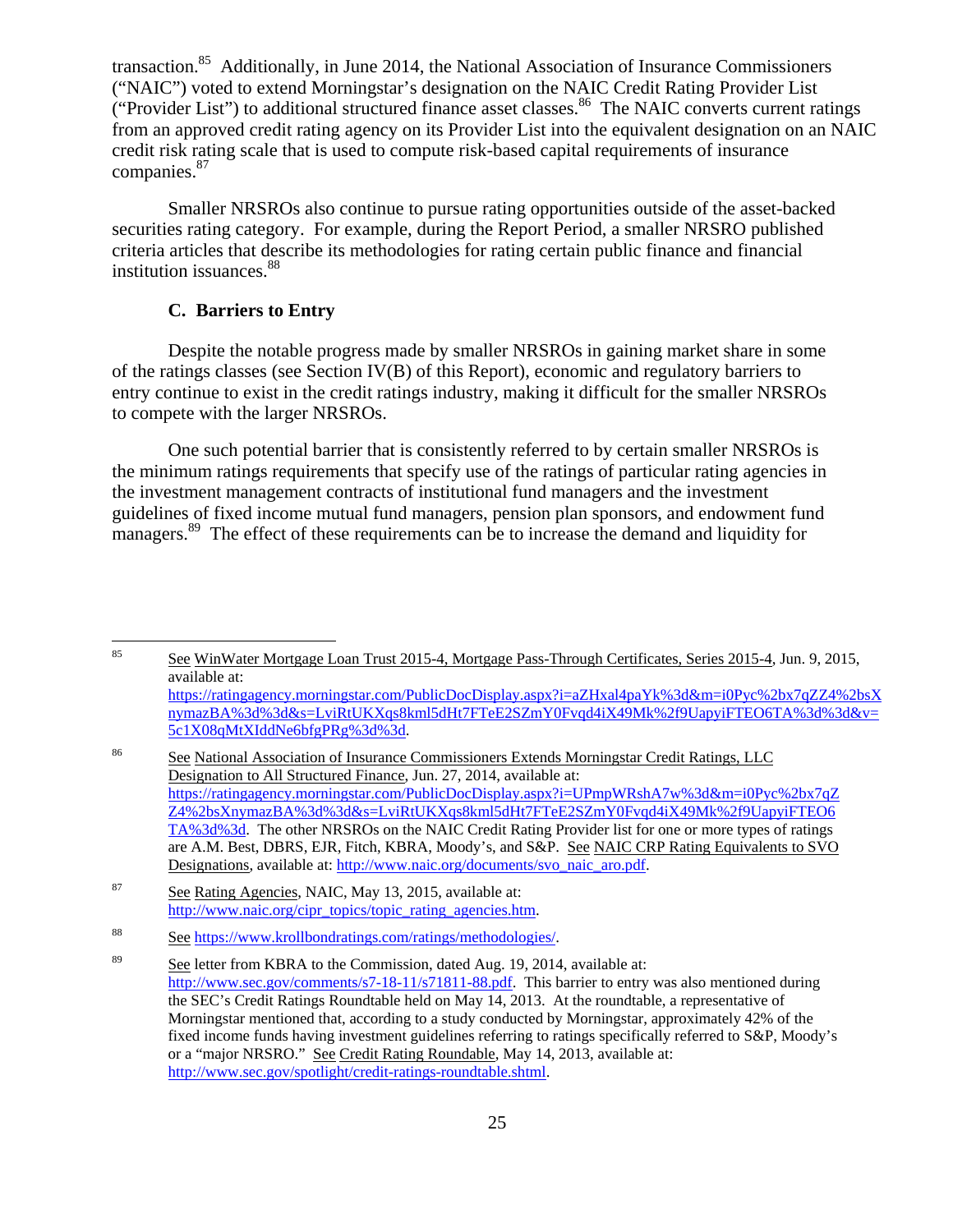securities bearing the ratings of specified rating agencies.<sup>90</sup> Historically, many of these guidelines refer to the ratings from the larger NRSROs by name (i.e., S&P, Moody's, and Fitch). However, there have been reports that some investors are changing their guidelines to include ratings from other NRSROs.<sup>91</sup>

 Another potential barrier to entry is the inclusion requirements of some fixed income indices. To be included in many of these indices, securities must be rated by specific NRSROs. These indices are used to evaluate the performance of investment managers, which often try to mimic the performance of the indices by purchasing the securities included in them. These inclusion requirements increase the demand and liquidity for securities bearing the ratings of specific NRSROs. It was reported that, during the Report Period, some indices changed their requirements to include ratings from smaller NRSROs.<sup>92</sup>

 With respect to potential regulatory barriers to entry, the Commission received public comments regarding the effect that the proposed rules implementing the NRSRO mandates of the Dodd-Frank Act (the "Proposed Rules") would have on competition.<sup>93</sup> Generally, these comments expressed concerns that certain of the Proposed Rules could have negative effects on competition because they would be burdensome for smaller NRSROs to implement and could raise barriers to entry for credit rating agencies that seek to register as NRSROs.<sup>94</sup> The New NRSRO Rules include various changes from the Proposed Rules that were intended to address such comments. For example, the New NRSRO Rules relating to certain disclosure and reporting requirements were modified from the Proposed Rules in ways that could reduce the

<sup>90</sup> The effect of including particular NRSROs in investment guidelines was highlighted in an article concerning a loan securitization that was rated during the Report Period. In the article, an issuer referred to the fact that many institutional buyers are limited to purchasing securities rated by one of the larger NRSROs, and that a large NRSRO's rating on the issue expanded the number of entities which could purchase the rated securities. See Tracy Alloway, Peer-to-Peer Lender Wins Landmark Rating, Fin. Times, Jul. 10, 2014 at Companies and Markets, 18.

<sup>&</sup>lt;sup>91</sup> See, e.g., Matt Scully, Bond Buyers Easing Rating Requirements to Shop for More Deals, Bloomberg Business, Jun. 22, 2015, available at: http://www.bloomberg.com/news/articles/2015-06-22/bond-buyers-easing-ratingrequirements-to-shop-for-more-deals.

<sup>&</sup>lt;sup>92</sup> See Jody Shenn, Ratings Shopping in CMBS Prompts Changes to Derivative Indexes, Bloomberg Business, Jan. 20, 2015, available at: http://www.bloomberg.com/news/articles/2015-01-20/ratings-shopping-in-cmbs-promptschanges-to-derivative-indexes.

<sup>93</sup> See Nationally Recognized Statistical Rating Organizations, Release No. 34-64514 (May 18, 2011), 76 FR 33420 (Jun. 8, 2011), available at: https://www.sec.gov/rules/proposed/2011/34-64514.pdf. See also comment letters submitted with respect to the Proposed Rules, available at http://www.sec.gov/comments/s7-18-11/s71811.shtml.

<sup>&</sup>lt;sup>94</sup> See Adopting Release, 79 FR at 55090, 55154, 55161, and, 55254-55.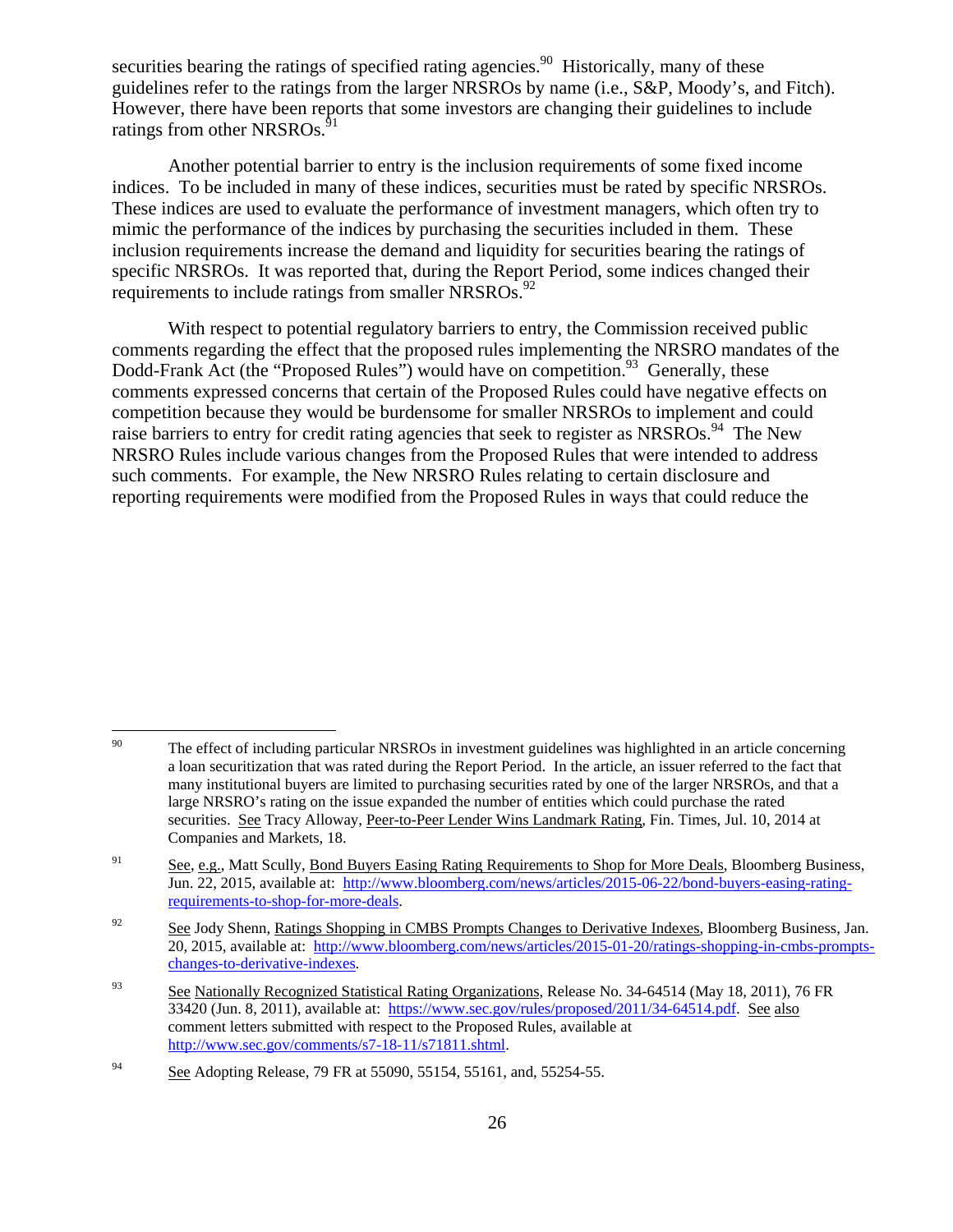impact on smaller NRSROs, while maintaining the usefulness of the information to users of credit ratings.95

The Commission also adopted standards allowing NRSROs to tailor particular requirements to their business models, size, and rating methodologies, which vary significantly across NRSROs and potential NRSRO applicants. The Commission intended such rules to provide flexibility to NRSROs to customize these standards, recognizing that NRSROs vary significantly in the size and the scope of their activities.<sup>96</sup> For example, the New NRSRO Rules require each NRSRO to establish, maintain, document, and enforce standards of training, experience, and competence for credit rating analysts.<sup>97</sup> The standards of training must be reasonably designed to achieve the objective that the NRSRO produces accurate ratings in classes of ratings for which it is registered. Although an NRSRO is required to include certain elements in its training standards and to consider certain enumerated factors in the design of such standards, the rule provides flexibility to NRSROs to customize their standards as appropriate for their business model, size, and rating methodologies.<sup>98</sup>

 The New NRSRO Rules also include other provisions that may decrease the burden of certain requirements on small NRSROs. For example, consistent with Section  $15E(h)(3)(B)(i)$ , the Commission provided a mechanism for smaller NRSROs to apply for an exemption from certain requirements relating to conflicts of interest.<sup>99</sup>

The Commission stated in the Adopting Release that the New NRSRO Rules enhancing disclosure requirements and providing for the standardization of information may increase competition by enabling smaller and newer NRSROs to attract attention to their rating performance and methodologies, enhancing their ability to develop a reputation for producing quality credit ratings.<sup>100</sup> For a further discussion of these rules, see Sections V and VI of this Report.

<sup>95</sup> See Section VI of the Adopting Release. For example, the Commission modified the instructions for Exhibit 1 to Form NRSRO by narrowing the scope of credit ratings included in the performance statistics for four of the five classes of credit ratings, which is expected to substantially reduce the amount of historical information that an NRSRO is required to analyze. The Commission also modified Rule 17g-7(a) by narrowing the scope of rating actions that will trigger the disclosure requirement, exempting certain rating actions involving credit ratings assigned to foreign obligors or securities issued overseas, and significantly reducing the reporting requirements relating to representations, warranties, and enforcement mechanisms. These modifications from the Proposed Rules were described in the Adopting Release as reducing the impact on small NRSROs. See Adopting Release, 79 FR at 55255-56.

<sup>&</sup>lt;sup>96</sup> In the Adopting Release, the Commission stated that the New NRSRO Rules are constructed to be appropriate for NRSROs of all sizes. According to the Adopting Release, a number of the New NRSRO Rules are policy and procedure-based requirements which allow NRSROs, including smaller NRSROs, to comply with these requirements by tailoring and scaling their policies and procedures to their individual sizes and business activities. See Adopting Release, 79 FR at 55253.

<sup>&</sup>lt;sup>97</sup> See Rule 17g-9. In the Adopting Release, the Commission noted that these requirements may increase the level of competence and experience of the credit analysts employed by an NRSRO with possible positive effects on the integrity and quality of credit ratings. See Adopting Release, 79 FR at 55092.

<sup>&</sup>lt;sup>98</sup> See Adopting Release, 79 FR at 55202-05.

<sup>&</sup>lt;sup>99</sup> See exemption in Rule 17g-5(f) as to the conflict of interest in Rule 17g-5(c)(8).

<sup>&</sup>lt;sup>100</sup> See Adopting Release, 79 FR at 55095.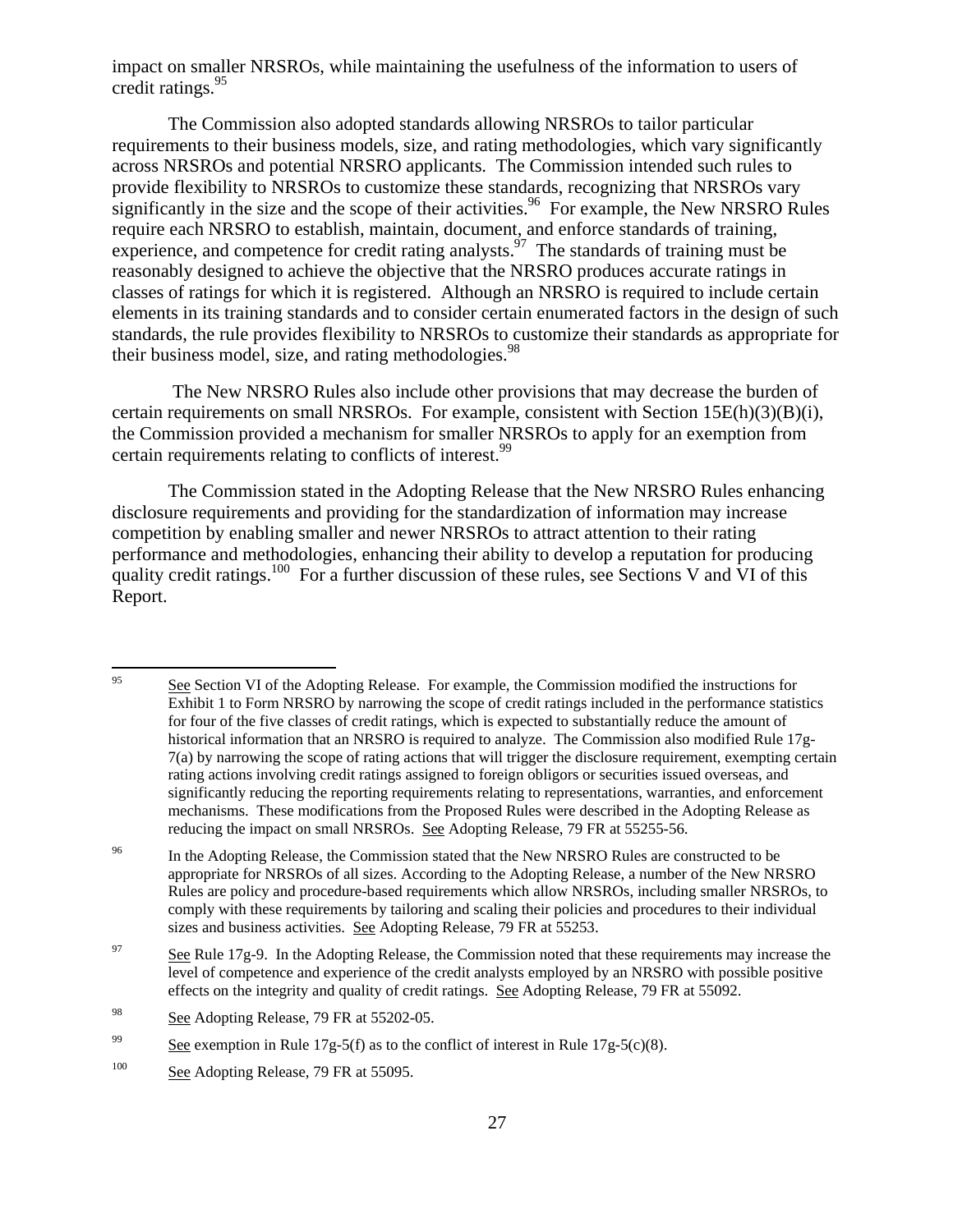#### **V. TRANSPARENCY**

#### **A. Disclosure Requirements**

Congress described the Rating Agency Act as an act to improve ratings quality "by fostering accountability, transparency, and competition in the credit rating agency industry."<sup>101</sup> Section 932 of the Dodd-Frank Act is entitled "Enhanced regulation, accountability, and transparency of NRSROs." Both Acts contain various provisions designed to increase the transparency—through clear disclosure open to public scrutiny—of, among other things, NRSROs' credit rating procedures and methodologies, business practices, and credit ratings performance.

The New NRSRO Rules adopted during the Report Period improved and expanded the disclosure requirements applicable to NRSROs. Additional sources of information that can be beneficial to investors and others are now required to be made publicly available under requirements of the New NRSRO Rules. These requirements are designed to enhance the transparency of NRSRO credit ratings by reducing information asymmetries that may adversely affect users of credit ratings.<sup>102</sup> Specifically, the New NRSRO Rules require an NRSRO to disclose:

- (1) standardized performance statistics; $^{103}$
- (2) consolidated and increased information about credit rating histories; $^{104}$
- (3) information about material changes and significant errors in the procedures and methodologies used to determine credit ratings;<sup>105</sup>
- (4) information about specific rating actions; $106$  and
- (5) clear definitions of each symbol, number, or score in the rating scale used by the NRSRO.<sup>107</sup>

An objective of these requirements is to improve the information provided to users of credit ratings in order to facilitate external scrutiny of NRSRO activities, enable ratings users to make more informed investment and credit-related decisions and allow users to compare the performance of credit ratings by different NRSROs.<sup>108</sup>

The New NRSRO Rules amended the instructions to Exhibit 1 of Form NRSRO to require a standard method for calculating and presenting performance statistics.<sup>109</sup> The revised instructions also require that the information for credit ratings of asset-backed securities be presented on a more granular level than previously required. NRSROs must now disclose the

- <sup>105</sup> See Rule 17g-8(a)(4); Adopting Release, 79 FR at 55267-68.
- <sup>106</sup> See Rule 17g-7(a); Adopting Release, 79 FR at 55264-66.
- $\frac{107}{2}$  See Rule 17g-8(b)(2); Adopting Release, 79 FR at 55268.
- $\frac{108}{200}$  See Adopting Release, 79 FR at 55091.

<sup>101</sup> See the preamble to the Rating Agency Act.

 $\frac{102}{20}$  See Adopting Release, 79 FR at 55091.

<sup>&</sup>lt;sup>103</sup> See Instructions for Exhibit 1 to Form NRSRO; Adopting Release, 79 FR at 55295-302.

<sup>&</sup>lt;sup>104</sup> See Rule 17g-7(b); Adopting Release, 79 FR at 55266-67.

<sup>&</sup>lt;sup>109</sup> For example, the amended instructions establish a standard definition of the term "default" to facilitate comparisons of default rates across NRSROs.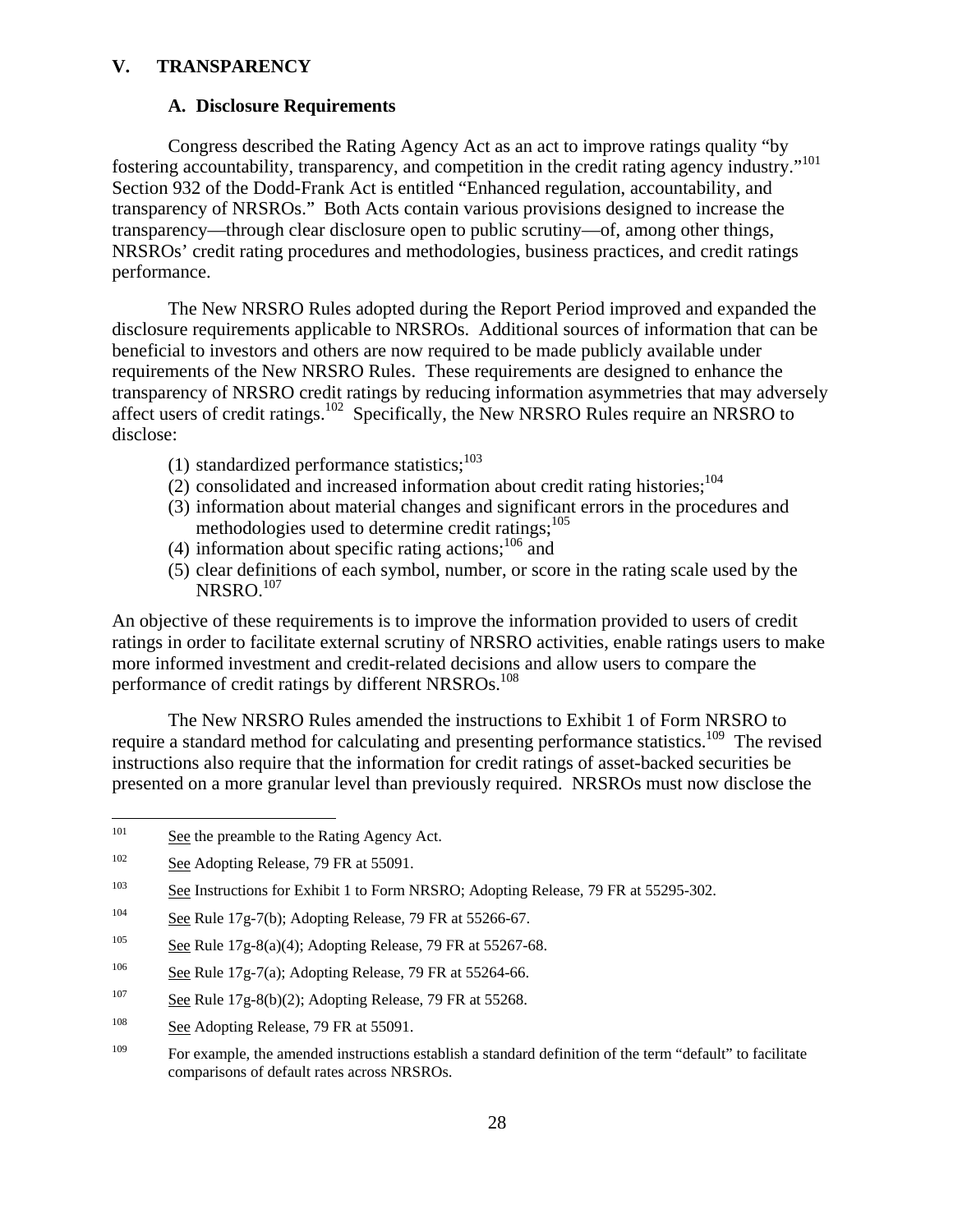performance for various subclasses $110$  of asset-backed securities (rather than grouping all assetbacked securities ratings together in a single category), which is intended to provide more useful information to users of credit ratings of those subclasses. The Commission noted in the Adopting Release that the amendments to Exhibit 1 should result in performance statistics that are more directly comparable across NRSROs.<sup>111</sup>

Additionally, the New NRSRO Rules also require NRSROs to use the EDGAR system to file electronically with the Commission Form NRSRO and required exhibits to the form.<sup>112</sup> On August 3, 2015, the EDGAR system was updated to enable NRSROs to file Form NRSRO through EDGAR. From that date forward, NRSROs are required to file their annual certifications and updates to registration electronically using the EDGAR system, and the Commission is to make such Form NRSRO filings publicly available on EDGAR upon submission. These Form NRSRO submissions will remain available for reference even after updated versions are submitted. Information filed using the EDGAR system will be publicly available in a centralized online location, making the information easier for users of credit ratings to access, search, and compare.<sup>113</sup>

The New NRSRO Rules enhance the disclosure requirements for credit rating histories so that the histories will have a more complete scope and the information that must be disclosed will be more robust. NRSROs are required to present this disclosure in a standardized XBRL format as set forth in the Record of Credit Ratings Taxonomy, 2015 that was posted to the Commission's website on April  $29, 2015$ .<sup>114</sup>

While the disclosure of performance statistics on Exhibit 1 of Form NRSRO provides an overview of the performance of an NRSRO's credit ratings in each class and subclass of credit ratings, the disclosure of credit rating histories allows users of credit ratings to directly compare the rating history of the same obligor or instrument across multiple NRSROs. The standardized XBRL formatting requirements allow users of credit ratings to download, filter, and compare the disclosures of each NRSRO. The objective of these enhancements is to make the disclosures more useful in terms of the amount of information provided, the ability to search and sort the information, and the ability to compare historical rating information across  $NRSROs$ <sup>115</sup>

In accordance with the New NRSRO Rules, each NRSRO must now disclose certain information in connection with each rating action it takes.<sup>116</sup> Such information includes, among other things, the version of the procedure or methodology used to determine the credit rating, a description of the types of data that were relied upon for purposes of determining the credit

 $110\,$ The required subclasses are residential mortgage backed securities, CMBS, collateralized loan obligations, collateralized debt obligations, asset-backed commercial paper, other ABS, and other structured finance products.

<sup>&</sup>lt;sup>111</sup> Adopting Release, 79 FR at 55148.

<sup>112</sup> See Rule 17g-1(e); Adopting Release, 79 FR at 55262; Rule 17g-1(f); Adopting Release, 79 FR at 55262; Rule 17g-1(g); Adopting Release, 79 FR at 55262; Instructions to Form NRSRO; Adopting Release, 79 FR at 55282-55310.

<sup>&</sup>lt;sup>113</sup> See Adopting Release, 79 FR at 55095.

<sup>&</sup>lt;sup>114</sup> See Rule 17g-7(b)(3). The taxonomy is available at: http://www.sec.gov/info/edgar/edgartaxonomies.shtml#RATINGS2015.

<sup>&</sup>lt;sup>115</sup> Adopting Release, 79 FR at 55142.

 $116$  Rule 17g-7(a).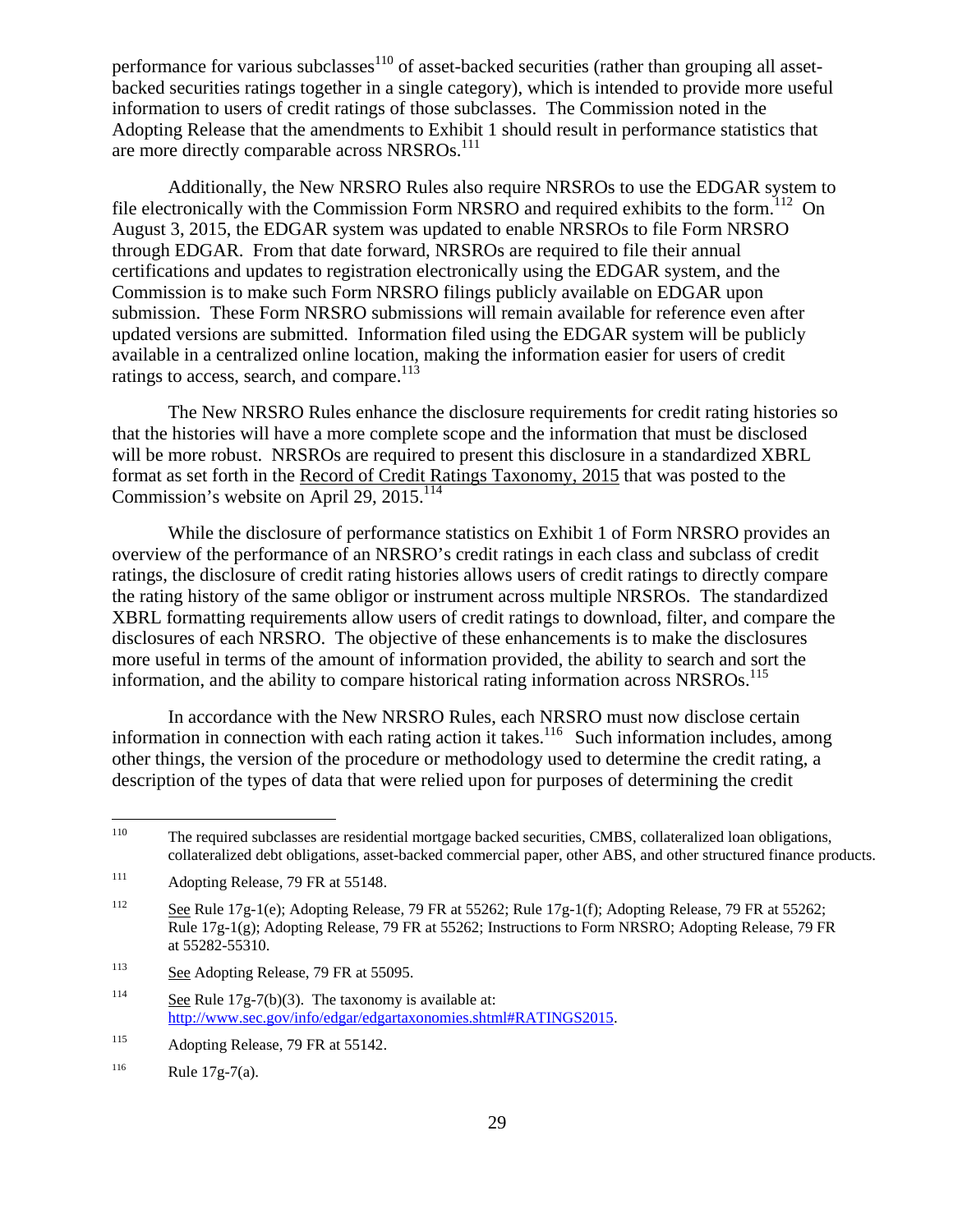rating, an assessment of the quality of information available and considered in determining the credit rating, and information on the sensitivity of the credit ratings to assumptions made by the NRSRO.<sup>117</sup> These requirements are designed to promote transparency of the process for determining credit rating actions, allowing users of credit ratings to better understand how credit ratings are produced and the information content of credit ratings, including how these factors vary across NRSROs.<sup>118</sup>

The New NRSRO Rules require an NRSRO to promptly publish information about material changes to its procedures and methodologies for determining credit ratings, the reason for the changes, and the likelihood the changes will result in a change of existing credit ratings.<sup>119</sup> These disclosure requirements are designed to provide users of credit ratings with additional information with which to assess the quality of a given NRSRO's credit rating processes.120 This new rule also requires an NRSRO to promptly publish notice of any significant errors to such procedures and methodologies that may result in a change to current credit ratings,<sup>121</sup> further increasing the transparency of the NRSRO's credit rating activities.

Under the New NRSRO Rules, each NRSRO must disclose on Form NRSRO a clear definition of each symbol, number, or score it uses to denote a credit rating and must apply such symbols, numbers, or scores consistently across all types of obligors and securities.<sup>122</sup> This requirement is designed to promote a better understanding of credit rating terminology and to allow users of credit ratings to better compare the various credit ratings issued by a single NRSRO, as well as credit ratings across  $NRSROs$ <sup>123</sup>

#### **B. Unsolicited Ratings and Commentaries**

Beyond the disclosures required under Section 15E and the Commission's rules, transparency may be increased if NRSROs that are not hired to rate a security published their views of the credit quality of such a security, such as by issuing an unsolicited rating or publishing unsolicited commentaries. It is not uncommon for certain NRSROs to issue unsolicited ratings in rating classes, outside of structured finance, where there is lower issuer concentration, and where sufficient information is publicly available upon which to base a rating.<sup>124</sup> For structured finance transactions, however, much of the information on the underlying assets necessary to produce a rating is not publicly available. Rule  $17g-5(a)(3)$  was intended to encourage the issuance of unsolicited ratings by NRSROs that are not hired to rate a structured finance transaction by making the information necessary to rate such transactions

 $\overline{a}$ 

<sup>118</sup> Adopting Release, 79 FR at 55180.

- <sup>120</sup> Adopting Release, 79 FR at 55161.
- <sup>121</sup> Rule  $17g-8(a)(4)(ii)$ .
- <sup>122</sup> Rule 17g-8(b)(2) and (3).

<sup>123</sup> Adopting Release, 79 FR at 55212.

 $117$  Rule  $17g-7(a)(1)(ii)$ .

<sup>119</sup> Rule  $17g-8(a)(4)(i)$ .

<sup>&</sup>lt;sup>124</sup> See Timothy Martin and Mike Cherney, S&P Increases Unsolicited Ratings, Wall St. J. Money Beat, Dec. 24, 2014, available at: http://blogs.wsj.com/moneybeat/2014/12/24/sp-increases-unsolicited-ratings/ (reporting that S&P published unsolicited ratings of debt from seven companies in 2014).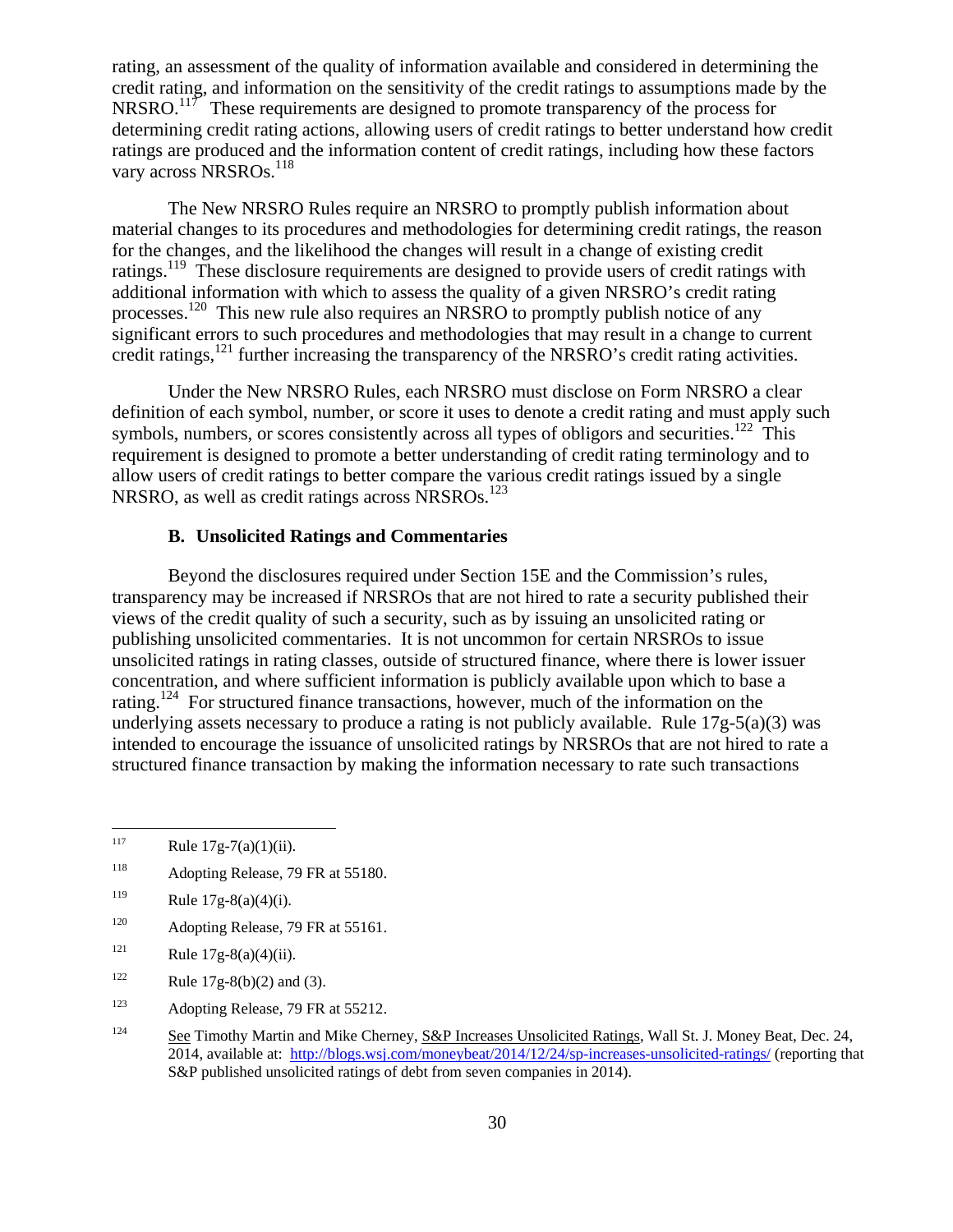available to such NRSROs.<sup>125</sup> However, no unsolicited initial ratings of structured finance transactions have been produced in reliance on the information provided in the websites created under such rule, $126$  and the rule contemplates that such information be used only for credit ratings (and not for other types of publications, such as rating commentaries).

As mentioned in the Staff's 2014 Annual Report, some NRSROs have published unsolicited commentaries in which they express their viewpoints on particular securities, ratings, or asset classes (including with respect to structured finance asset classes<sup>127</sup>). Several such commentaries were issued over the course of the Report Period. For example, one larger NRSRO published a report on the subprime auto sector, which highlighted some of the credit risks associated with subprime auto transactions.<sup>128</sup> The NRSRO stated that, because of these risks, it did not view subprime auto deal tranches as worthy of the high ratings assigned to them by other NRSROs. Additionally, two larger NRSROs published commentaries on CMBS transactions in which they stated that the credit quality of loans in U.S. conduit/fusion CMBS transactions has weakened.<sup>129</sup> Both NRSROs also stated that some of the subordinate tranches of these CMBS transactions which were not rated by these NRSROs were, in their opinions, undercollateralized. These subordinate tranches received investment grade ratings from other NRSROs.<sup>130</sup> A larger NRSRO also published a commentary in which it criticized a rating on Chinese ABS issued by another larger NRSRO.<sup>131</sup>

<sup>125</sup> See Amendments to Rules for Nationally Recognized Statistical Rating Organizations, Release 34-61050 (Nov. 23, 2009), 74 FR 63831 (Dec. 4, 2009), available at: http://www.sec.gov/rules/final/2009/34- 61050.pdf.

<sup>&</sup>lt;sup>126</sup> Some of the reasons for the lack of unsolicited initial ratings using such information are noted in the Report to Congress on Assigned Credit Ratings. See Report to Congress on Assigned Credit Ratings, Dec. 2012, at 58-59, available at: http://www.sec.gov/news/studies/2012/assigned-credit-ratings-study.pdf.

<sup>&</sup>lt;sup>127</sup> As noted above, information obtained pursuant to Rule  $17g-5(a)(3)$  may not be used to produce commentaries. Commentaries on specific structured finance transactions have largely been based on public information and/or offering materials for the transaction. In other cases, NRSROs have produced commentaries that discuss a structured finance asset class more generally, without commenting on a particular transaction.

<sup>&</sup>lt;sup>128</sup> See Some U.S.Subprime Auto Lenders Exposed to Domino Risk, Sep.16, 2014, available at: https://www.fitchratings.com/gws/en/fitchwire/fitchwirearticle/Some-U.S.-Subprime?pr\_id=873154.

<sup>&</sup>lt;sup>129</sup> See Moody's: US CMBS Conduit Loan Leverage Reaches Second-generation High, Jan. 29, 2015, available at: https://www.moodys.com/research/Moodys-US-CMBS-conduit-loan-leverage-reaches-second-generation-high-- PR\_317463; and Fitch: New U.S. CMBS Revealing an Increasing Divide, Jun. 8, 2015, available at: https://www.fitchratings.com/site/fitch-home/pressrelease?id=986012.

<sup>&</sup>lt;sup>130</sup> See New Moody's Report Criticizes Rivals for Easy Ratings on CMBS, Jan. 29, 2015, available at: http://www.wsj.com/articles/new-moodys-report-criticizes-rivals-for-easy-ratings-on-cmbs-1422551180.

<sup>&</sup>lt;sup>131</sup> See Fitch: Recent China Auto ABS Falls Short of Global Standards, Jun. 10, 2015, available at: https://www.fitchratings.com/site/fitch-home/pressrelease?id=986137.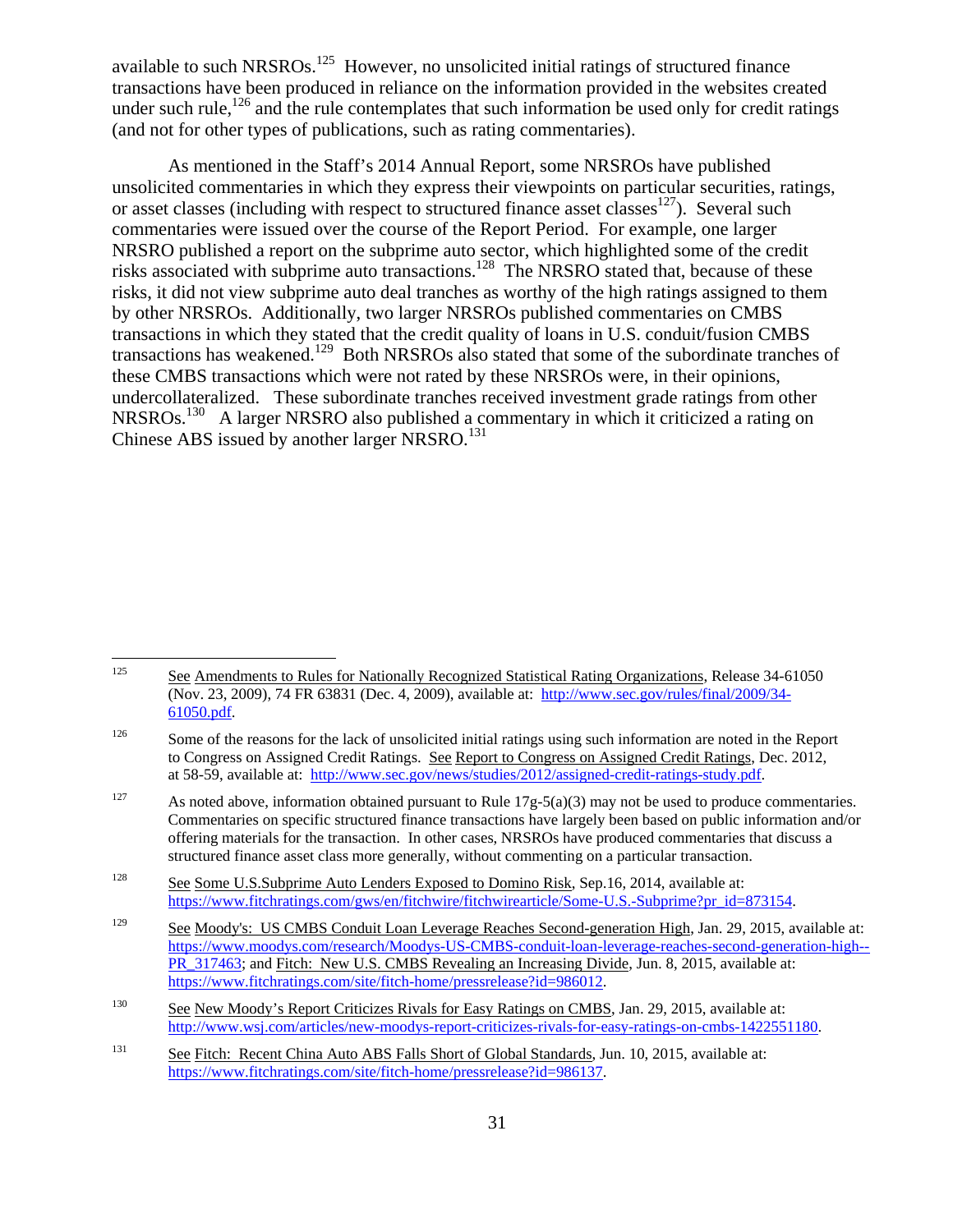Some of the smaller NRSROs have also published commentaries during the Report Period. For example, one smaller NRSRO published a commentary on its views about certain recent events in the CMBS sector.<sup>132</sup> Another smaller NRSRO published a commentary discussing the performance of banks during the financial crisis.<sup> $133$ </sup>

Commentaries such as those mentioned above highlight differences in opinions and ratings criteria among NRSROs, concerning matters such as the sufficiency of the credit enhancement for the transactions. This type of information can serve to enhance investors' understanding of the differences in ratings approaches used by the NRSROs.

#### **VI. CONFLICTS OF INTEREST**

 NRSROs operate under one of two business models (or a combination of them), and there are potential conflicts of interest inherent in both. Most of the NRSROs, including the largest NRSROs, operate under the "issuer-pay" model, which is subject to a potential conflict in that the credit rating agency may be influenced to determine more favorable (i.e., higher) ratings than warranted in order to retain the obligors or issuers as clients.<sup>134</sup> This conflict could affect an entire asset class if, for example, an NRSRO becomes known for issuing higher credit ratings with respect to such class, resulting in that NRSRO's retaining or attracting business from most or all issuers of securities in such class.

 The other business model is the "subscriber-pay" model which means that investors pay the rating agency a subscription fee to access its ratings.<sup>135</sup> This model is also subject to potential conflicts of interest. For example, the NRSRO may be aware that an influential subscriber holds a securities position (long or short) that could be advantaged if a credit rating upgrade or downgrade causes the market value of the security to increase or decrease; or that the subscriber invests in newly issued bonds and would obtain higher yields if the bonds were to have lower ratings.

<sup>132</sup> 132 See Structured Credit Ratings Commentary: Rating Shopping Persists in Asset Securitization Markets, Nov. 2014, available at: https://corporate.morningstar.com/us/documents/ResearchPapers/Structured-Credit-Ratings-Commentary-Rating-Shopping.pdf.

<sup>&</sup>lt;sup>133</sup> See Large & Small Bank Performance During the Financial Crisis, Apr. 21, 2015, available at: https://www.krollbondratings.com/show\_report/2162.

<sup>&</sup>lt;sup>134</sup> For example, during the Report Period, the Department of Justice and 19 states and the District of Columbia announced that they had entered into a settlement agreement with S&P to resolve certain allegations regarding S&P's ratings on MBS and collateralized debt obligations. One such allegation was that S&P falsely represented that its ratings were objective, independent, and uninfluenced by S&P's business relationships with the investment banks that issued the securities. See Justice Department and State Partners Secure \$1.375 Billion Settlement with S&P for Defrauding Investors in the Lead Up to the Financial Crisis, Feb. 3, 2015, available at: http://www.justice.gov/opa/pr/justice-department-and-state-partners-secure-1375-billion-settlement-spdefrauding-investors. In addition, the Commission announced a separate settlement agreement with S&P during the Report Period. Among other things, the agreement settled charges that S&P loosened its CMBS rating criteria to obtain more business but did not properly disclose the criteria changes to investors. See SEC Announces Charges Against Standard & Poor's for Fraudulent Ratings Misconduct, Release No. 2015-10 (Jan. 21, 2015), available at: http://www.sec.gov/news/pressrelease/2015-10.html.

<sup>&</sup>lt;sup>135</sup> Under the "subscriber-pay" model, investors choosing not to subscribe might learn about credit ratings from subscribers and other sources. This may be a reason for most of the NRSROs currently operating under the issuerpay business model.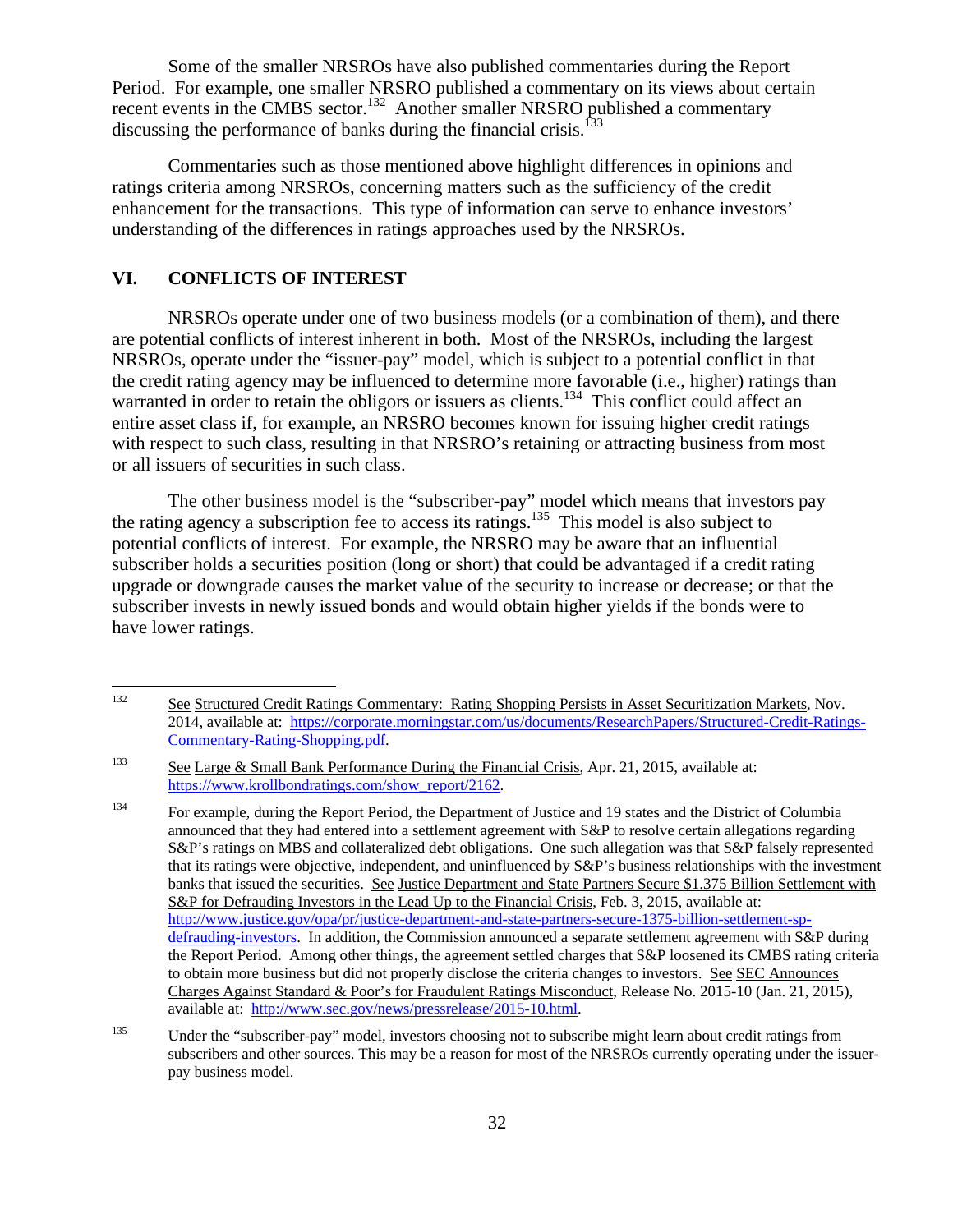Another example of a conflict in a "subscriber-pay" model is that the NRSRO may be aware that a subscriber wishes to acquire a particular security but is prevented from doing so because the credit rating of the security is lower than internal investment guidelines or an applicable contract permit. An upgrade of the credit rating of the security by the NRSRO could remove this impediment to investing in the security. These potential conflicts could be mitigated to the extent that an NRSRO has a wide subscriber base and subscribers have different interests with respect to an upgrade or downgrade of a particular security.

The potential for conflicts of interest involving an NRSRO may continue to be particularly acute in structured finance products, where transactions are arranged by a relatively concentrated group of sponsors, underwriters and managers, and rating fees are particularly lucrative.136 Section 15E and the related Commission rules contain provisions addressing conflicts of interest, applicable to both structured finance products and other types of rated instruments and obligors.

 The New NRSRO Rules supplemented and strengthened the prior existing rules related to conflicts of interest. For example, the New NRSRO Rules:

- (1) prohibit conflicts of interest relating to sales and marketing activities: $137$
- (2) address conflicts of interest relating to employment of former analysts; $138$
- (3) require, with respect to each rating action, disclosure of certain information related to conflicts of interest and an attestation affirming the independence of such rating action: $139$
- (4) require each NRSRO to assess and report on the effectiveness of its internal controls; $^{140}$  and
- (5) provide that an NRSRO could have its registration suspended or revoked for violating the rules governing conflicts of interest. $141$

These requirements are designed to promote the production of unbiased credit ratings and limit the potential risk that users of credit ratings will make investment decisions using biased or inaccurate information. $142$ 

 The New NRSRO Rules prohibit an NRSRO from issuing or maintaining a credit rating where a person within the NRSRO who participates in determining or monitoring the credit rating, or developing or approving procedures or methodologies used for determining the credit rating, also participates in sales or marketing activities, or is influenced by sales or marketing considerations.<sup>143</sup> This absolute prohibition is intended to isolate the analytical function,

- <sup>138</sup> See Rule  $17g-8(c)$ .
- <sup>139</sup> See Rule  $17g-7(a)(1)(ii)(J)$  and (iii).
- <sup>140</sup> See Rule  $17g-3(a)(7)$  and (b)(2).
- <sup>141</sup> See Rule 17g-5(g).
- $\frac{142}{2}$  See Adopting Release, 79 FR at 55091, 55105.
- <sup>143</sup> See Rule 17g-5(c)(8); Adopting Release, 79 FR at 55264.

<sup>136</sup> 136 A Senate Report related to the Dodd-Frank Act noted, for instance, that conflicts of interest in the process of rating structured financial products contributed to the issuance of inaccurate ratings by rating agencies and accordingly to the mismanagement of risks by financial institutions and investors. See S. Report No. 111-176 (2010).

<sup>137</sup> See Rule  $17g-5(c)(8)$ .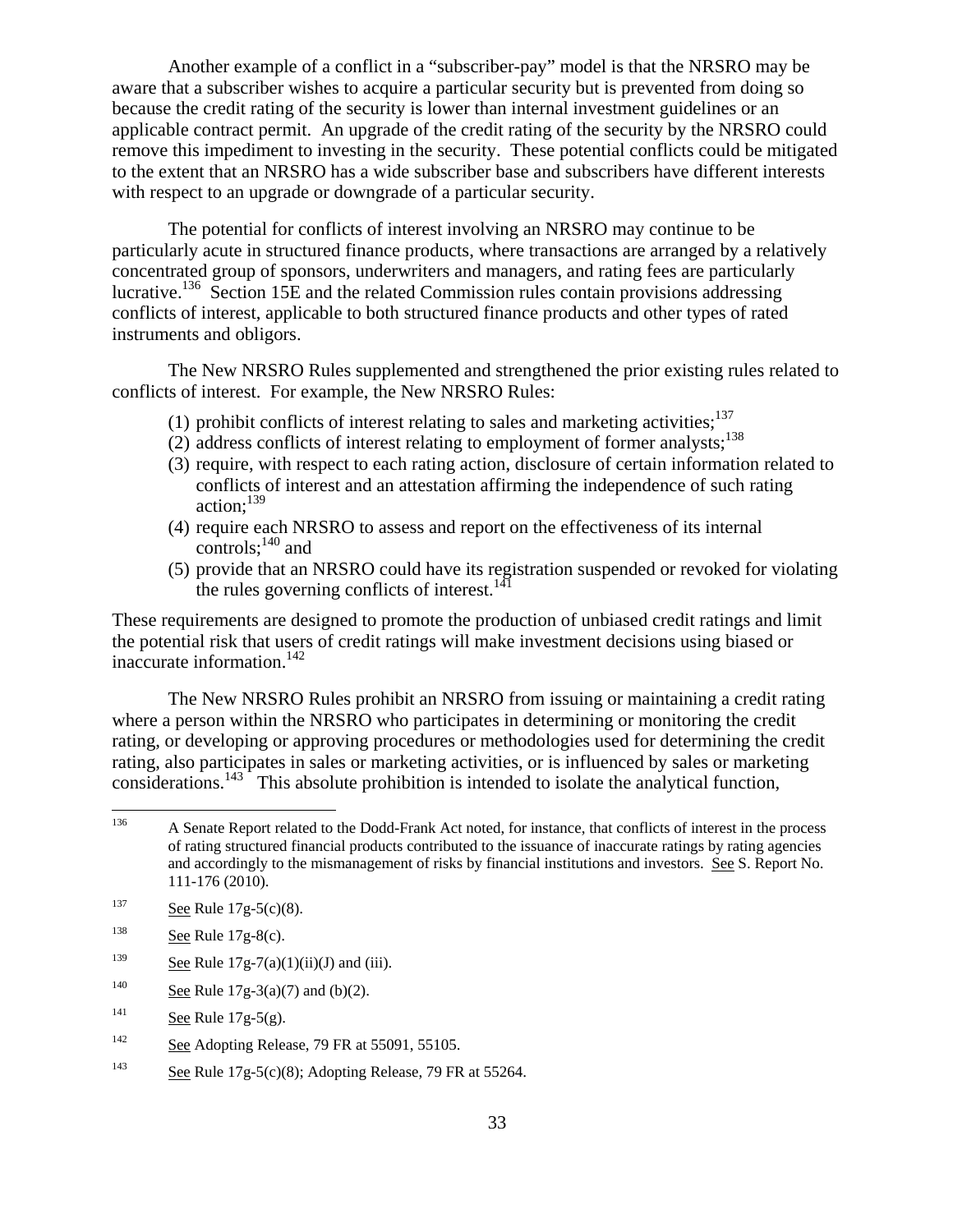including the development of the procedures and methodologies for determining credit ratings, from sales and marketing considerations within an NRSRO, in order to promote the integrity and quality of an NRSRO's credit ratings.<sup>144</sup>

 In instances in which a conflict of interest relating to a future prospect of employment of an analyst influenced a credit rating, the New NRSRO Rules require an NRSRO to have policies and procedures to promptly determine whether a credit rating must be revised and promptly publish a revised credit rating or an affirmation of the credit rating, along with certain disclosures about the existence of the conflict.<sup>145</sup> This new rule enhances the related requirements set forth in the Dodd-Frank Act<sup>146</sup> by requiring the NRSRO to act promptly and to disclose information about the conflict of interest. The Commission noted in the Adopting Release that these new requirements will provide users of credit ratings with information to assess an NRSRO's ability to address conflicts of interest and to compare NRSROs with respect to their ability to manage the conflicts. $147$ 

 The New NRSRO Rules also prescribe certain factors that an NRSRO must consider with respect to its internal control structure governing the implementation of and adherence to policies, procedures, and methodologies for determining credit ratings<sup>148</sup> and require each NRSRO to submit to the Commission an annual report, certified by its CEO, containing an assessment by management of the effectiveness of, and identifying any material weaknesses identified in, such internal control structure.<sup>149</sup> The Commission observed in the Adopting Release that the exercise of considering the factors identified in the New NRSRO Rules will provide NRSROs with an opportunity to critically evaluate their existing internal control structures and should improve the overall effectiveness of these internal controls.<sup>150</sup> Further, the requirement to file and certify an internal controls report could provide accountability and increase the likelihood that NRSROs will adhere to their procedures and methodologies for determining credit ratings, thereby improving the integrity of credit ratings.<sup>151</sup>

 Under the New NRSRO Rules, an NRSRO must disclose, when taking a rating action, information relating to conflicts of interest of the NRSRO and provide an attestation that the credit rating was not influenced by any other business activities, was based solely upon the merits of the instruments being rated, and was an independent evaluation of the credit risk of the instrument.<sup>152</sup> The Commission noted in the Adopting Release that the individual providing the

<sup>147</sup> Adopting Release, 79 FR at 55124.

- <sup>149</sup> Rule 17g-3(a)(7) and (b)(2).
- <sup>150</sup> Adopting Release, 79 FR at 55105.

<sup>144</sup> See Adopting Release, 79 FR at 55091-92.

<sup>&</sup>lt;sup>145</sup> See Rule 17g-8(c); Adopting Release, 79 FR at 55268.

<sup>&</sup>lt;sup>146</sup> See Section 15E(h)(4)(A)(1).

<sup>&</sup>lt;sup>148</sup> Rule  $17g-8(d)$ .

<sup>151</sup> Id.

<sup>&</sup>lt;sup>152</sup> See Rule 17g-7(a)(1)(ii)(J); Adopting Release, 79 FR at 55264-65. See also Rule 17g-7(a)(1)(iii); Adopting Release, 79 FR at 55264-66.